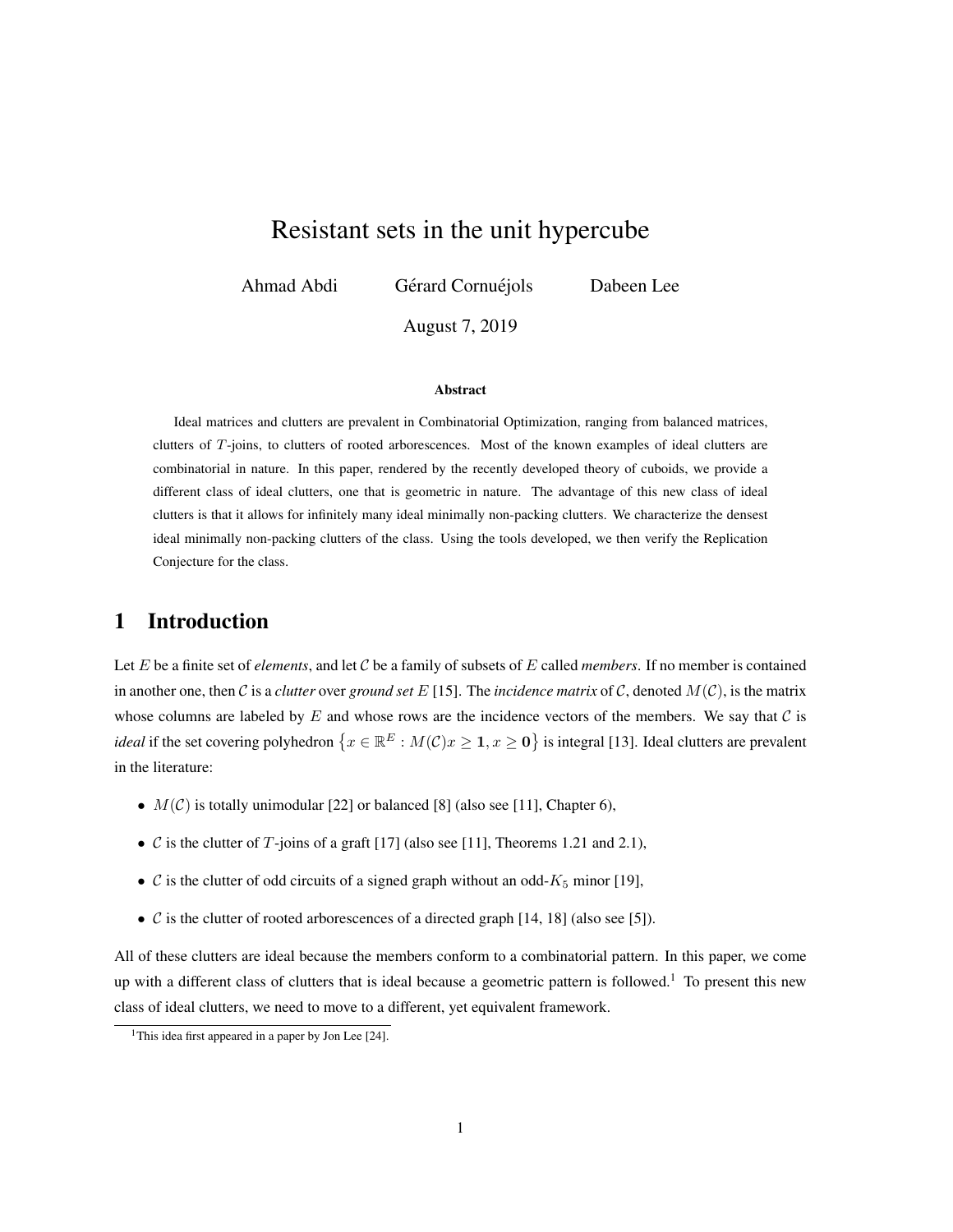

Figure 1: An illustration of the coordinate system, and the convex hull of  $R_{1,1}$ .

Take an integer  $n \geq 1$ . A *cuboid* is a clutter over ground set  $[2n] := \{1, \ldots, 2n\}$  where every member C satisfies the following:

$$
|C \cap \{2i - 1, 2i\}| = 1 \quad \forall i \in [n].
$$

For instance, the clutter  $Q_6 := \{ \{2, 4, 6\}, \{1, 3, 6\}, \{1, 4, 5\}, \{2, 3, 5\} \}$  of triangles of  $K_4$  is a cuboid.

### *When is a cuboid ideal?*

This question is actually equivalent to asking when a clutter is ideal, even though cuboids form a special class of clutters [3]. To answer it, we need to view cuboids as vertex subsets of the unit n-dimensional hypercube. To this end, denote by  $\{0,1\}^n$  the vertices of the *n*-dimensional unit hypercube. Take a set  $S \subseteq \{0,1\}^n$ . We will think of the points in S as *feasible points* and the points in  $\overline{S}$  as *infeasible points*. The *cuboid of* S, denoted cuboid(S), is the clutter over ground set  $[2n]$  whose members have incidence vectors

$$
(x_1, 1 - x_1, \ldots, x_n, 1 - x_n)
$$
  $x \in S$ .

Notice that every cuboid over ground set  $[2n]$  is the cuboid of an appropriate subset of  $\{0,1\}^n$ . For instance,  $Q_6$ is the cuboid of the set  $R_{1,1} := \{000, 110, 101, 011\} \subseteq \{0, 1\}^3$ .

**Theorem 1.1** ([3], Theorem 1.6). *Take an integer*  $n \geq 1$  *and a set*  $S \subseteq \{0,1\}^n$ . *Then* cuboid(S) *is ideal if, and only if,* S *is cube-ideal.*<sup>2</sup>

We say that S is *cube-ideal* if the convex hull of the feasible points is described by inequalities of the form

$$
0 \le x_i \le 1 \qquad i \in [n] \qquad \text{(hypercube inequalities)}
$$
\n
$$
\sum_{i \in I} x_i + \sum_{j \in J} (1 - x_j) \ge 1 \qquad I, J \subseteq [n], I \cap J = \emptyset \qquad \text{(generalized set covering inequalities)}.
$$

For instance, the set  $R_{1,1}$  is cube-ideal (see Figure 1), so by Theorem 1.1,  $Q_6$  is an ideal cuboid.

By Theorem 1.1, our question above is equivalent to the following:

*When is a set cube-ideal?*

<sup>&</sup>lt;sup>2</sup>The dual of this statement was proved in [20, 27], where idealness of  $0, \pm 1$  matrices was reduced to idealness of 0, 1 matrices.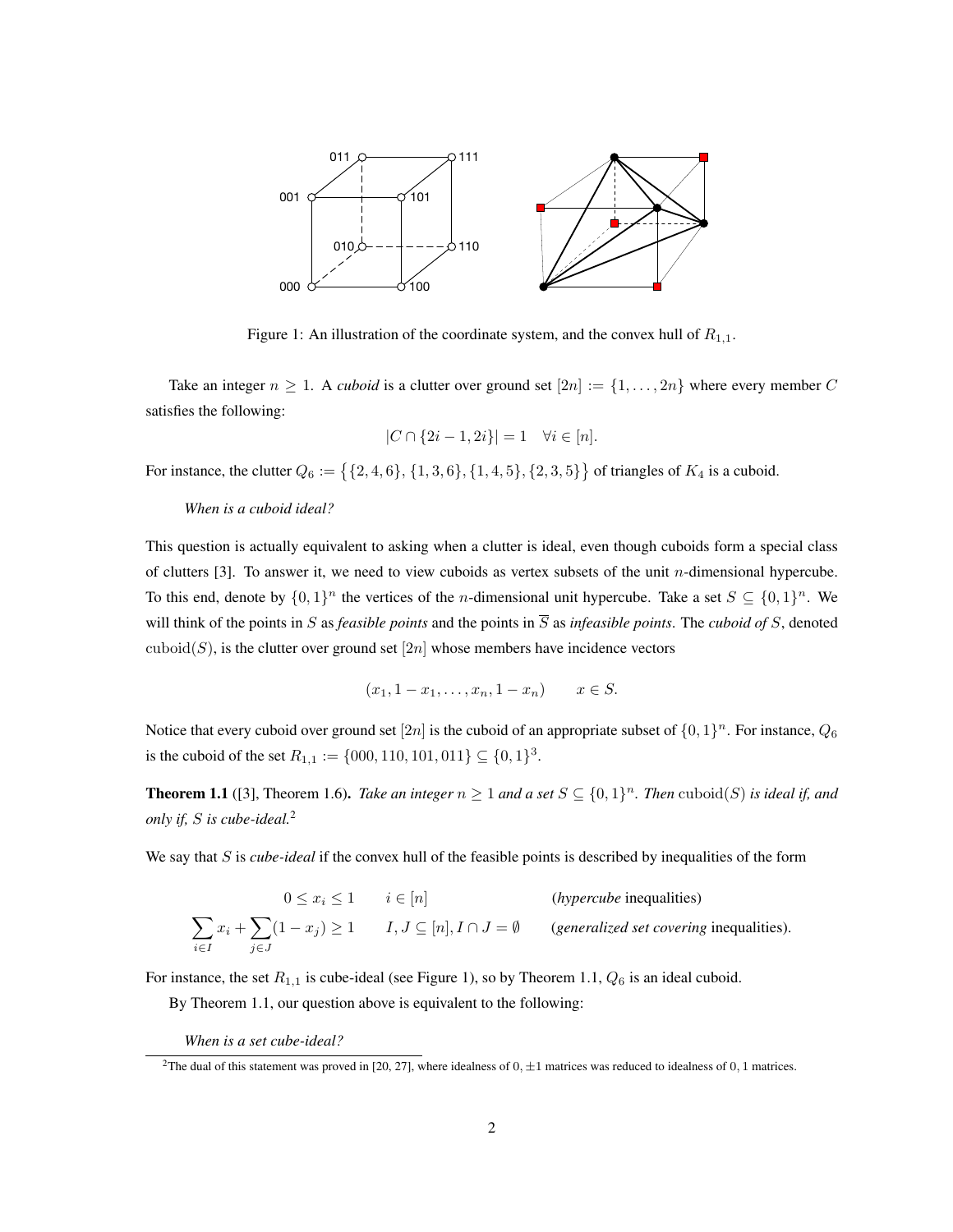To answer it, take a coordinate  $i \in [n]$ . Denote by  $e_i$  the  $i^{\text{th}}$  unit vector. To *twist* S at coordinate i is to replace S by the set

$$
S \triangle e_i := \{ x \triangle e_i : x \in S \},\
$$

where the second  $\triangle$  refers to coordinate-wise addition modulo 2. As twists correspond to the change of variables  $x_i \mapsto 1-x_i, i \in [n]$ , and the hypercube and generalized set covering inequalities are closed under these transformations, if a set is cube-ideal, then so is every twisting of it.

Given a point  $x \in \{0,1\}^n$ , the *induced clutter of* S *with respect to* x is the clutter over ground set [n] whose members are

$$
ind(S \triangle x) :=
$$
the minimal sets of  $\{C \subseteq [n] : \chi_C \in S \triangle x\},\$ 

where  $\chi_C \in \{0,1\}^n$  is the incidence vector of C. Notice that if x is feasible, then  $\text{ind}(S \triangle x) = \{\emptyset\}$ . Notice that the induced clutters of  $S$  pick up only local information about the set.

Theorem 1.2 ([3], Theorem 1.8). *A set is cube-ideal if, and only if, every induced clutter is ideal.*

This is the key to generating a new class of ideal clutters.

## 1.1 Resistant sets

Take an integer  $n \geq 1$  and a set  $S \subseteq \{0,1\}^n$ . We say that S is *resistant* if for every induced clutter, the members are pairwise disjoint. For instance, the set  $R_{1,1} = \{000, 110, 101, 011\}$  is resistant as its induced clutters are equal to either  $\{\emptyset\}$  or  $\{\{1\},\{2\},\{3\}\}\$ . Clearly, if a set is resistant, then so is every twisting of it.

Remark 1.3. *A clutter whose members are pairwise disjoint is ideal.*

An immediate consequence of Theorem 1.2 and Remark 1.3 is that,

#### Corollary 1.4. *Resistant sets are cube-ideal.*

Combining this with Theorem 1.1, we obtain a new class of ideal clutters:

Corollary 1.5. *Cuboids of resistant sets are ideal clutters.*

Resistant sets form a rich class of cube-ideal sets. We will see several basic classes of resistant sets in §2; let us display one of them here. Denote by  $G_n$  the *skeleton graph of*  $\{0,1\}^n$  whose vertices are the points in  $\{0,1\}^n$  and two points  $u, v$  are adjacent if they differ in exactly one coordinate. A *feasible component of* S is a (connected) component of the vertex induced subgraph  $G_n[S]$ , while an *infeasible component of* S is a component of  $G_n[\overline{S}]$ . We will prove the following in §2:

**Theorem 1.6.** Take an integer  $n \geq 1$  and a set  $S \subseteq \{0,1\}^n$ , where every infeasible component is a hypercube *or has maximum degree at most two. Then* S *is resistant.*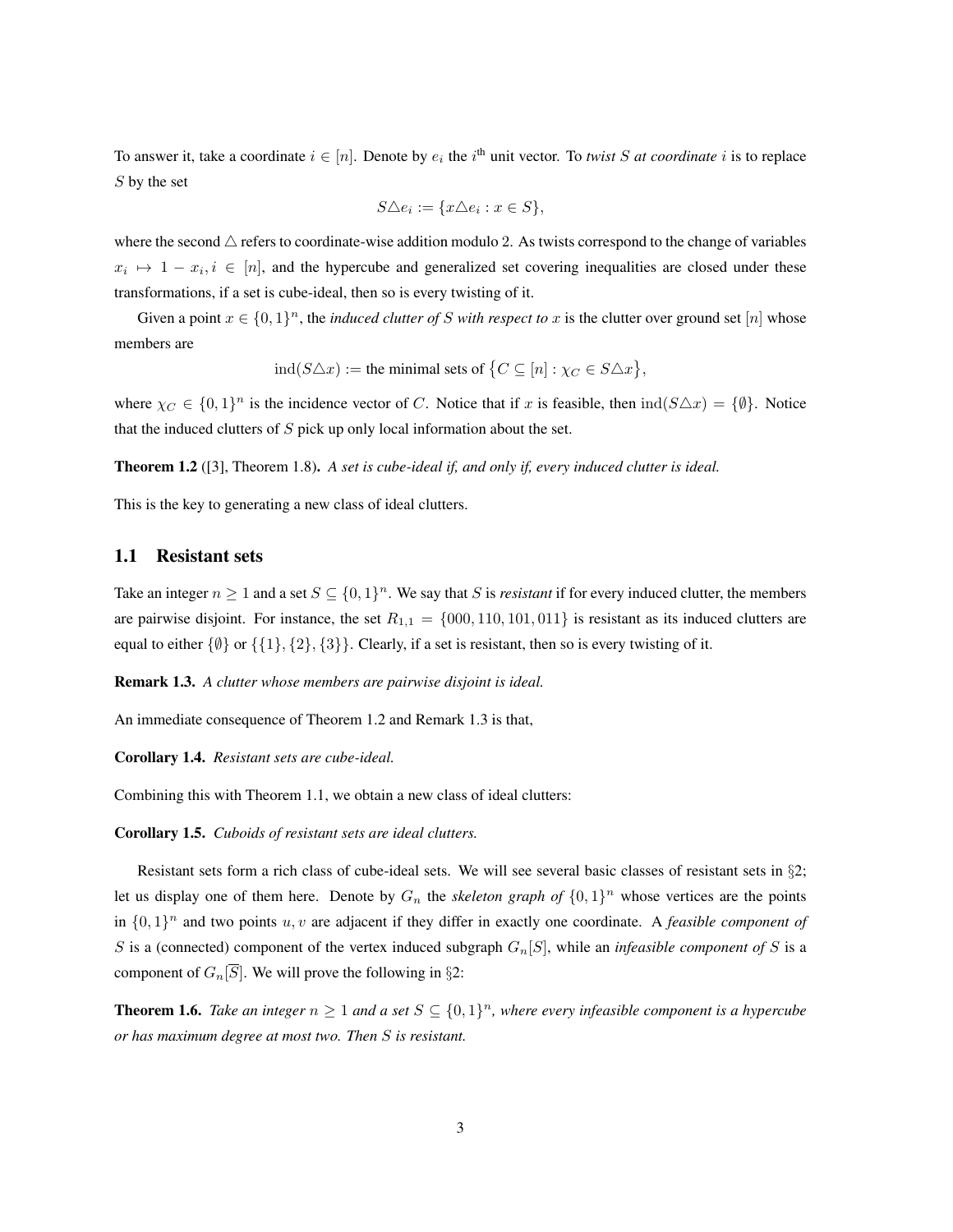

Figure 2: An illustration of a fragile set. Round points are feasible and square points are infeasible.

There are several binary operations that preserve resistance, one way or another. Take integers  $n_1, n_2 \geq 1$ and sets  $S_1 \subseteq \{0,1\}^{n_1}, S_2 \subseteq \{0,1\}^{n_2}$ . Define the *product, coproduct* and *reflective product* of  $S_1, S_2$  as

$$
S_1 \times S_2 := \{(x, y) \in \{0, 1\}^{n_1} \times \{0, 1\}^{n_2} : x \in S_1 \text{ and } y \in S_2\}
$$
  
\n
$$
S_1 \oplus S_2 := \{(x, y) \in \{0, 1\}^{n_1} \times \{0, 1\}^{n_2} : x \in S_1 \text{ or } y \in S_2\}
$$
  
\n
$$
S_1 * S_2 := (S_1 \times S_2) \cup (\overline{S_1} \times \overline{S_2}),
$$

respectively. Notice that  $\overline{S_1 \oplus S_2} = \overline{S_1} \times \overline{S_2}$  and  $\overline{S_1 * S_2} = \overline{S_1} * S_2$ . The following theorem is proved in §2:

**Theorem 1.7.** Take integers  $n_1, n_2 \geq 1$  and sets  $S_1 \subseteq \{0,1\}^{n_1}, S_2 \subseteq \{0,1\}^{n_2}$ . Then the following statements *hold:*

- *(1) If*  $S_1$  *is resistant, then so is*  $S_1 \times \{0, 1\}^{n_2}$ *.*
- *(2) If*  $S_1$ ,  $S_2$  *are resistant, then so is*  $S_1 \oplus S_2$ *.*
- (3) *If*  $S_1$ ,  $\overline{S_1}$ ,  $S_2$ ,  $\overline{S_2}$  *are resistant, then so are*  $S_1 * S_2$ ,  $\overline{S_1 * S_2}$ .

Take a coordinate  $i \in [n]$ . The set obtained from  $S \cap \{x : x_i = 0\}$  after dropping coordinate i is called the 0-restriction of S at coordinate i, and the set obtained from  $S \cap \{x : x_i = 1\}$  after dropping coordinate i is called the 1*-restriction of* S *at coordinate* i. A *restriction* of S is a set obtained after a series of 0- and 1-restrictions. The *projection of* S *at coordinate* i is the set obtained from S after dropping coordinate i. A *projection* of S is a set obtained after a series of single projections. A *minor of* S is what is obtained after a series of restrictions and projections. A minor is *proper* if at least one operation is applied.

We will see in §3 that if a set is resistant, then so is every minor of it. So what are the excluded minors defining resistance? We say that two sets S, S' are *isomorphic*, and denote it by  $S \cong S'$ , if one is obtained from the other after twisting and relabeling some coordinates. Take a set  $F \subseteq \{0, 1\}^3$  such that

$$
F \cap \{000, 100, 010, 001, 101, 011\} = \{101, 011\}.
$$

We refer to  $F$ , and any set isomorphic to it, as *fragile* (see Figure 2). Observe that  $F$  is not resistant because its induced clutter with respect to the origin has intersecting members  $\{1,3\}, \{2,3\}$ . We will prove the following characterization of resistant sets in §3:

**Theorem 1.8.** Take an integer  $n \geq 1$  and a set  $S \subseteq \{0,1\}^n$ . Then the following statements are equivalent: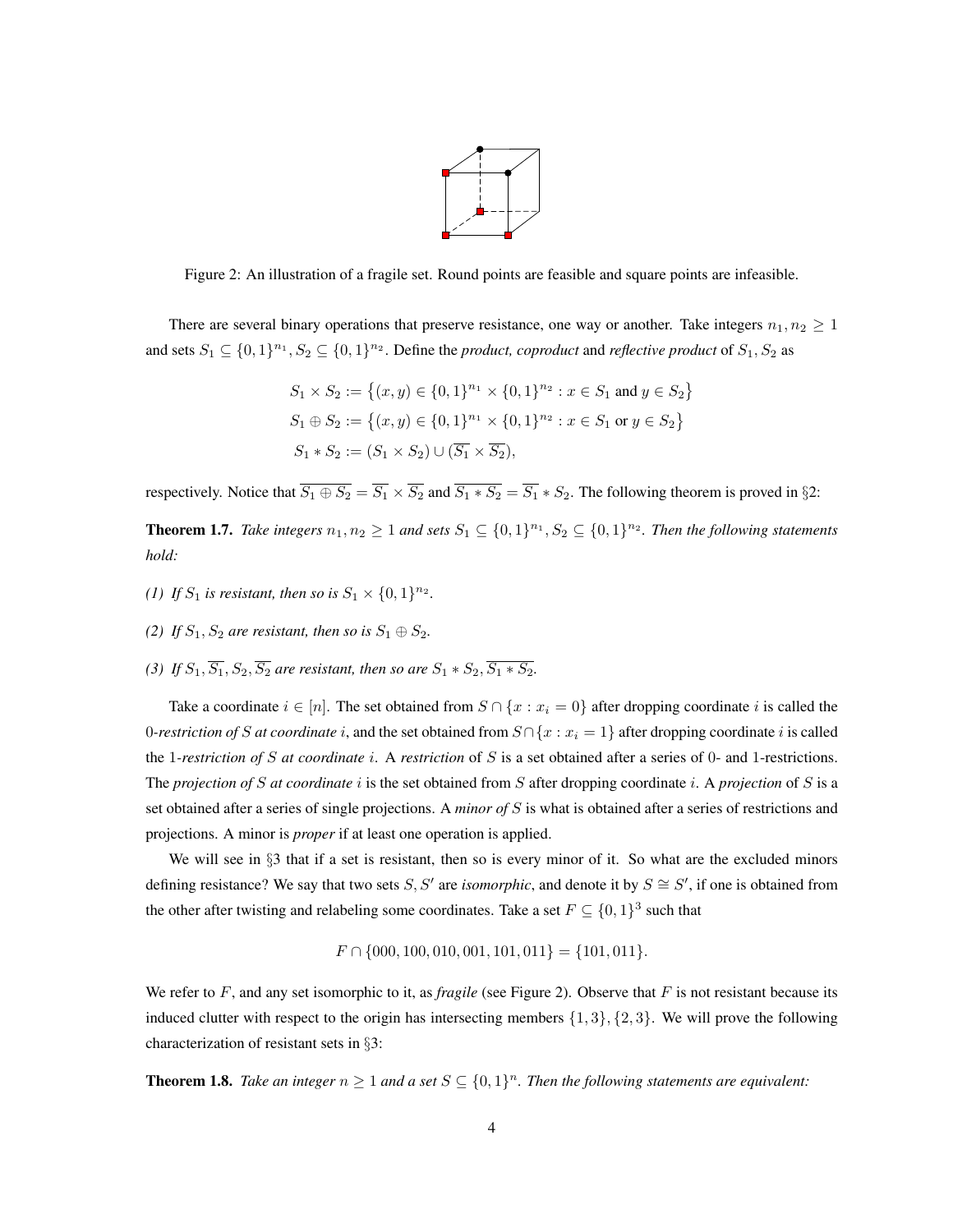- *(i)* S *is resistant,*
- (ii) S has no fragile restriction and no  $\left\{ \mathbf{0}^{k},\mathbf{1}^{k}-e_{1}\right\} ,k\geq4$  isomorphic restriction,<sup>3</sup>
- *(iii)* S *has no fragile minor.*

We will prove this in §3 ( $0^k$ ,  $1^k$  denote the k-dimensional vectors whose entries are 0, 1, respectively). In that section, we will also prove the following statement:

**Theorem 1.9.** Take an integer  $n \geq 1$  and a set  $S \subseteq \{0,1\}^n$ . Then in time  $O(n^4|S|^3)$ , one can test whether or *not* S *is resistant.*

### 1.2 When do cuboids of resistant sets have the packing property?

Let C be a clutter over ground set E. We say that C *packs* if the maximum number of pairwise disjoint members is equal to the minimum number of elements needed to intersect every member. For instance, the clutter of edges of a bipartite graph over the vertex set packs [23], while the clutter  $Q_6$  does not [26, 28]. Given disjoint subsets  $I, J \subseteq E$ , the *minor* of C obtained after *deleting* I and *contracting* J is the clutter over ground set  $E - (I \cup J)$ whose members are

 $\mathcal{C} \setminus I/J :=$  the minimal sets of  $\{C - J : C \in \mathcal{C}, C \cap I = \emptyset\}.$ 

A minor is *proper* if  $I \cup J \neq \emptyset$ . We say that C has the *packing property* if every minor of it, including C itself, packs [12]. A consequence of Lehman's theorem [25] is that clutters with the packing property are ideal [12]. The converse however is not true, even for cuboids of resistant sets, as  $Q_6$  shows. So when do cuboids of resistant sets have the packing property?

Take an integer  $n \geq 1$ . Two points  $a, b \in \{0, 1\}^n$  are *antipodal* if  $a + b = 1$ . We say that  $S \subseteq \{0, 1\}^n$ is *polar* if either there are antipodal feasible points or the feasible points all agree on a coordinate; otherwise it is *non-polar*. We say that S is strict*ly polar* if every restriction of it, including S itself, is polar. We need the following result:

**Theorem 1.10** ([3], Theorem 1.11). *Take an integer*  $n \geq 1$  *and a set*  $S \subseteq \{0,1\}^n$ . *Then* cuboid(S) *has the packing property if, and only if,* S *is strictly polar and every induced clutter of it has the packing property.*

The reader can easily verify the following remark:

Remark 1.11. *A clutter whose members are pairwise disjoint has the packing property.*

As a consequence,

**Corollary 1.12.** Take an integer  $n \geq 1$  and a resistant set  $S \subseteq \{0,1\}^n$ . Then cuboid(S) has the packing *property if, and only if,* S *is strictly polar.*

In fact, we will prove the following non-trivial generalization:

<sup>&</sup>lt;sup>3</sup>Hereinafter, the adjective "isomorphic" will be omitted from "isomorphic restriction" and "isomorphic minor".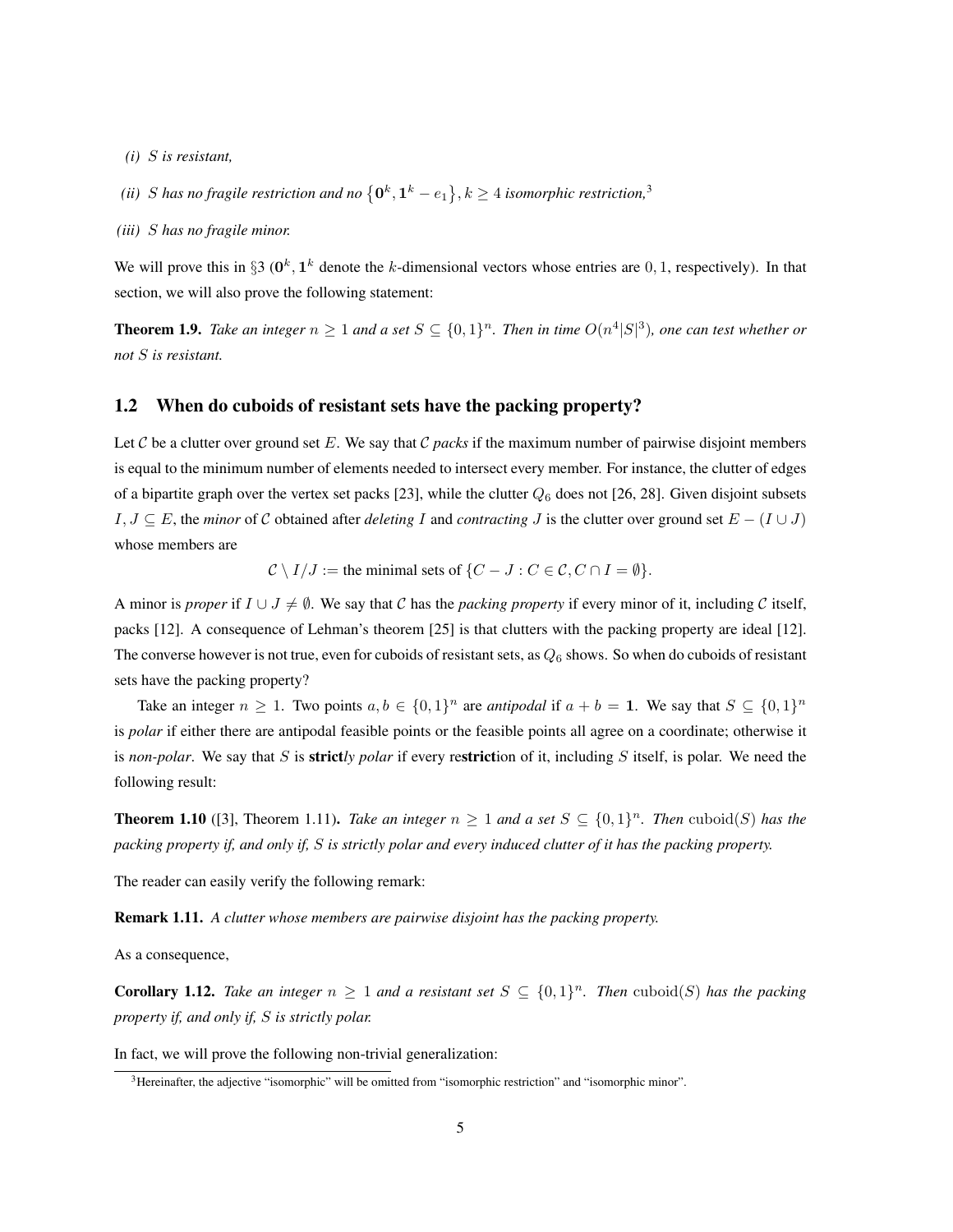Theorem 1.13. *If a set is resistant and strictly polar, then its cuboid has the max-flow min-cut property.*

The definition of the *max-flow min-cut property*, along with the proof of Theorem 1.13, can be found in §7. This theorem verifies the *Replication Conjecture* of Conforti and Cornuejols [9] for cuboids of resistant sets.

So, when is a resistant set strictly polar? We will prove in §4 the following statement:

**Theorem 1.14.** Take an integer  $n \geq 1$  and a set  $S \subseteq \{0,1\}^n$ . Then the following statements are equivalent: *(i)* S *is resistant and strictly polar, (ii) in every restriction of* S*, either there are antipodal feasible points or the feasible points form a hypercube.*

We say that S is **strict**ly *non-polar* if it is non-polar, but every proper restriction is polar. Notice that a set is strictly polar if, and only if, it has no strictly non-polar restriction. (Beware, a set that is not strictly polar is not necessarily strictly non-polar.) We will prove in §4 that,

**Theorem 1.15.** Take an integer  $n \geq 1$  and a resistant set  $S \subseteq \{0,1\}^n$ . Then S is strictly non-polar if, and only *if,* cuboid(S) *is an ideal minimally non-packing clutter.*

A clutter is *minimally non-packing* if it does not pack, but every proper minor does. This theorem motivates us even further to pose the following question:

#### Question 1.16. *What are the strictly non-polar sets that are resistant?*

Even though we are not able to answer this question, we can characterize the resistant strictly non-polar sets of maximum possible cardinality. To elaborate, take an integer  $n \geq 1$  and a set  $S \subseteq \{0,1\}^n$ . Observe that if S is non-polar, then  $|S| \le 2^{n-1}$ , and if equality holds, we say that S is *half-dense*. In [3], strictly non-polar sets are extensively studied, and among the many identified/generated examples, a significant portion are half-dense (out of the 745 strictly non-polar sets of dimension at most 7 enumerated, 74 are half-dense). Out of their examples, an infinite class and a sporadic instance played a significant role, namely the half-dense strictly non-polar sets

$$
R_{k,1} := \left\{ \mathbf{0}^{k+1}, \mathbf{1}^{k+1} \right\} * \{0\} \quad (k \ge 1) \quad \text{ and } \quad R_5 := R * \{0\},
$$

where

$$
R = \left\{ \sum_{i=1}^d e_i, \mathbf{1}^4 - \sum_{i=1}^d e_i : d \in [4] \right\}.
$$

We will see in §2 that  $\{R_{k,1} : k \geq 1\} \cup \{R_5\}$  are also resistant sets (see Figure 3). As a first step towards answering Question 1.16, we prove the following, which is the main result of this paper:

**Theorem 1.17.**  ${R_{k,1} : k ≥ 1} ∪ {R_5}$  *are, up to isomorphism, the only half-dense strictly non-polar sets that are resistant.*

This theorem answers Question 7.4 of [3] affirmatively for cuboids of resistant sets. More precisely, as an application of Theorem 1.17, we prove the following: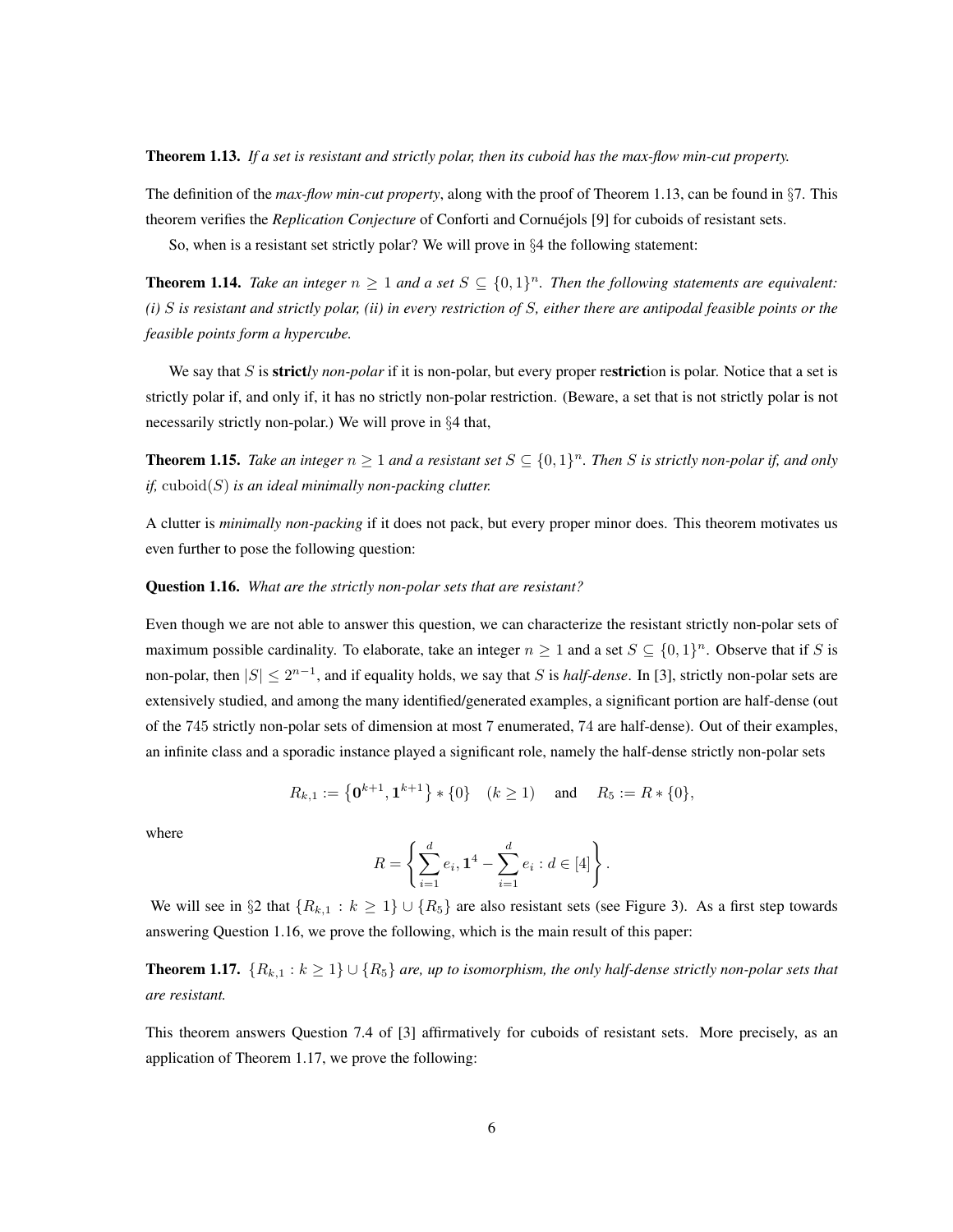

Figure 3: An illustration of  $R_{1,1}, R_{2,1}, R_5$ .

**Theorem 1.18.** *Take integers*  $n_1, n_2 ≥ 1$  *and sets*  $S_1 ⊆ \{0, 1\}^{n_1}, S_2 ⊆ \{0, 1\}^{n_2}$ , *where*  $S_1, \overline{S_1}, S_2, \overline{S_2}$  *are nonempty and resistant. Then*  $S_1 * S_2$  *is strictly polar if, and only if,*  $S_1 * S_2$  *has none of*  $\{R_{k,1} : k \ge 1\} \cup \{R_5\}$ *as a restriction.*

The proofs of these theorems can be found in §6, and the tools needed to prove them are provided in §4 and §5.

## 2 Basic resistant classes and resistance-preserving operations

In this section, we exhibit three basic classes of resistant sets as well as three operations that preserve resistance, prove Theorems 1.6 and 1.7, and show as a consequence that  $\{R_{k,1} : k \geq 1\} \cup \{R_5\}$  are resistant sets.

Take an integer  $n \geq 1$  and a set  $S \subseteq \{0,1\}^n$ . A *minimal point of* S is simply a point in S of minimal support. We will need the following observation:

**Proposition 2.1.** Take an integer  $n \geq 1$ , a set  $S \subseteq \{0,1\}^n$ , and an infeasible component  $K \subseteq \overline{S}$ . Then for each  $x \in K$ , ind $(S \triangle x) = \text{ind}(\overline{K} \triangle x)$ .

*Proof.* After a twisting, if necessary, we may assume that  $x = 0$ . Then we need to show that S and  $\overline{K}$  have the same set of minimal points. Notice that  $S \subseteq \overline{K}$ .

**Claim 1.** If y is a minimal point of  $\overline{K}$ , then  $y \in S$ . In particular, the minimal points of  $\overline{K}$  are also minimal *points of* S*.*

*Proof of Claim.* Since y is a minimal point of  $\overline{K}$ , there is a hypercube  $H \subseteq \{0,1\}^n$  such that  $\mathbf{0} \in H$  and  $H \cap \overline{K} = \{y\}$ . In particular,  $H - \{y\} \subseteq K$ , implying in turn that y is adjacent to a point of K. Since K is an infeasible component of S and  $y \notin K$ , it follows that  $y \in S$ .  $\Diamond$ 

**Claim 2.** *The minimal points of S are also minimal points of*  $\overline{K}$ *.*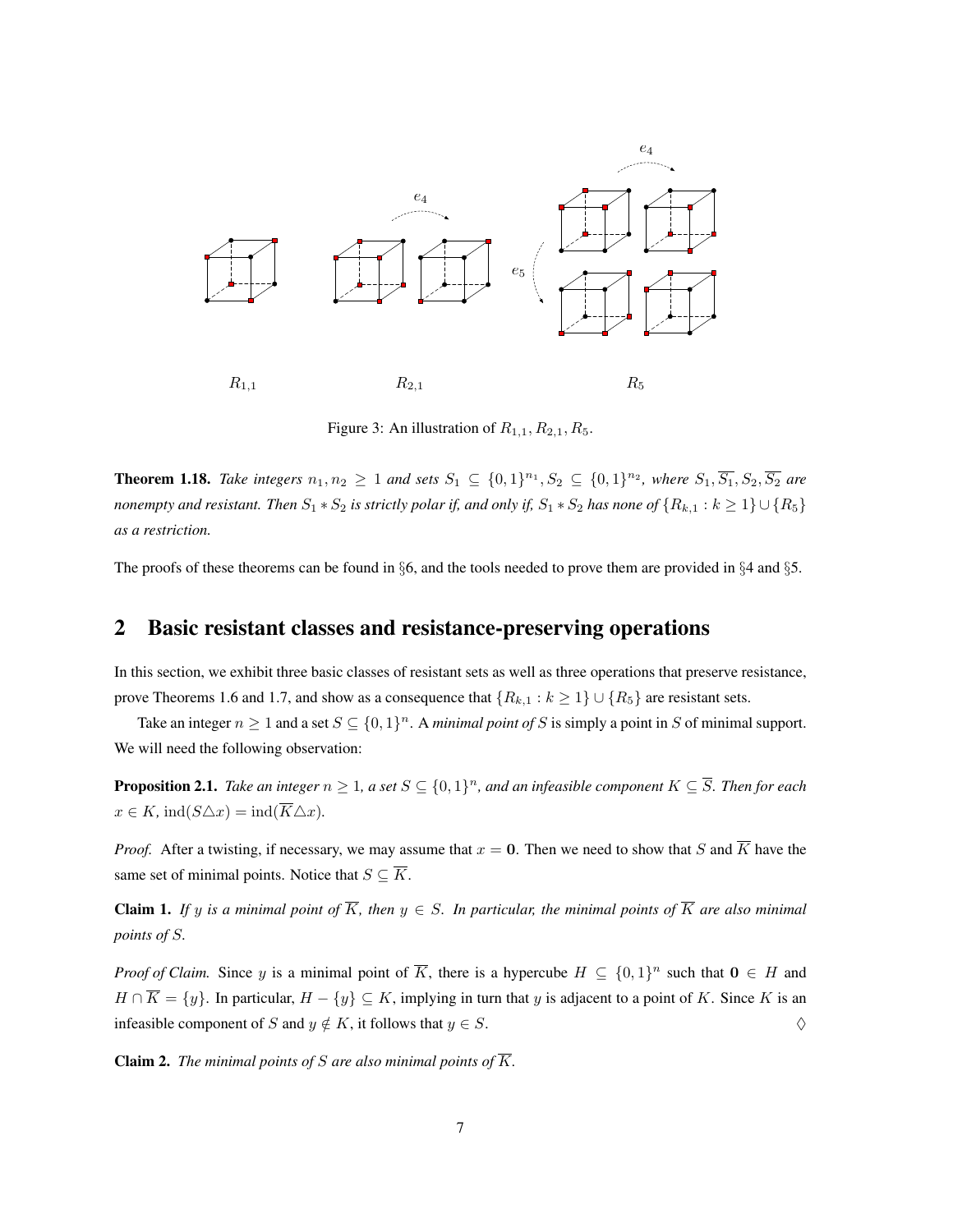*Proof of Claim.* Let y be a minimal point of S. Then there is a hypercube  $H \subseteq \{0,1\}^n$  such that  $0 \in H$  and  $H \cap S = \{y\}$ . Thus, as  $G_n[H - \{y\}]$  is connected and contains 0, it follows that  $H - \{y\} \subseteq K$ . As a result,  $H \cap \overline{K} = \{y\}$ , implying in turn that y is a minimal point of  $\overline{K}$ , as required.  $\diamondsuit$ 

Claims 1 and 2 finish the proof.

As a consequence, the infeasible components of a set dictate whether or not a set is resistant:

**Corollary 2.2.** *Take an integer*  $n \geq 1$  *and a set*  $S \subseteq \{0,1\}^n$ *. Then the following statements are equivalent:* 

- *(i)* S *is resistant,*
- *(ii)* for every infeasible component K, the set  $\overline{K}$  is resistant.<sup>4</sup>

We will need the following proposition as well:

**Proposition 2.3.** Take an integer  $n \geq 1$  and a set  $S \subseteq \{0,1\}^n$ . Then the following statements hold:

- *(1) If the infeasible points form a hypercube, then* S *is resistant.*
- *(2) If every infeasible point has at most two infeasible neighbors, then* S *is resistant.*

*Proof.* (1) As the infeasible points form a hypercube, S does not have a 2-dimensional restriction with exactly one feasible point. Thus, a hypercube of dimension at least 2 cannot have exactly one feasible point. In particular, for each infeasible point x, a minimal point of  $S\Delta x$  cannot have support of cardinality at least 2. This implies that for each infeasible point x, the members of  $\text{ind}(S\triangle x)$  have cardinality one, implying in particular that the members of  $\text{ind}(S\triangle x)$  are pairwise disjoint. Therefore, S is resistant. (2) Take an infeasible point x. We need to show that the members of  $\text{ind}(S\triangle x)$  are pairwise disjoint. After a possible twisting, we may assume that  $x = 0$ , and as x has at most two infeasible neighbors, we may assume after a possible relabeling that  $e_3, e_4, \ldots, e_n \in S$ . As a result,  $\text{ind}(S \triangle x) = \text{ind}(S)$  has  $\{3\}, \{4\}, \ldots, \{n\}$  as members. Hence, as its ground set is  $[n]$ ,  $\text{ind}(S)$ cannot have intersecting members, as required.  $\Box$ 

As a consequence,

*Proof of Theorem 1.6.* Take an integer  $n \geq 1$  and a set  $S \subseteq \{0,1\}^n$ , where every infeasible component is a hypercube or has maximum degree at most two. It then follows from Corollary 2.2 and Proposition 2.3 that S is resistant, as required.  $\Box$ 

There are also resistant sets that are the union of an arbitrary number of hypercubes that are pairwise arbitrarily far apart:

#### Proposition 2.4. *The following statements hold:*

 $\Box$ 

<sup>&</sup>lt;sup>4</sup>Notice that Proposition 2.1, together with Theorem 1.2, gives us an analogue of Remark 2.2 for cube-idealness: "S is cube-ideal if, and only if,  $\overline{K}$  is cube-ideal for every infeasible component K." This fact was noticed earlier in a much more general setting by Angulo, Ahmed, Dey, Kaibel [7], and their insight, believe it or not, had a large impact on this paper and our other papers [3, 4, 6].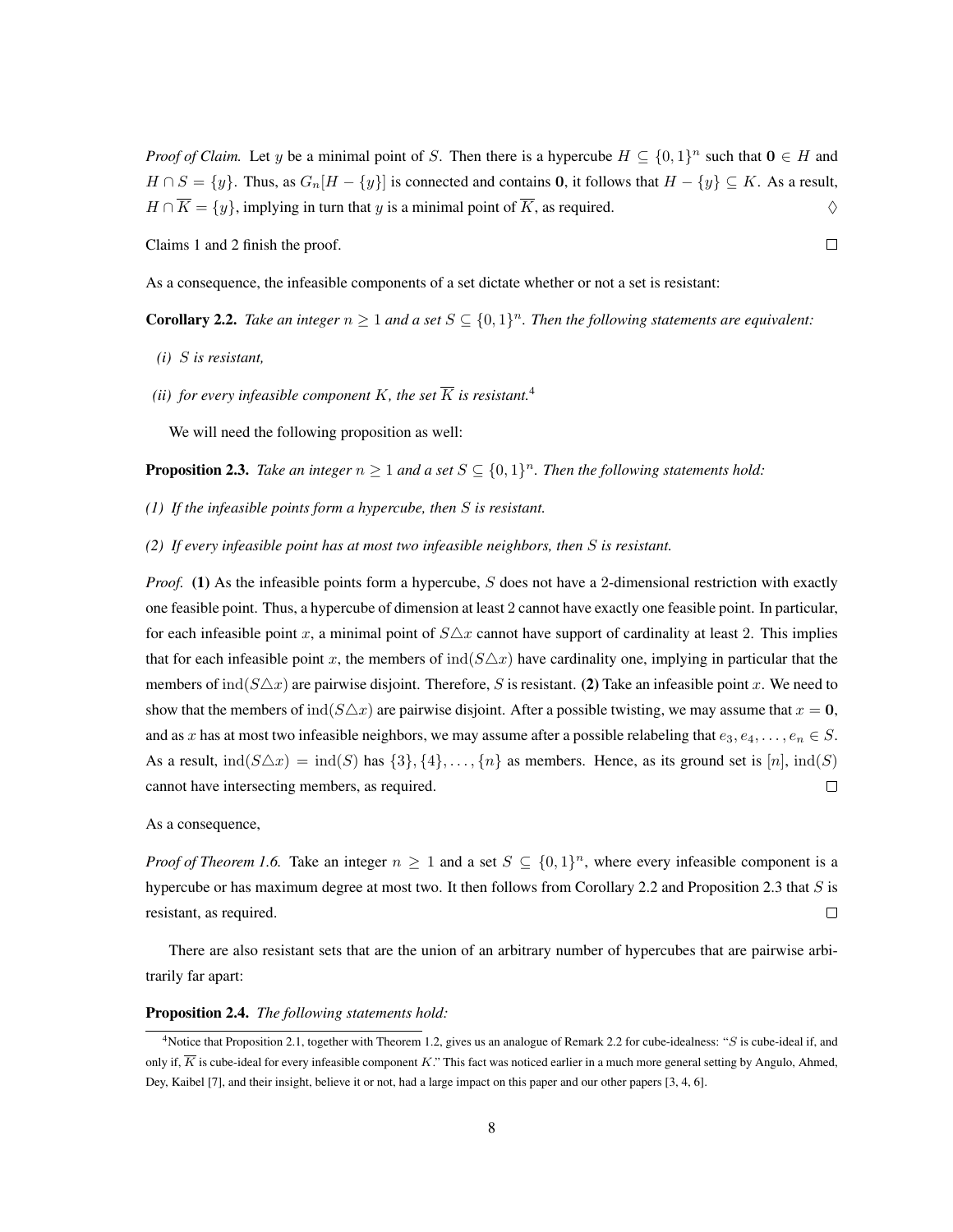- *(1)* Take an integer  $n \ge 1$  and a set  $S \subseteq \{0,1\}^n$  that is the disjoint union of two nonempty hypercubes and *contains antipodal feasible points. Then* S *is resistant.*
- (2) Take an integer  $p \ge 3$  and another integer  $n \ge \binom{p}{2}$ . Let  $(P_{ij} : i, j \in [p], j > i)$  be a partition of  $[n]$  into  $\binom{p}{2}$ *nonempty parts. For each*  $i \in [p]$ *, let*  $H_i$  *be the hypercube of points*  $y \in \{0,1\}^n$  *such that*

$$
y_k = 0 \quad \forall \ k \in \bigcup (P_{ij} : j > i)
$$
 and  $y_k = 1 \quad \forall \ k \in \bigcup (P_{ji} : j < i).$ 

*Then*  $H_1 \cup H_2 \cup \cdots \cup H_p$  *is resistant.* 

*Proof.* (1) Suppose that S is the disjoint union of two nonempty hypercubes  $H_1$  and  $H_2$ , and S contains antipodal points  $a, b$ . Since  $H_1, H_2$  are nonempty and disjoint, neither of them can contain both  $a$  and  $b$ , so we may assume that  $a \in H_1$  and  $b \in H_2$ . Take an infeasible point x, if any. We need to show that the members of  $\text{ind}(S \triangle x)$ are pairwise disjoint. Since hypercubes (resp. antipodal points) remain hypercubes (resp. antipodal) after twists, we may assume that  $x = 0$ . It therefore suffices to show that the minimal points of S have disjoint supports. As  $H_1$  (resp.  $H_2$ ) is a nonempty hypercube, it has a unique point of minimal support, say  $a'$  (resp.  $b'$ ). Notice that  $\{a', b'\}$  are the minimal points of S. As  $a' \le a$  and  $b' \le b$ , and as a, b are antipodal, it follows that  $a', b'$  have disjoint supports. Thus,  $S$  is resistant.

(2) Take an infeasible point x. For each  $i \in [p]$ , let  $x^i$  be the point in the hypercube  $H_i \triangle x$  of minimal support. It suffices to show that  $x^1, \ldots, x^p$  have pairwise disjoint supports. To this end, pick a coordinate  $k \in [n]$ . Choose  $i, j \in [p]$  such that  $j > i$  and  $k \in P_{ij}$ . Then  $x_k^i + x_k^j = 1$  and  $x_k^{\ell} = 0$  for all  $\ell \in [p] - \{i, j\}$ . As a result, exactly one of  $x^1, \ldots, x^p$  has coordinate k in its support, and since this is true for every  $k \in [n]$ , it follows that  $x^1, \ldots, x^p$  have pairwise disjoint supports, as required.  $\Box$ 

Let us see one last example of resistant sets; this class arises from clutters. We say that S is *up-monotone* if for all  $x, y \in \{0, 1\}^n$  such that  $x \geq y$ , if y is feasible then so is x. The up-monotone set *associated with* a clutter  $\mathcal C$  over ground set  $E$  is

 $\{\chi_C : C \subseteq E, C \text{ contains a member of } C\} \subseteq \{0,1\}^E.$ 

An element of a clutter is *free* if it is not contained in any member. The following remark follows rather immediately from up-monotonicity:

**Remark 2.5** ([3], Remark 4.6). *Take an integer*  $n \ge 1$ , an up-monotone set  $S \subseteq \{0,1\}^n$ , and a point  $x \in$  $\{0,1\}^n$ . Then  $\text{ind}(S\triangle x)$  *is, after deleting free elements, equal to*  $\text{ind}(S)/\{i \in [n]: x_i = 1\}$ .

As a result,

Proposition 2.6. *Let* C *be a clutter whose members are pairwise disjoint, and let* S *be the associated upmonotone set. Then* S *is resistant.*

*Proof.* Take an infeasible point x. Then after deleting free elements,  $\text{ind}(S \triangle x)$  is a contraction minor of  $\text{ind}(S) = C$ , by Remark 2.5. As the members of C are pairwise disjoint, the members of  $\text{ind}(S \triangle x)$  are also pairwise disjoint. So S is resistant.  $\Box$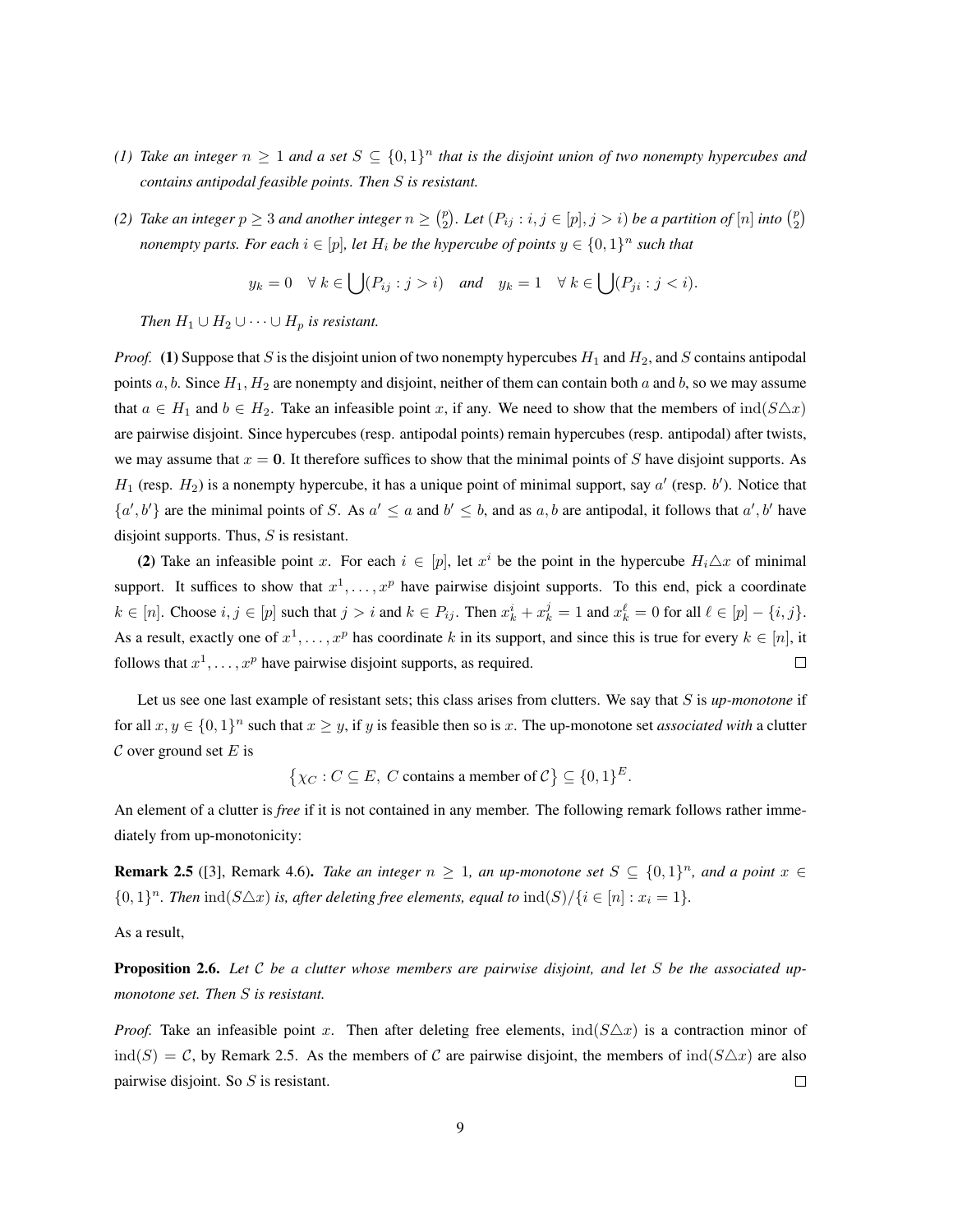Let us now introduce three binary operations that can be used to generate resistant sets starting from smaller ones. Let  $E_1, E_2$  be disjoint finite sets, and let  $C_1, C_2$  be clutters over ground sets  $E_1, E_2$ , respectively. The *product* and *coproduct* of  $C_1$ ,  $C_2$  are the clutters over ground set  $E_1 \cup E_2$  whose members are

$$
C_1 \times C_2 := \{ C_1 \cup C_2 : C_1 \in C_1, C_2 \in C_2 \}
$$
  

$$
C_1 \oplus C_2 := \text{the minimal sets of } \{ C : C \in C_1 \} \cup \{ C : C \in C_2 \},
$$

respectively. We need the following result:

**Proposition 2.7** ([3], Remark 5.4 and Proposition 5.6). *Take integers*  $n_1, n_2 \ge 1$  *and sets*  $S_1 \subseteq \{0, 1\}^{n_1}, S_2 \subseteq$  $\{0,1\}^{n_2}$ . Then, viewing  $\text{ind}(S_1)$  and  $\text{ind}(S_2)$  as clutters over disjoint ground sets, we have that

$$
ind(S_1 \times S_2) = ind(S_1) \times ind(S_2)
$$
  

$$
ind(S_1 \oplus S_2) = ind(S_1) \oplus ind(S_2)
$$

*and*

$$
\operatorname{ind}(S_1 * S_2) = \begin{cases} \{ \emptyset \} & \text{if } \mathbf{0} \in S_1 \text{ and } \mathbf{0} \in S_2 \\ \{ \emptyset \} & \text{if } \mathbf{0} \in \overline{S_1} \text{ and } \mathbf{0} \in \overline{S_2} \\ \operatorname{ind}(S_1) \oplus \operatorname{ind}(\overline{S_2}) & \text{if } \mathbf{0} \in \overline{S_1} \text{ and } \mathbf{0} \in S_2 \\ \operatorname{ind}(\overline{S_1}) \oplus \operatorname{ind}(S_2) & \text{if } \mathbf{0} \in S_1 \text{ and } \mathbf{0} \in \overline{S_2}. \end{cases}
$$

Now let us prove Theorem 1.7, telling us how to generate resistant sets starting from smaller ones:

*Proof of Theorem 1.7.* Take integers  $n_1, n_2 \ge 1$  and sets  $S_1 \subseteq \{0,1\}^{n_1}, S_2 \subseteq \{0,1\}^{n_2}$ . (1) Assume that  $S_1$ is resistant. We need to show that  $S_1 \times \{0,1\}^{n_2}$  is resistant. To this end, take a point  $(x, y) \in \{0,1\}^{n_1} \times$  $\{0,1\}^{n_2}$ . It suffices to show that the members of  $\text{ind}\left((S_1 \times \{0,1\}^{n_2})\triangle(x,y)\right)$  are pairwise disjoint. Clearly  $(S_1 \times \{0,1\}^{n_2}) \triangle (x,y) = (S_1 \triangle x) \times \{0,1\}^{n_2}$ , so by Proposition 2.7,

$$
ind((S_1 \times \{0,1\}^{n_2}) \triangle (x,y)) = ind(S_1 \triangle x) \times ind(\{0,1\}^{n_2}).
$$

As  $\text{ind}(\{0,1\}^{n_2}) = \{\emptyset\}$ , it follows that

$$
ind((S_1 \times \{0,1\}^{n_2}) \triangle (x,y)) = ind(S_1 \triangle x).
$$

As  $S_1$  is resistant, the members of  $\text{ind}\left((S_1 \times \{0,1\}^{n_2})\triangle(x,y)\right)$  must be pairwise disjoint, as required. (2) Assume that  $S_1, S_2$  are resistant. We need to show that  $S_1 \oplus S_2$  is resistant. To this end, take a point  $(x, y) \in$  $\{0,1\}^{n_1} \times \{0,1\}^{n_2}$ . By Proposition 2.7,

$$
ind((S_1 \oplus S_2) \triangle (x, y)) = ind((S_1 \triangle x) \oplus (S_2 \triangle y)) = ind(S_1 \triangle x) \oplus ind(S_2 \triangle y).
$$

As  $S_1, S_2$  are resistant, the members of  $\text{ind}(S_1\triangle x)$ ,  $\text{ind}(S_2\triangle y)$  are pairwise disjoint, implying in turn that the members of  $\text{ind}((S_1 \oplus S_2) \triangle (x, y)) = \text{ind}(S_1 \triangle x) \oplus \text{ind}(S_2 \triangle y)$  are pairwise disjoint, so  $S_1 \oplus S_2$  is resistant. (3) Assume that  $S_1$ ,  $\overline{S_1}$ ,  $S_2$ ,  $\overline{S_2}$  are resistant. We need to show that  $S_1 * S_2$ ,  $\overline{S_1 * S_2} = \overline{S_1} * S_2$  are resistant.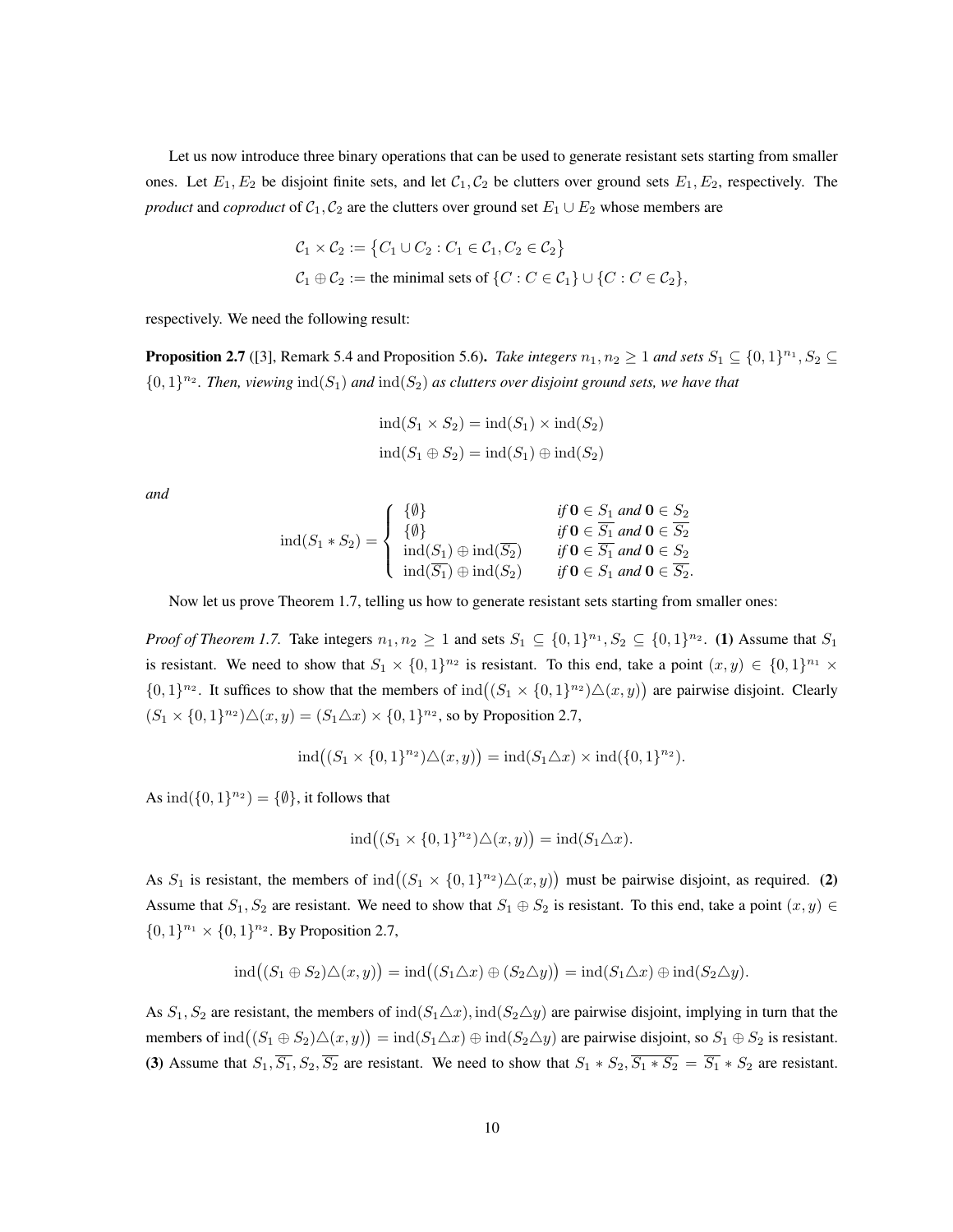Clearly, it suffices to show that  $S_1 * S_2$  is resistant. Pick an arbitrary point  $(x, y) \in \{0, 1\}^{n_1} \times \{0, 1\}^{n_2}$ . Then  $(S_1 * S_2) \triangle (x, y) = (S_1 \triangle x) * (S_2 \triangle y)$ , so by Proposition 2.7,  $ind((S_1 * S_2) \triangle (x, y))$  is one of

$$
\{\emptyset\} \quad \text{or} \quad \text{ind}(S_1 \triangle x) \oplus \text{ind}(\overline{S_2} \triangle y) \quad \text{or} \quad \text{ind}(\overline{S_1} \triangle x) \oplus \text{ind}(S_2 \triangle y)
$$

(notice that  $\overline{S_2 \triangle y} = \overline{S_2} \triangle y$  and  $\overline{S_1 \triangle x} = \overline{S_1} \triangle x$ ). As  $S_1, \overline{S_1}, S_2, \overline{S_2}$  are all resistant, it follows that  $\text{ind}(S_1 \triangle x)$ ,  $ind(\overline{S_2}\triangle y)$ ,  $ind(\overline{S_1}\triangle x)$ ,  $ind(S_2\triangle y)$  each have only pairwise disjoint members. As a result, the members of  $\text{ind}((S_1 * S_2) \triangle (x, y))$  are pairwise disjoint. Thus,  $S_1 * S_2$  is resistant.  $\Box$ 

We are now ready to prove the following:

**Remark 2.8.**  ${R_{k,1} : k \ge 1} \cup {R_5}$  *are resistant sets.* 

*Proof.* Take an integer  $k \ge 1$ . Recall that  $R_{k,1} = \{0^{k+1}, 1^{k+1}\} * \{0\}$ . By Proposition 2.4 (1),  $\{0^{k+1}, 1^{k+1}\}$  is resistant, and by Theorem 1.6,  $\{0^{k+1}, 1^{k+1}\}$  is resistant. It is clear that  $\{0\}, \{1\}$  are resistant too. As a result, by Theorem 1.7 (3),  $R_{k,1}$  is resistant. To prove that  $R_5$  is resistant, recall that  $R_5 = R * \{0\}$  for

$$
R = \left\{ \sum_{i=1}^{d} e_i, 1^4 - \sum_{i=1}^{d} e_i : d \in [4] \right\}.
$$

Notice that  $R, \overline{R}$  are circuits of length 8. As a result, Theorem 1.6 implies that both  $R, \overline{R}$  are resistant. Hence, Theorem 1.7 (3) implies that  $R_5$  is resistant.  $\Box$ 

## 3 Testing resistance in polynomial time

Here we prove Theorems 1.8 and 1.9. We need the following easy remark:

**Remark 3.1** ([3], Remark 2.11(i)). *Take an integer*  $n \geq 1$  *and a set*  $S \subseteq \{0,1\}^n$ . *Then an induced clutter of a minor of* S *is a minor of an induced clutter of* S*.*

If the members of a clutter are pairwise disjoint, then so are the members of any minor of it. This fact, combined with the preceding remark, implies the following:

Remark 3.2. *If a set is resistant, then so is any minor of it.*

We are now ready to prove Theorem 1.8, providing two characterizations of resistant sets:

*Proof of Theorem 1.8.* Take an integer  $n \geq 1$  and a set  $S \subseteq \{0,1\}^n$ . We need to prove that the following statements are equivalent:

- $(i)$  S is resistant,
- (ii) S has no fragile restriction and no  $\{0^k, 1^k e_1\}$ ,  $k \ge 4$  restriction,
- (iii)  $S$  has no fragile minor.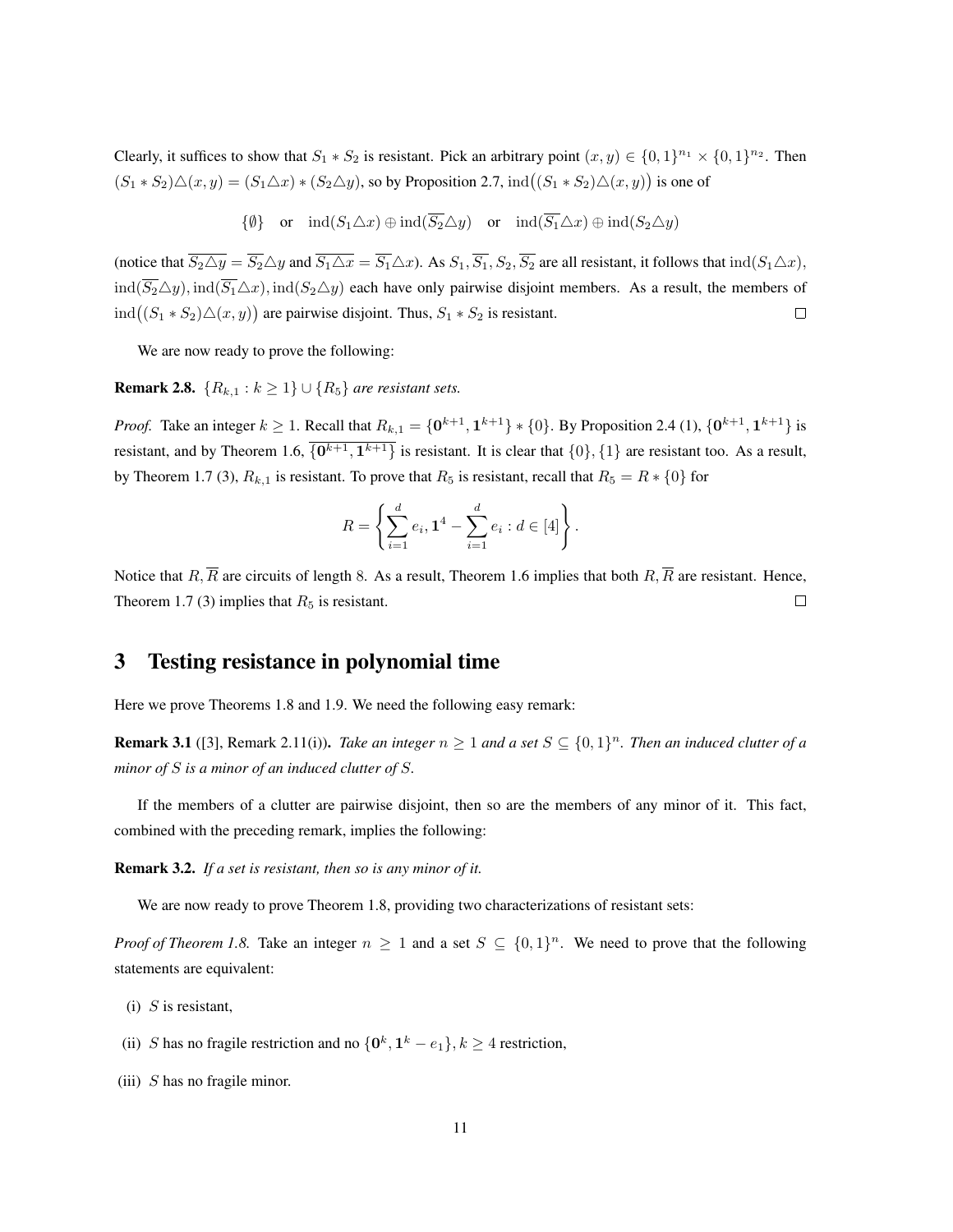(i)  $\Rightarrow$  (ii): As we noted already, fragile sets are not resistant. For each integer  $k \ge 4$ , the set  $\{0^k, 1^k - e_1\}$ is not resistant either, because its induced clutter with respect to  $e_1 + e_2$  has intersecting members  $\{1, 2\}$  and  $\{1, 3, 4, \ldots, k\}$ . Remark 3.2 now tells us that (i) implies (ii).

(ii)  $\Rightarrow$  (iii): Assume that S has a fragile minor. It suffices to show that S has either a fragile restriction or a  $\{0^k, 1^k - e_1\}$  restriction, for some  $k \in \{4, ..., n\}$ . We will need the following two claims:

**Claim 1.** Suppose  $T \subseteq \{0,1\}^4$  has no fragile restriction and its projection at coordinate 4 is fragile. Then T is *a twisting of*  $\{0^4, 1^4 - e_1\}.$ 

*Proof of Claim.* For  $i \in \{0, 1\}$ , let  $T_i \subseteq \{0, 1\}^3$  be the *i*-restriction of T at coordinate 4. Since the projection of T at 4 is fragile, it follows that  $\{000, 100, 010, 001\} \subseteq \overline{T_0}$  and  $\{000, 100, 010, 001\} \subseteq \overline{T_1}$ . Moreover, as  $T_0$  and T<sub>1</sub> are not fragile, we may assume that  $T_0 \cap \{101, 011\} = \{011\}$  and  $T_1 \cap \{101, 011\} = \{101\}$ :



Once again, as  $T_0$  and  $T_1$  are not fragile, it follows that  $110 \notin T_0 \cup T_1$ . Since the 1-restriction of T at coordinate 1 is not fragile, we get that 111  $\notin T_0$ , and since the 1-restriction of T at coordinate 2 is not fragile, 111  $\notin T_1$ . Thus, T is a twisting of  $\{0^4, 1^4 - e_1\}$ , as claimed.  $\diamond$ 

**Claim 2.** Take an integer  $k \geq 4$  and a set  $T \subseteq \{0,1\}^{k+1}$  without a  $\{0^k, 1^k - e_1\}$  restriction. If the projection *of*  $T$  *at coordinate*  $k + 1$  *is*  $\{\mathbf{0}^k, \mathbf{1}^k - e_1\}$ *, then*  $T$  *is a twisting of*  $\{\mathbf{0}^{k+1}, \mathbf{1}^{k+1} - e_1\}$ *.* 

*Proof of Claim.* For  $i \in \{0,1\}$ , let  $T_i \subseteq \{0,1\}^k$  be the *i*-restriction of T at coordinate  $k+1$ . Clearly,  $T_i \subseteq$  $\{0^k, 1^k - e_1\}$  for each  $i \in \{0, 1\}$ . As equality cannot hold, we may assume that  $T_0 \cap \{0^k, 1^k - e_1\} = \{0^k\}$ and  $T_1 \cap \{0^k, 1^k - e_1\} = \{1^k - e_1\}$ , implying in turn that T is a twisting of  $\{0^{k+1}, 1^{k+1} - e_1\}$ .  $\diamond$ 

Suppose a fragile minor of S is obtained after applying k single projections and  $n-k-3$  single restrictions, for some  $k \in \{0, \ldots, n-3\}$ . If  $k = 0$ , then S has a fragile restriction, so we are done. We may therefore assume that  $k \ge 1$  and S has no fragile restriction. It follows from Claim 1 that S has a  $\{0^4, 1^4 - e_1\}$  minor obtained after applying  $k-1$  single projections and  $n-k-3$  single restrictions. If  $k=1$ , then S has a  $\{0^4, 1^4 - e_1\}$ restriction. We may therefore assume that  $k \geq 2$  and S has no  $\{0^4, 1^4 - e_1\}$  restriction. Now by repeatedly applying Claim 2, we see that S has one of  $\{0^{\ell}, 1^{\ell} - e_1\}, \ell \in \{5, \ldots, k+3\}$  as a restriction, as required.

(iii)  $\Rightarrow$  (i): Assume that S is not resistant. It suffices to prove that S has a fragile minor. After possibly twisting S, we may assume that  $C := \text{ind}(S)$  has intersecting members.

**Claim 3.** *There exist disjoint*  $I, J \subseteq [n]$  *such that*  $C \setminus I/J$  *has ground set*  $\{x, y, z\}$  *and has*  $\{x, z\}, \{y, z\}$  *among its members.*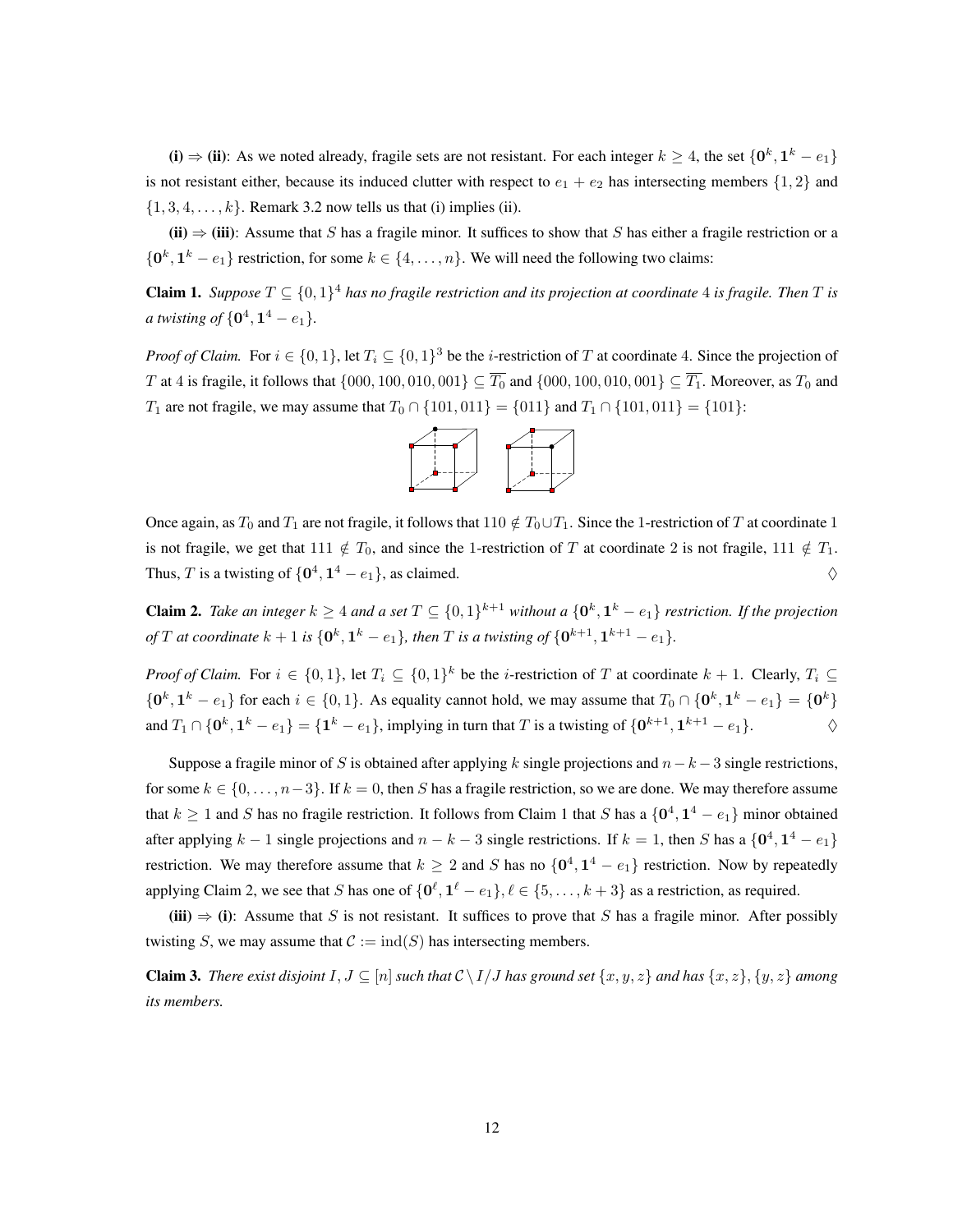

Figure 4: An illustration of  $P_3$  and  $S_3$ , the smallest non-cube-ideal sets.

*Proof of Claim.* Among all pairs of intersecting members in C, pick an intersecting pair  $C_1$ ,  $C_2$  whose union is minimal. Our minimal choice of  $C_1$ ,  $C_2$  implies that every member of C contained in  $C_1 \cup C_2$  is either  $C_1$  or  $C_2$ or it contains  $C_1 \triangle C_2$ . Take elements  $x \in C_1 - C_2$ ,  $y \in C_2 - C_1$  and  $z \in C_1 \cap C_2$ . Let  $I := [n] - (C_1 \cup C_2)$  and  $J := [n] - (I \cup \{x, y, z\})$ . It is easy to see that  $C \setminus I/J$  has ground set  $\{x, y, z\}$  and has  $\{x, z\}$ ,  $\{y, z\}$  among its members.  $\Diamond$ 

Consider now the minor  $S'$  of S obtained after 0-restricting coordinates I and projecting away coordinates  $J$ . Since  $\text{ind}(S) = C$ , it follows that  $\text{ind}(S') = C \setminus I/J$  has  $\{x, z\}$ ,  $\{y, z\}$  as members, implying in turn that S' is fragile. Thus, S has a fragile minor, as required.  $\Box$ 

Define  $P_3 := \{110, 011, 101\} \subseteq \{0, 1\}^3$  and  $S_3 := \{110, 011, 101, 111\} \subseteq \{0, 1\}^3$  (see Figure 4). Notice that the induced clutters of  $P_3$  and  $S_3$  with respect to the origin are equal to  $\Delta_3 := \{ \{1, 2\}, \{2, 3\}, \{3, 1\} \}$ . As  $(\frac{1}{2}, \frac{1}{2}, \frac{1}{2})$  is an extreme point of its set covering polyhedron,  $\Delta_3$  is non-ideal, so by Theorem 1.2,  $P_3$ ,  $S_3$  are not cube-ideal. In fact, it can be readily checked that  $P_3$  and  $S_3$  are the only non-cube-ideal sets of dimension at most 3.

**Remark 3.3.** Take a set  $S \subseteq \{0,1\}^3$ . Then S is fragile if, and only if,  $S \cup X$  is isomorphic to either  $P_3$ ,  $S_3$  for *some set*  $X \subseteq \{0,1\}^3$  *of cardinality at most one.* 

Thus a fragile set can be made non-cube-ideal after making at most one infeasible point feasible. Theorem 1.8 and Remark 3.3 together imply the following result, which justifies our choice of the term "resistant":

**Theorem 3.4.** *Take an integer*  $n \ge 1$  *and a set*  $S \subseteq \{0,1\}^n$ *. Then* S *is resistant if, and only if,*  $S \cup X$  *has no*  $P_3, S_3$  *minor for all sets*  $X \subseteq \{0, 1\}^n$  *of cardinality at most one.* 

*Proof.* ( $\Leftarrow$ ) Assume that S is not resistant. Then by Theorem 1.8 (iii), S has a fragile minor  $S' \subseteq \{0,1\}^3$ . After a possible twisting and relabeling, we may assume that S' is obtained after 0-restricting  $I \subseteq [n] - \{1, 2, 3\}$  and projecting away  $J \subseteq [n] - \{1, 2, 3\}$ . Since S' is fragile, Remark 3.3 implies that there is a set  $X' \subseteq \{0, 1\}^3$ of cardinality at most one such that  $S' \cup X'$  is isomorphic to one of  $P_3, S_3$ . Define  $X \subseteq \{0,1\}^n$  as follows: if  $X' = \emptyset$  set  $X := \emptyset$ , otherwise set  $X := \{x\}$  where  $x \in \{0,1\}^n$  is obtained from the point in  $X'$  by setting the coordinates in  $I \cup J$  to 0. Then  $S \cup X$  has an  $S' \cup X'$  minor obtained after 0-restricting I and projecting away J. Since  $S' \cup X'$  is isomorphic to one of  $P_3, S_3$ , we get that  $S \cup X$  has one of  $P_3, S_3$  as a minor, as required. ( $\Rightarrow$ ) Assume that  $S \cup X$  has one of  $P_3$ ,  $S_3$  as minor, for some set  $X \subseteq \{0,1\}^n$  of cardinality at most one. Then there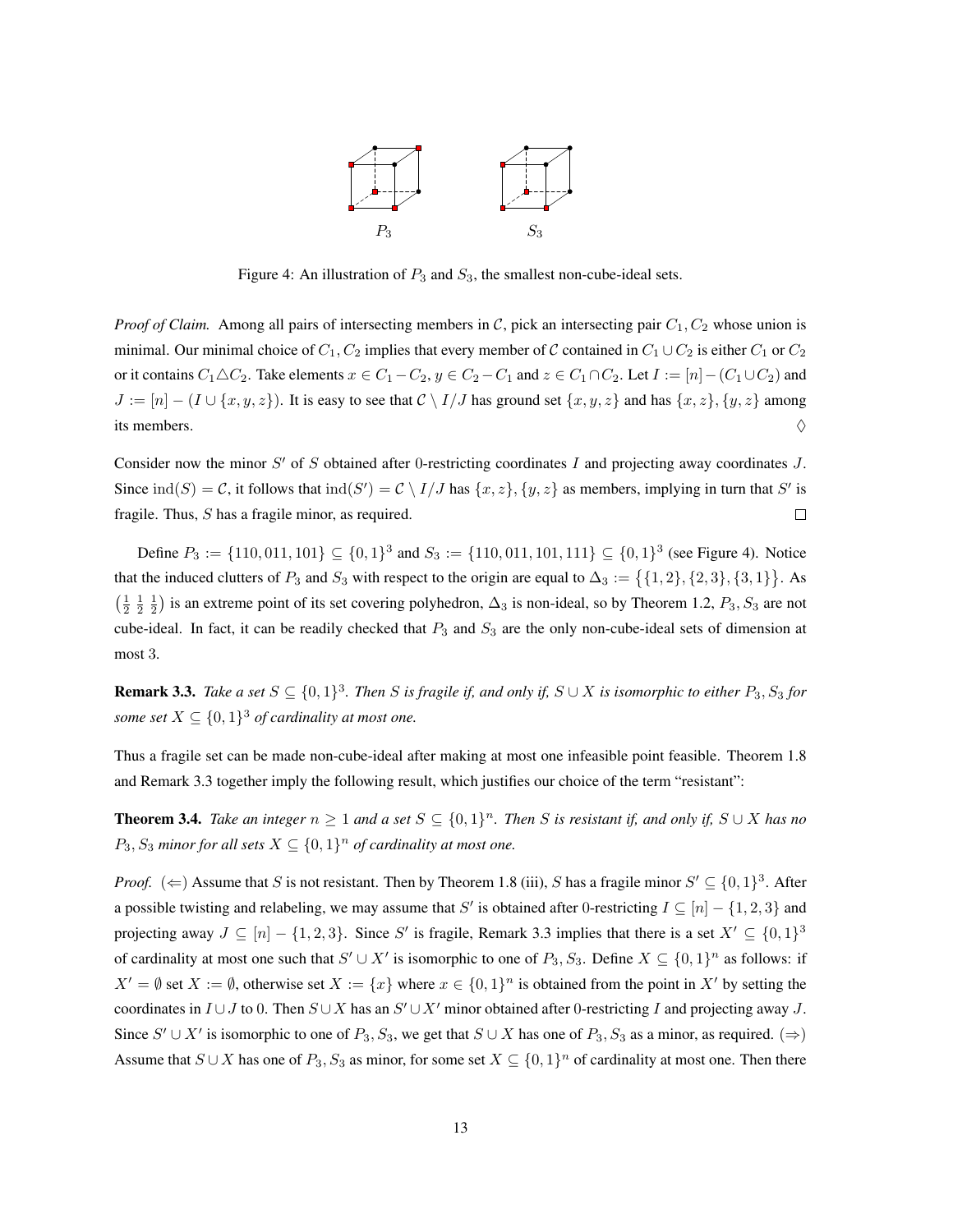is a set  $Y \subseteq \{0,1\}^3$  of cardinality at most one such that S has one of  $P_3 - Y, S_3 - Y$  as a minor. By Remark 3.3, both  $P_3 - Y$ ,  $S_3 - Y$  are fragile, so S has a fragile minor. Thus, by Theorem 1.8 (iii), S is not resistant.  $\Box$ 

Take an integer  $n \geq 1$  and points  $a, b \in \{0, 1\}^n$ . Denote by  $dist(a, b)$  the *(Hamming) distance* between a and b, that is,  $dist(a, b)$  is the number of coordinates a, b disagree on. We will next prove Theorem 1.9, stating that the resistance of  $S \subseteq \{0,1\}^n$  can be tested in time  $O(n^4|S|^3)$ .

*Proof of Theorem 1.9.* We will take advantage of Theorem 1.8 (ii), stating that  $S \subseteq \{0,1\}^n$  is resistant if, and only if, it has no fragile restriction and no  $\{0^k, 1^k - e_1\}$ ,  $k \in \{4, ..., n\}$  restriction. For  $k \in \{3, 4, ..., n\}$ , consider the following algorithm:

- 1. for every pair of points x, y of S at distance  $k 1$ ,
	- (a) let  $I := \{i \in [n] : x_i = y_i\},\$
	- (b) for every coordinate  $i \in I$ ,
		- i. let  $S' \subseteq \{0,1\}^k$  be the restriction of S at coordinates  $I \{i\}$  containing (the images of) x and y, that is, S' is obtained after  $x_j$ -restricting coordinate j for each  $j \in I - \{i\}$ ,
		- ii. if  $k = 3$  and  $S'$  is fragile, then output "S has a fragile restriction",
		- iii. if  $k \geq 4$  and S' is isomorphic to  $\{0^k, 1^k e_1\}$ , then output "S has a  $\{0^k, 1^k e_1\}$  restriction",
- 2. if  $k = 3$ , then output "S has no fragile restriction",
- 3. if  $k \ge 4$ , then output "S has no  $\{0^k, 1^k e_1\}$  restriction".

The correctness of this algorithm is clear; its running time is  $n{|\binom{|S|}{2}} \times (n-k+1) \times n|S|$ . Thus, by Theorem 1.8 (ii), one can test whether or not S is resistant in time  $\sum_{k=3}^{n} n { |S| \choose 2} \times (n-k+1) \times n |S| = O(n^4 |S|^3)$ , as required.

## 4 Propagations

In this section, we prove three lemmas needed for all the forthcoming proofs, as well as prove Theorems 1.14 and 1.15. Before getting started, let us set up a few ingredients. Recall that for an integer  $n \geq 1$ ,  $G_n$  is the skeleton graph of  $\{0, 1\}^n$ .

**Remark 4.1.** *For an integer*  $n \geq 1$ *, the following statements hold:* 

- *For points*  $a, b, c \in \{0, 1\}^n$ ,  $dist(a, b) + dist(b, c) \geq dist(a, c)$ *.*
- For points  $a, b \in \{0, 1\}^n$ , every  $(a, b)$ -path in  $G_n$  has at least  $dist(a, b)$  many edges.

An  $(a, b)$ -path whose vertices are  $a = v_0, v_1, \ldots, v_k = b$  as traversed from a to b will be represented as the sequence  $(v_0, v_1, \ldots, v_k)$ . The *length of a path* is the number of edges it has. An  $(a, b)$ -path of  $G_n$  is *straight* if it has length exactly  $dist(a, b)$ .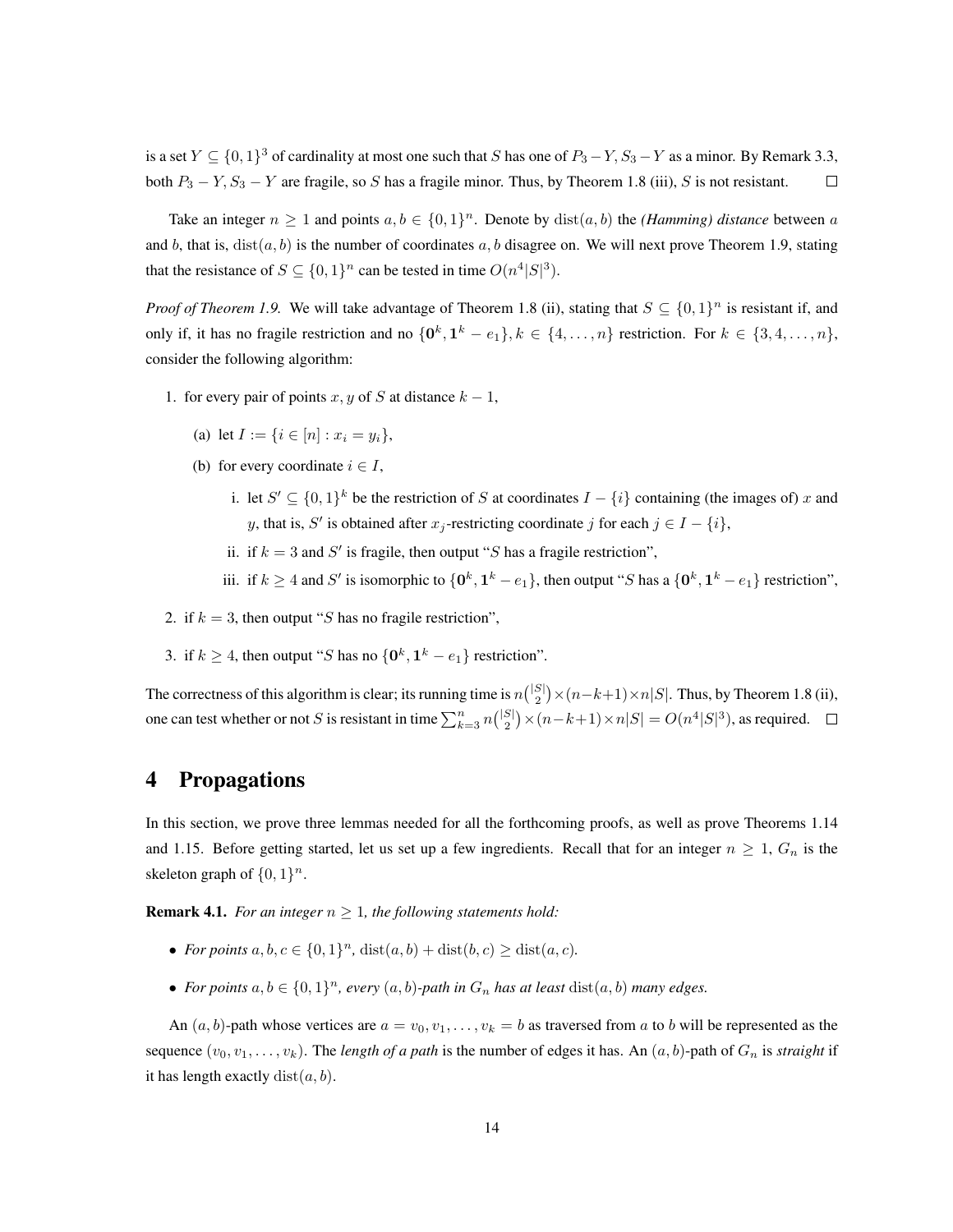**Remark 4.2.** *Take an integer*  $n \geq 1$ *. Then the following statements hold:* 

• Take distinct points  $a, b$  at Hamming distance  $\ell \geq 1$ , and let P be an  $(a, b)$ -path of  $G_n$ . Then P is straight *if, and only if, there are*  $\ell$  *distinct coordinates*  $i_1, \ldots, i_\ell$  *such that* 

 $P = (a, a \triangle e_{i_1}, a \triangle e_{i_1} \triangle e_{i_2}, \dots, a \triangle e_{i_1} \triangle e_{i_2} \triangle \cdots \triangle e_{i_\ell} = b).$ 

• *Pick distinct points*  $a, b, c$  *such that*  $dist(a, b) + dist(b, c) = dist(a, c)$ *. If P is a straight*  $(a, b)$ *-path and*  $Q$  a straight  $(b, c)$ -path of  $G_n$ , then  $P \cup Q$  is a straight  $(a, c)$ -path of  $G_n$ .<sup>5</sup>

Take a set  $S \subseteq \{0,1\}^n$ . A path in  $G_n[S]$  is called a *feasible path*, and a path in  $G_n[\overline{S}]$  is called an *infeasible path.* We say that S is *connected* if  $G_n[S]$  is a connected graph. If every restriction of S, including S itself, is connected, then we say that S is strict*ly connected*.

**Proposition 4.3** ([3], Proposition 5.10). *Take an integer*  $n \geq 1$  *and a set*  $S \subseteq \{0,1\}^n$ . *Then the following statements are equivalent:*

- *(i)* S *is strictly connected,*
- (*ii*) *S* has no  $\{0^k, 1^k\}, k \geq 2$  restriction,
- *(iii) for all distinct feasible points* a *and* b*, there is a straight feasible* (a, b)*-path.*

## 4.1 An example

Let us start with the following proposition which best illustrates the title of this section:

**Proposition 4.4.** Take an integer  $n \geq 1$  and a set  $S \subseteq \{0,1\}^n$ , where for all  $x \in \{0,1\}^n$  and distinct  $i, j \in [n]$ , *the following statement holds:*

 $if x, x \triangle e_i, x \triangle e_j \in S$  *then*  $x \triangle e_i \triangle e_j \in S$ *.* 

*Then every component of* S *is a hypercube.*

*Proof.* Let us start with the following claim:

**Claim.** Let  $I \subseteq [n]$  be of cardinality at least two. If  $x \in S$  and  $x \triangle e_i \in S$  for each  $i \in I$ , then we have  $x \triangle \left( \sum_{i \in I} e_i \right) \in S.$ 

*Proof of Claim.* We proceed by induction on  $|I| \geq 2$ . The base case  $|I| = 2$  follows from the hypothesis of Proposition 4.4. For the induction step, assume that  $k := |I| \geq 3$ . After a possible twisting and relabeling, we may assume that  $x = 0$  and  $I = \{e_1, \ldots, e_k\}$ . We need to show that  $\sum_{i=1}^k e_i \in S$ . Let  $y := \sum_{i=1}^{k-2} e_i$ . If  $k = 3$  then  $y \in S$  by assumption, and if  $k \ge 4$  then  $y \in S$  by the induction hypothesis. Moreover, the induction hypothesis implies that  $y \triangle e_{k-1}, y \triangle e_k \in S$ . As a result,  $\sum_{i=1}^k e_i = y \triangle e_{k-1} \triangle e_k \in S$  by the hypothesis of Proposition 4.4, thereby completing the induction step. This finishes the proof of the claim.  $\diamond$ 

<sup>&</sup>lt;sup>5</sup>If P is an  $(a, b)$ -path and Q is a  $(b, c)$ -path, then  $P \cup Q$  denotes the  $(a, c)$ -walk that first traverses the vertices of P from a to b, and then traverses the vertices of  $Q$  from  $b$  to  $c$ .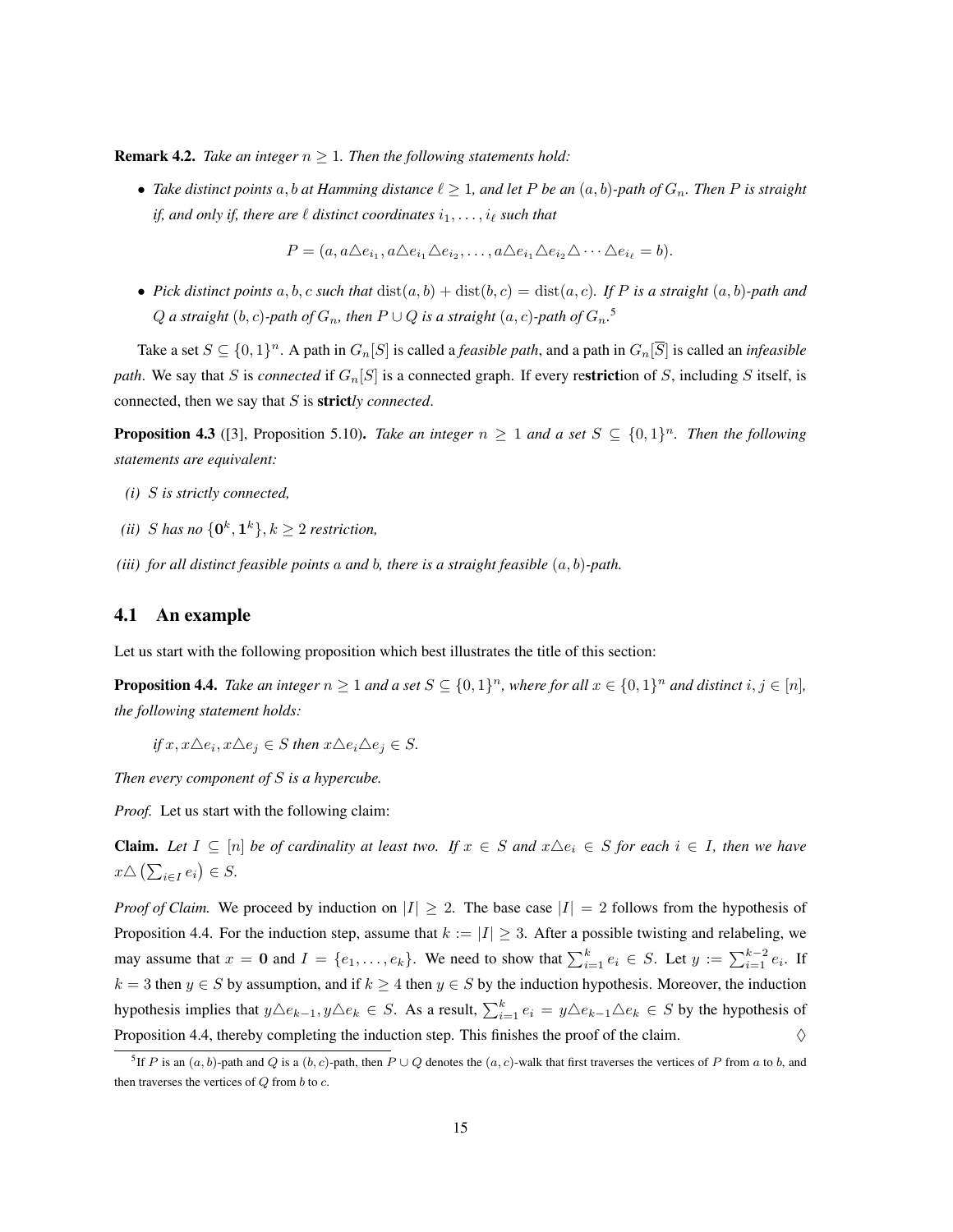Take a component S' of S. Let d be the maximum number of feasible neighbors of a point in S'. If  $d \leq 1$ , then  $|S'| \in \{1, 2\}$ , so S' is clearly a hypercube. Otherwise,  $d \geq 2$ . After a possible twisting and relabeling, we may assume that  $0, e_1, \ldots, e_d \in S'$ . Then for all subsets  $I \subseteq [d]$  of cardinality at least two,  $\sum_{i \in I} e_i \in S$  by the claim. As a result,

$$
\{x \in \{0,1\}^n : x_j = 0, j \in [n] - [d]\} \subseteq S'.
$$

Since every feasible point in S' has at most d feasible neighbors, equality holds above, so S' is a hypercube, as required.  $\Box$ 

So the condition "if  $x, x \triangle e_i, x \triangle e_j \in S$  then  $x \triangle e_i \triangle e_j \in S$ " has a *propagating effect*, ensuring that every feasible component is a hypercube. As a consequence,

**Corollary 4.5.** *Take an integer*  $n \geq 1$  *and a set*  $S \subseteq \{0,1\}^n$ *. Then every component of* S *is a hypercube if, and only if,* S *has no* {00, 10, 01} *restriction.*

*Proof.* ( $\Rightarrow$ ) If every feasible component is a hypercube, then there is no 2-dimensional restriction with exactly three feasible points, so there is no  $\{00, 10, 01\}$  restriction.  $(\Leftarrow)$  Assume that S has no  $\{00, 10, 01\}$  restriction. Then for all  $x \in \{0,1\}^n$  and distinct  $i, j \in [n]$ : if  $x, x \triangle e_i, x \triangle e_j \in S$  then  $x \triangle e_i \triangle e_j \in S$ . Thus, by Proposition 4.4, every component of S is a hypercube.  $\Box$ 

So excluding {00, 10, 01} restrictions has a propagating effect. In the same vein, resistance, which is equivalent to excluding fragile restrictions and  $\{0^k, 1^k - e_1\}$ ,  $k \ge 4$  by Theorem 1.8 (ii), entails propagations.

#### 4.2 Propagations in resistant sets

Here we state three lemmas illustrating the different propagations running in resistant sets. Here is the first lemma:

**Lemma 4.6 (Plane Propagation).** *Take an integer*  $n \geq 1$  *and a resistant set*  $S \subseteq \{0,1\}^n$ *. If*  $S \cap \{x : x_n = 1\}$  $0$ } =  $\emptyset$ *, then S is a hypercube.* 

*Proof.* Let  $S_1 \subseteq \{0,1\}^n$  be the 1-restriction of S at coordinate n.

**Claim 1.**  $S_1$  *is strictly connected.* 

*Proof of Claim.* Suppose otherwise. Then by Proposition 4.3, there is an integer  $k \ge 2$  such that  $S_1$  has a  $\{0^k, 1^k\}$  restriction. Since  $S \cap \{x : x_n = 0\} = \emptyset$ , it follows that S has a  $\{0^{k+1}, 1^{k+1} - e_1\}$  restriction. As S is resistant, Theorem 1.8 (ii) implies that  $k = 2$ . However,  $\{0^3, 1^3 - e_1\}$  is fragile, so S has a fragile restriction, a contradiction to Theorem 1.8 (ii).  $\Diamond$ 

**Claim 2.** *Every component of*  $S_1$  *is a hypercube.*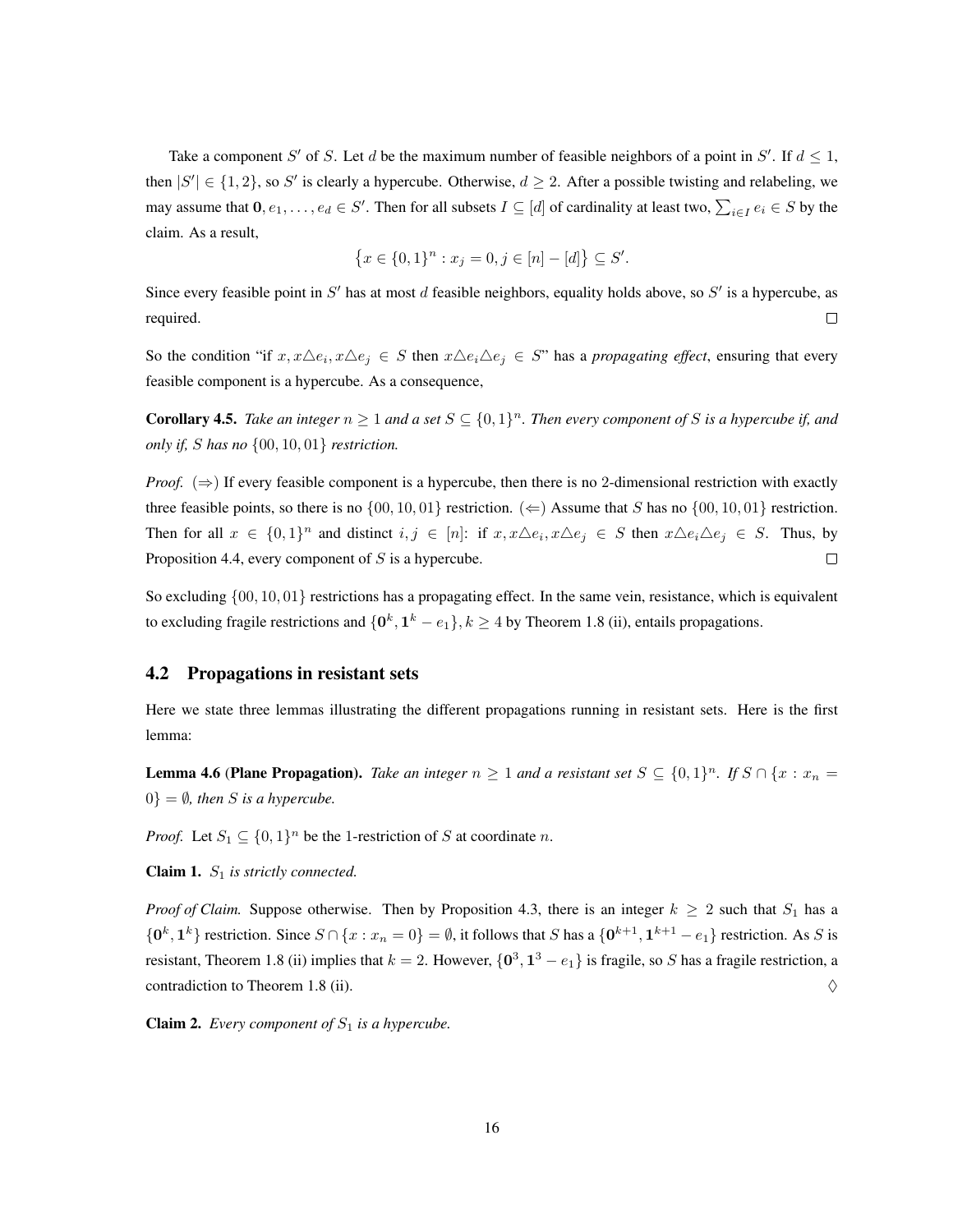

Figure 5: An illustration of Remark 4.7. Round points are feasible, the square points and the shaded region are infeasible, while the diamond point can be either.

*Proof of Claim.* Suppose otherwise. It follows from Corollary 4.5 that  $S_1$  has a  $\{00, 10, 01\}$  restriction. As  $S \cap \{x : x_n = 0\} = \emptyset$ , it follows that S has a  $\{000, 100, 010\}$  restriction. However,  $\{000, 100, 010\}$  is fragile, a contradiction to Theorem 1.8 (ii).  $\Diamond$ 

Claims 1 and 2 together imply that  $S_1$  is a hypercube, so S is a hypercube because  $S \cap \{x : x_n = 0\} = \emptyset$ , as required.  $\Box$ 

For the next lemma, let us start with the following remark illustrated in Figure 5:

**Remark 4.7.** Take an integer  $n \geq 1$  and a resistant set  $S \subseteq \{0,1\}^n$ , where  $\mathbf{0}, e_1$  are infeasible. Assume that y *is a minimal feasible point such that*  $y_1 = 0$ *. Then*  $\{z \in S : z \leq y + e_1, z_1 = 1\} \subseteq \{y + e_1\}$ *.* 

*Proof.* Suppose otherwise. Pick a minimal point z of  $\{z \in S : z \leq y + e_1, z_1 = 1\}$ . Our contrary assumption implies that  $z \neq y + e_1$ , and therefore, z is also a minimal point of S. Moreover, as  $e_1$  is infeasible,  $z \neq e_1$ . Pick members  $C, C' \in \text{ind}(S)$  such that  $y = \chi_C$  and  $z = \chi_{C'}$ . Then  $C \cap C' \neq \emptyset$ , a contradiction as S is resistant.  $\Box$ 

Let us phrase this remark in a more applicable language. Take an integer  $n \geq 1$  and a resistant set  $S \subseteq \{0,1\}^n$ . A *valid pair* is a pair  $[x, y]$  where x is infeasible, y is feasible, and  $y \triangle x$  is a minimal feasible point of  $S \triangle x$ . If  $[x, y]$  is a valid pair, we will say that x *sees* y. Remark 4.7 has the following immediate consequence:

**Lemma 4.8 (Sight Propagation).** Take an integer  $n \geq 1$ , a resistant set  $S \subseteq \{0,1\}^n$  and a valid pair  $[x, y]$ . *For a coordinate*  $i \in [n]$  *such that*  $x \triangle e_i$  *is infeasible, exactly one of the following statements holds:* 

- *(i)*  $y \triangle e_i$  *is feasible and*  $[x \triangle e_i, y \triangle e_i]$  *is valid,*
- *(ii)*  $y \triangle e_i$  *is infeasible and*  $[x \triangle e_i, y]$  *is valid.*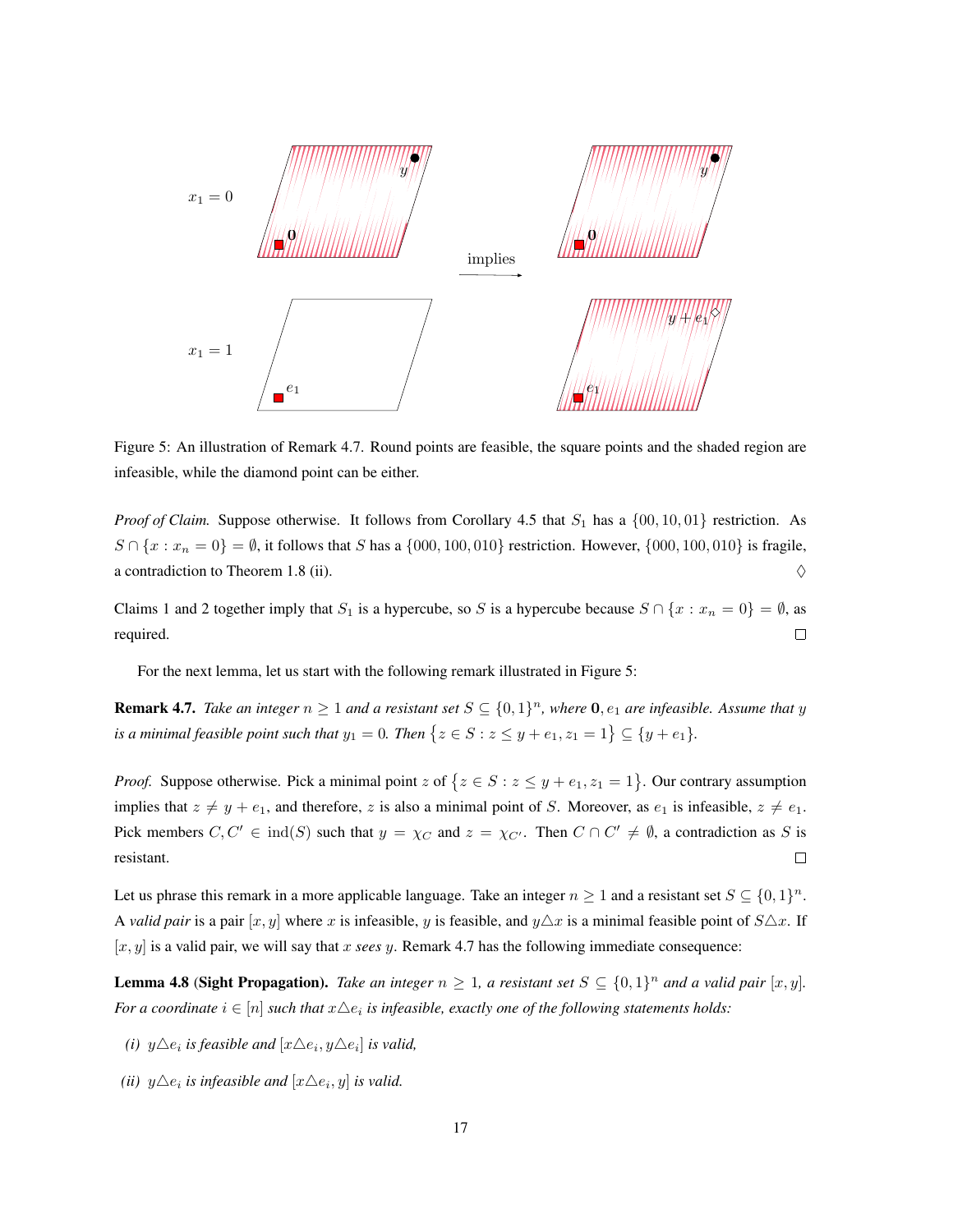*Proof.* After a possible twisting and relabeling, if necessary, we may assume that  $x = 0$  and  $i = 1$ . As [0, y] is valid, y is a minimal feasible point. If  $y_1 = 1$ , then clearly (ii) holds and (i) does not. Otherwise,  $y_1 = 0$ . Then by Remark 4.7,  $\{z \in S : z \leq y + e_1, z_1 = 1\}$  is either  $\emptyset$  or  $\{y + e_1\}$ . In the first case, (ii) holds and (i) does  $\Box$ not, while in the second case, (i) holds and (ii) does not.

The Sight Propagation Lemma has a subtle implication, which leads to the third propagation lemma. Take an integer  $n \geq 1$ , a resistant set  $S \subseteq \{0,1\}^n$  and an infeasible point x. A *valid sequence for* x is a nonempty sequence  $(i_1, i_2, \ldots, i_k)$  of (not necessarily distinct) coordinates in [n] such that the points

$$
x\triangle e_{i_1}, x\triangle e_{i_1}\triangle e_{i_2}, \ldots, x\triangle e_{i_1}\triangle e_{i_2}\triangle \cdots \triangle e_{i_k}
$$

are infeasible. Take a valid pair  $[x, y]$  and a valid sequence  $(i_1, \ldots, i_k)$  for x. In what follows, we define the *trajectory of*  $[x, y]$  *along*  $(i_1, \ldots, i_k)$  as some sequence  $(t_1, \ldots, t_k)$  with entries in  $\{0, 1\}$  which will be defined precisely shortly, and given the sequence, we define the *image of*  $[x, y]$  *along*  $(i_1, \ldots, i_k)$  as

$$
im[x, y](i_1, ..., i_k) := y + \sum_{j=1}^k t_j e_{i_j}
$$
 mod 2.

The sequence  $(t_1, \ldots, t_k)$  is defined as follows:

• for a valid pair  $[x, y]$  and a valid sequence (i) of length 1, the trajectory of  $[x, y]$  along (i) is

$$
T[x,y](i) := \begin{cases} (1) & \text{if } y \triangle e_i \in S \\ (0) & \text{if } y \triangle e_i \notin S, \end{cases}
$$

• for a valid pair  $[x, y]$  and a valid sequence  $(i_1, \ldots, i_k)$  of length at least 2, the trajectory of  $[x, y]$  along  $(i_1, \ldots, i_k)$  is defined recursively as follows: let  $y' := \text{im}[x, y](i_1, \ldots, i_{k-1})$  and

$$
T[x,y](i_1,\ldots,i_k) := \begin{cases} T[x,y](i_1,\ldots,i_{k-1}) \cup (1) & \text{if } y' \triangle e_{i_k} \in S \\ T[x,y](i_1,\ldots,i_{k-1}) \cup (0) & \text{if } y' \triangle e_{i_k} \notin S. \end{cases}
$$

(Given two sequences  $(a, \ldots, b)$  and  $(c, \ldots, d)$ ,  $(a, \ldots, b) \cup (c, \ldots, d)$  is the sequence  $(a, \ldots, b, c, \ldots, d)$ .) The following is an immediate consequence of the Sight Propagation Lemma:

**Remark 4.9.** Take an integer  $n \geq 1$ , a resistant set  $S \subseteq \{0,1\}^n$ , a valid pair  $[x, y]$  and a valid sequence  $(i_1,\ldots,i_k)$  *for* x. Then  $\text{im}[x,y](i_1,\ldots,i_k)$  *is feasible and is seen by*  $x\triangle e_{i_1}\triangle\cdots\triangle e_{i_k}$ *.* 

We are now ready for the third propagation lemma:

**Lemma 4.10 (Path Propagation).** Take an integer  $n \geq 1$ , a resistant set  $S \subseteq \{0,1\}^n$ , a straight infeasible path *P* contained in  $\{x : x_n = 0\}$ , and let a, b be the ends of P. If  $a \triangle e_n$ ,  $b \triangle e_n$  are feasible, then for every vertex v *of*  $P$ *,*  $v \triangle e_n$  *is feasible.*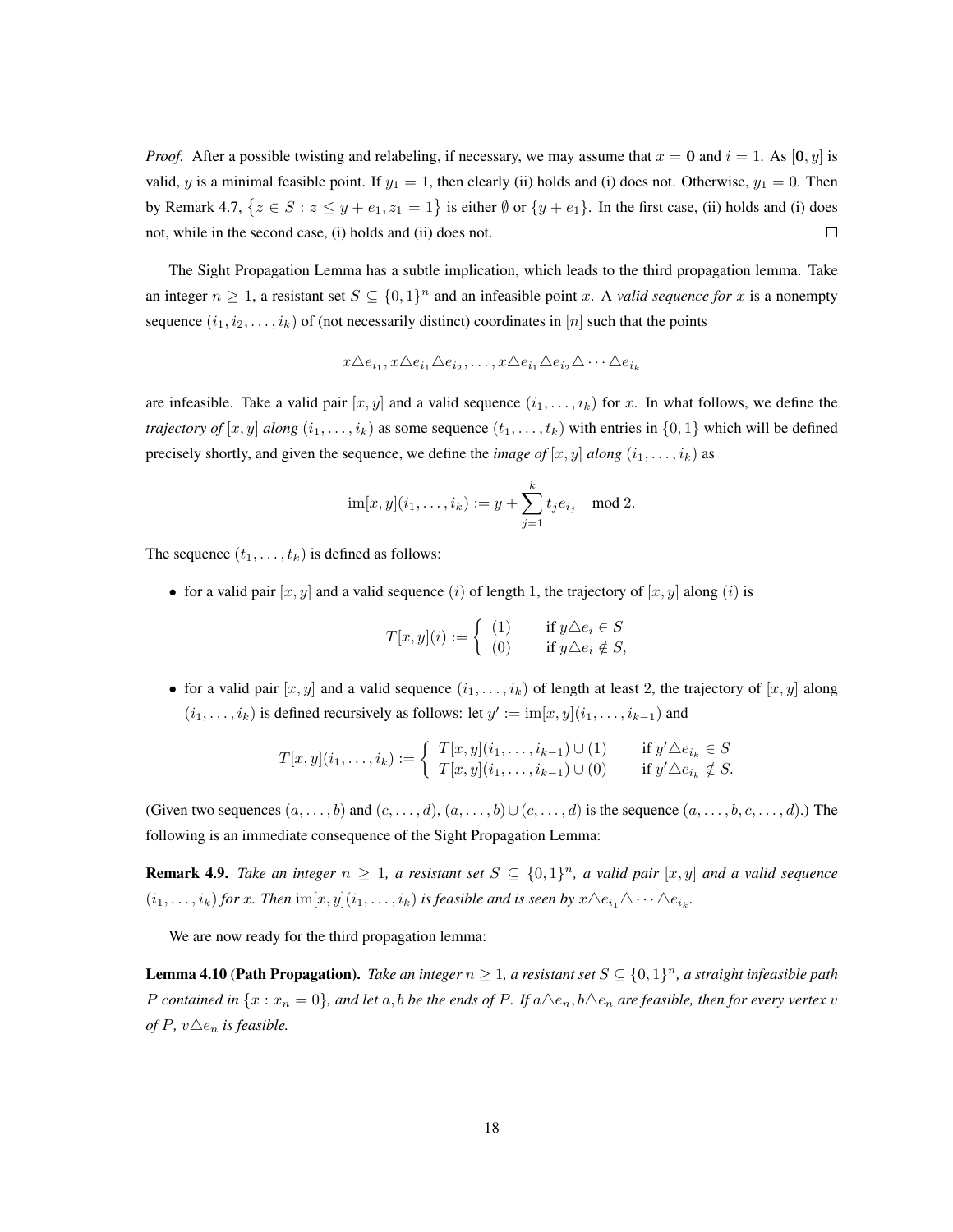*Proof.* If a, b are the only vertices of P, then we are clearly done. Otherwise, as P is straight and contained in  ${x : x_n = 0}$ , we may assume by Remark 4.2 that after a possible relabeling,

$$
P = \left(a = \mathbf{0}, e_1, e_1 + e_2, \dots, \sum_{i=1}^{k} e_i = b\right),
$$

where  $k \in \{2, \ldots, n-1\}$ . Assuming that  $a \triangle e_n = e_n$  and  $b \triangle e_n = e_n + \sum_{i=1}^{k} e_i$  are feasible, we need to show that the points  $e_n + \sum_{i=1}^j e_i, j \in [k-1]$  are feasible. To this end, as P is infeasible, the sequence  $(1, \ldots, k)$  is valid for 0. Consider the valid pair  $[0, e_n]$  and the valid sequence  $(1, \ldots, k)$ . Let

$$
(t_1, ..., t_k) := T[\mathbf{0}, e_n](1, ..., k)
$$

$$
y := \text{im}[\mathbf{0}, e_n](1, ..., k) = e_n + \sum_{i=1}^k t_i e_i.
$$

By Remark 4.9, *y* is a feasible point seen by  $\mathbf{0} + \sum_{i=1}^{k} e_i = b$ .

**Claim.**  $y = e_n + \sum_{i=1}^{k} e_i$ .

*Proof of Claim.* We know that b sees y, and clearly b sees  $b \triangle e_n = e_n + \sum_{i=1}^k e_i$ , too. In particular,  $y \triangle b$ and  $(b\triangle e_n)\triangle b = e_n$  are either equal or incomparable. However, as  $(y\triangle b)_n = 1$ , it follows that  $y\triangle b \ge e_n$ , implying in turn that  $y \triangle b = e_n$ , so  $y = b \triangle e_n$ , thereby proving the claim.

As an immediate consequence,  $t_1 = t_2 = \cdots = t_k = 1$ . Take a coordinate  $j \in [k-1]$ . Then the image of the valid pair  $[0, e_n]$  along the valid sequence  $(1, \ldots, j)$  for 0 is

$$
\operatorname{im}[\mathbf{0},e_n](1,\ldots,j)=e_n+\sum_{i=1}^j t_i e_i=e_n+\sum_{i=1}^j e_i.
$$

 $\Box$ 

Thus, by Remark 4.9,  $e_n + \sum_{i=1}^{j} e_i$  is feasible, as required.

### 4.3 Global implications for resistant sets

Applying the Plane Propagation Lemma Let us prove Theorem 1.14, stating that for a set  $S \subseteq \{0,1\}^n$ , (i) S is resistant and strictly polar if, and only if, (ii) in every restriction of  $S$ , either there are antipodal feasible points or the feasible points form a hypercube.

*Proof of Theorem 1.14.* (i)  $\Rightarrow$  (ii): Assume that S is resistant and strictly polar. By Remark 3.2, every restriction of S is also resistant, and by definition, every restriction of S is also strictly polar. Thus, it suffices to show that either S has antipodal points or S is a hypercube. To this end, assume that S does not have antipodal points. As S is polar, the points in S must all agree on a coordinate. The Plane Propagation Lemma now implies that S is a hypercube, as required. (ii)  $\Rightarrow$  (i): Assume that in every restriction of S,

 $(\star)$  there are either antipodal feasible points or the feasible points form a hypercube.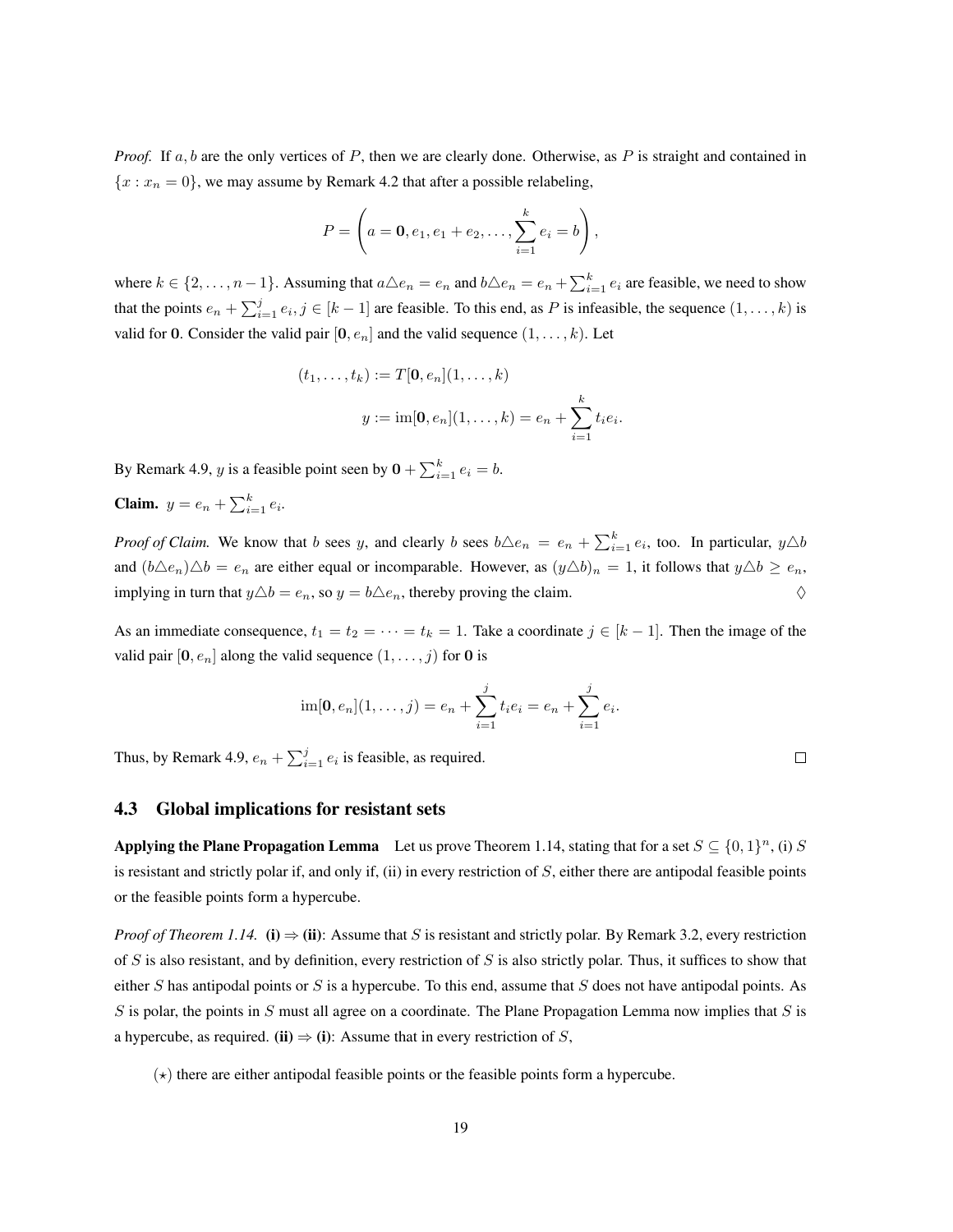Obviously, every restriction of S is polar, so S is strictly polar. It remains to show that S is resistant. By Theorem 1.8 (ii), it suffices to show that S has no fragile or  $\{0^k, 1^k - e_1\}$ ,  $k \ge 4$  restriction, and as these  $\Box$ restrictions do not satisfy  $(\star)$ , we are done.

Applying the Sight Propagation Lemma The first application of this lemma is the following theorem that we will use in §7:

**Theorem 4.11.** Take an integer  $n \geq 1$  and a nonempty resistant set  $S \subseteq \{0,1\}^n$ . Then the following statements *hold:*

- (1) Let  $x, x \triangle e_i$  be infeasible points for some coordinate  $i \in [n]$ , and let  $y^1, y^2$  be distinct feasible points seen by x. Then  $\text{im}[x, y^1](i)$  and  $\text{im}[x, y^2](i)$  are distinct points.
- *(2)* For every infeasible component K, there is a constant  $m_K \in \{1, \ldots, n\}$  *such that every infeasible point of*  $K$  sees exactly  $m_K$  *feasible points.*

*Proof.* (1) By definition,  $y^1 \triangle x, y^2 \triangle x$  are points of minimal support in  $S \triangle x$ . As S is resistant,  $y^1 \triangle x, y^2 \triangle x$ have disjoint supports, implying in turn that  $dist(y^1, y^2) = dist(y^1 \triangle x, y^2 \triangle x) \ge 2$ . Since  $im[x, y^1](i) \in$  $\{y^1, y^1 \triangle e_i\}$  and  $\text{im}[x, y^2](i) \in \{y^2, y^2 \triangle e_i\}$ , it follows that  $\text{im}[x, y^1](i)$ ,  $\text{im}[x, y^2](i)$  are distinct points. (2) Take neighboring infeasible points  $x, x \triangle e_i$  and let  $m(x), m(x \triangle e_i) \ge 1$  be the number of feasible points  $x, x \triangle e_i$  see, respectively. It suffices to show that  $m(x) = m(x \triangle e_i)$ . By symmetry, it actually suffices to show that  $m(x \triangle e_i) \geq m(x)$ . Let  $y^1, \ldots, y^{m(x)}$  be the feasible points x sees. By Remark 4.9 and (1),  $\text{im}[x, y^1](i), \ldots, \text{im}[x, y^{m(x)}](i)$  are distinct feasible points seen by  $x \triangle e_i$ . Thus,  $m(x \triangle e_i) \ge m(x)$ , as required.  $\Box$ 

For the next application, Theorem 1.15, take an integer  $n \geq 3$  and a set  $S \subseteq \{0,1\}^n$ . We say that S is *critically non-polar* if it is strictly non-polar and, for each  $i \in [n]$ , both the 0- and 1-restrictions of S at coordinate  $i$  have antipodal points. The Plane and Sight Propagation Lemmas have the following implication:

#### Proposition 4.12. *A resistant strictly non-polar set is critically non-polar.*

*Proof.* Take an integer  $n \geq 3$  and a resistant strictly non-polar set  $S \subseteq \{0,1\}^n$ . Suppose for a contradiction that S is not critically non-polar. After twisting and relabeling, if necessary, we may assume that  $S_1$ , the 1restriction of S at coordinate 1, does not have antipodal points. As S is strictly non-polar,  $S_1$  is polar so its points must agree on a coordinate. Since it is resistant, the Plane Propagation Lemma implies that  $S_1$  is a hypercube. After twisting and relabeling, if necessary, we may assume that

$$
(\diamond) \quad S \cap \{x : x_1 = 1\} = \{x \in \{0, 1\}^n : x_1 = x_2 = \dots = x_k = 1\}
$$

for some  $k \in \{2, 3, ..., n\}$ .

**Claim.**  $S \cap \{x_1 = 0\} \subseteq \{x \in \{0, 1\}^n : x_2 = \cdots = x_k = 1\}.$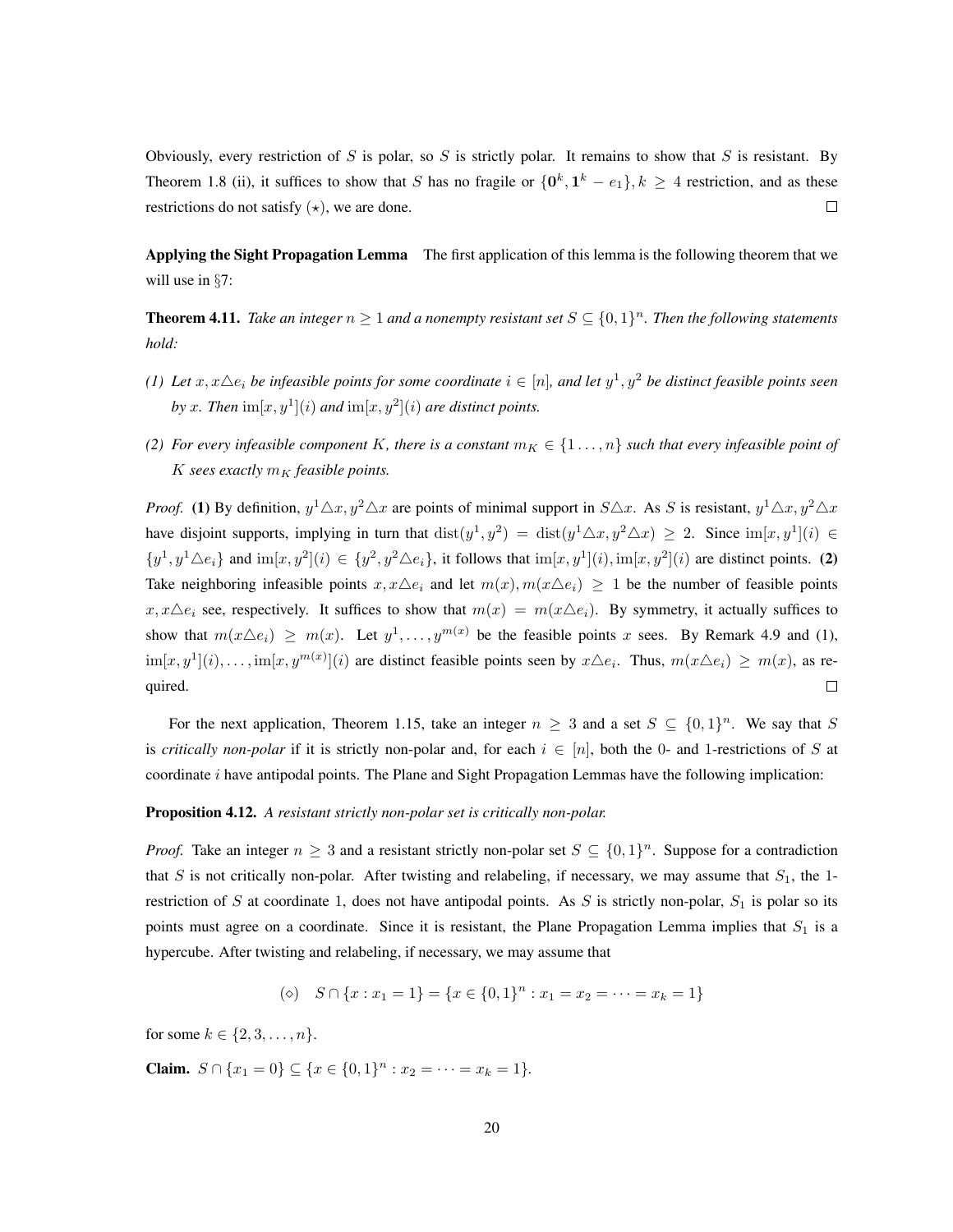*Proof of Claim.* Take a point  $b \in \{0,1\}^n$  such that  $b_1 = 0$  and  $b \notin \{x : x_2 = \cdots = x_k = 1\}$ . We need to show that b is infeasible. To this end, let a, c be the points in  $\{x : x_1 = 0, x_2 = \cdots = x_k = 0\}$ ,  $\{x : x_1 = 0, x_2 = \cdots = x_k\}$  $\cdots = x_k = 1$ } that otherwise agree with b, respectively. So  $a_i = c_i = b_i$  for all  $i \in [n] - [k]$ . By assumption,  $b \neq c$ . Since ( $\diamond$ ) holds and S does not have antipodal points, a is infeasible. Thus, as  $[a + e_1, c + e_1]$  is a valid pair, and a is infeasible, the Sight Propagation Lemma implies that a sees one of  $c, c + e_1$ . As a result, all the points in  $\{x : a \le x \le c, x \ne c\}$ , including b, are infeasible, as required.  $\diamondsuit$ 

In particular, the points in  $S$  agree on coordinate 2, a contradiction as  $S$  is non-polar. Thus,  $S$  is critically non-polar.  $\Box$ 

We will need the following result:

**Theorem 4.13** ([3], Theorem 3.6). *Take an integer*  $n \geq 3$  *and a strictly non-polar set*  $S \subseteq \{0,1\}^n$ . *Then the following statements are equivalent:*

- *(i)* cuboid(S) *is minimally non-packing,*
- *(ii)* S *is critically non-polar, and every induced clutter of* S *has the packing property.*

We are now ready to prove Theorem 1.15, stating that a resistant set is strictly non-polar if and only if its cuboid is an ideal minimally non-packing clutter.

*Proof of Theorem 1.15.* Take an integer  $n \geq 3$  and let  $S \subseteq \{0,1\}^n$  be a resistant set. Then by Corollary 1.5, cuboid(S) is ideal. ( $\Rightarrow$ ) Assume that S is strictly non-polar. By Proposition 4.12, S is critically non-polar, and by Remark 1.11, every induced clutter of  $S$  has the packing property. Thus, Theorem 4.13 implies that cuboid(S) is minimally non-packing, as required. ( $\Leftarrow$ ) Assume that cuboid(S) is minimally non-packing. Then by Theorem 4.13, S is critically non-polar, so S is strictly non-polar also, thereby finishing the proof.  $\square$ 

Applying the Path Propagation Lemma Finally, let us see the following application of this lemma, which will be useful later:

**Theorem 4.14.** Take an integer  $n \geq 3$  and a resistant strictly non-polar set  $S \subseteq \{0,1\}^n$ . Then  $\overline{S}$  and  $S$  are not *strictly connected.*

*Proof.* By Proposition 4.12, S is critically non-polar. Thus, after a possible twisting, we may assume that  $0, 1 - e_n \in S$ . As S does not contain antipodal points, we have that  $e_n, 1 \in \overline{S}$ .

**Claim 1.**  $\overline{S}$  *is not strictly connected.* 

*Proof of Claim.* Suppose for a contradiction that  $\overline{S}$  is strictly connected. We will show that

( $\star$ ) for every infeasible point a in  $\{x \in \{0,1\}^n : x_n = 1\}$ , the point  $a \triangle e_n$  is feasible.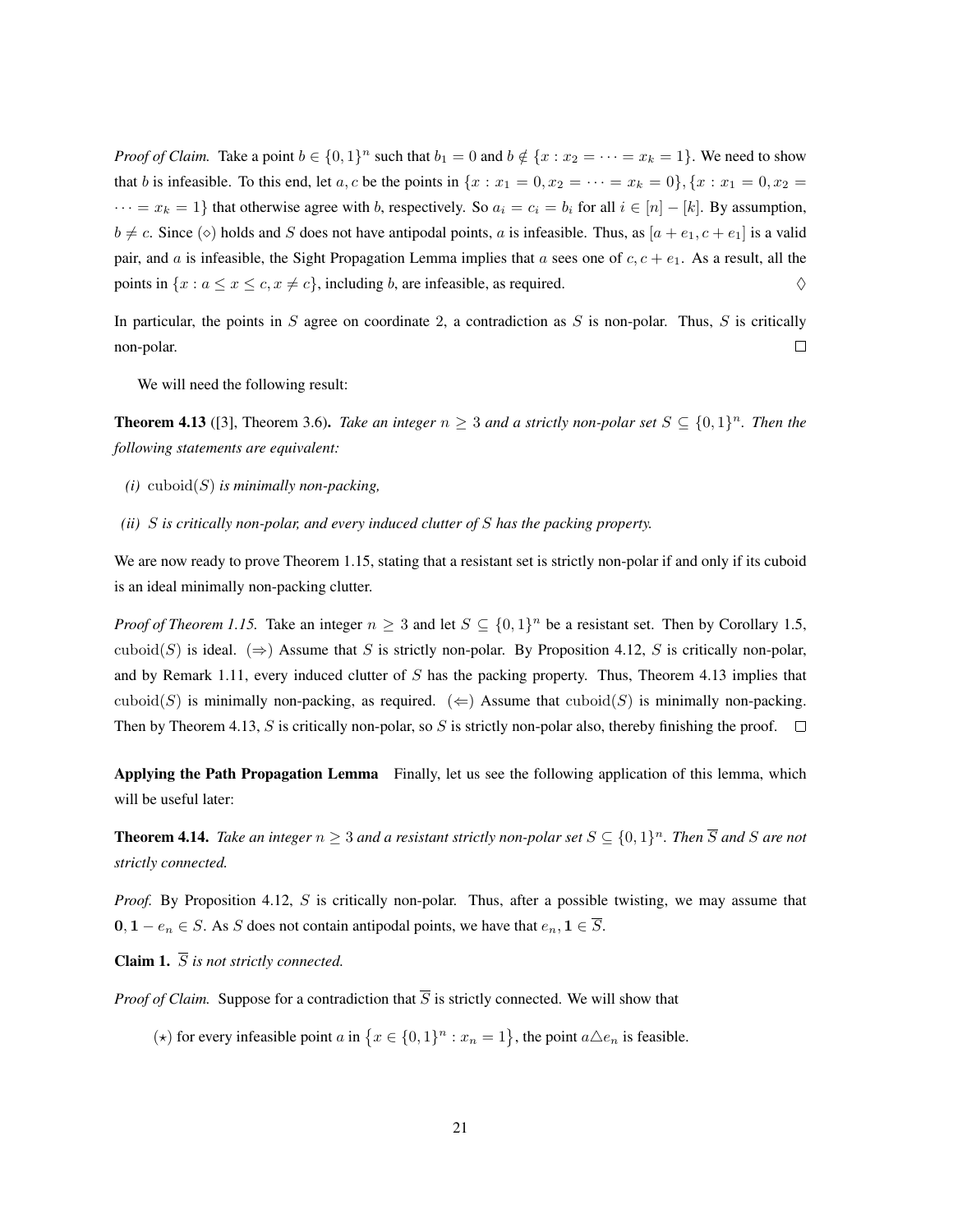To this end, as  $\overline{S}$  is strictly connected, there exist a straight infeasible  $(e_n, a)$ -path P and a straight infeasible  $(a, 1)$ -path Q, by Proposition 4.3. Since  $dist(e_n, a) + dist(a, 1) = dist(e_n, 1)$ , it follows from Remark 4.2 that P ∪ Q is a straight infeasible  $(e_n, 1)$ -path, which contains a. Thus, as  $0, 1 - e_n$  are feasible, the Path Propagation Lemma implies that  $a\Delta e_n$  is feasible, thereby proving  $(\star)$ .  $(\star)$  implies in particular that every infeasible path is contained in either  $\{x : x_n = 1\}$  or  $\{x : x_n = 0\}$ . Applying Proposition 4.3, we see that in fact,  $\overline{S} \subseteq \{x : x_n = 1\}$ . Since S does not contain antipodal points, we must have that  $\overline{S} = \{x : x_n = 1\}$  and  $S = \{x : x_n = 0\}$ , implying in turn that S is polar, a contradiction.

#### Claim 2. S *is not strictly connected.*

*Proof of Claim.* Suppose for a contradiction that S is strictly connected. We will show that

( $\diamond$ ) for every feasible point b in  $\{x \in \{0,1\}^n : x_n = 0\}$ , the point  $b \triangle e_n$  is infeasible.

To this end, as S is strictly connected, there exist a straight feasible  $(0, b)$ -path P as well as a straight feasible  $(b, 1 - e_n)$ -path Q, by Proposition 4.3. Since  $dist(0, b) + dist(b, 1 - e_n) = dist(0, 1 - e_n)$ , it follows from Remark 4.2 that  $P \cup Q$  is a straight feasible  $(0, 1 - e_n)$ -path, which contains b. Since S does not have antipodal points, it follows that  $(P\cup Q)\triangle 1$  is a straight infeasible  $(e_n, 1)$ -path.<sup>6</sup> The Path Propagation Lemma now implies that  $(P \cup Q) \triangle 1 \triangle e_n$  is a straight feasible  $(0, 1 - e_n)$ -path. Once again, as S does not have antipodal points, we get that  $(P \cup Q) \triangle e_n$  is a straight infeasible  $(e_n, 1)$ -path, implying in particular that  $b \triangle e_n$  is infeasible, thereby proving ( $\diamond$ ). ( $\diamond$ ) implies in particular that every feasible path is contained in either  $\{x : x_n = 0\}$  or  ${x : x_n = 1}$ . Applying Proposition 4.3, we see that in fact,  $S \subseteq {x : x_n = 0}$ , implying in turn that S is polar, a contradiction.  $\Diamond$ 

Claims 1 and 2 finish the proof of Theorem 4.14.

$$
\qquad \qquad \Box
$$

As a consequence,

**Corollary 4.15.** Take an integer  $n \geq 1$  and a resistant set  $S \subseteq \{0,1\}^n$ . If  $\overline{S}$  or S is strictly connected, then S *is strictly polar.*

*Proof.* Let us prove the contrapositive statement. Assume that  $S$  is not strictly polar. Then it has a restriction  $S'$ that is strictly non-polar. We know that  $S'$  is resistant. It therefore follows from Theorem 4.14 that neither  $S'$  $\Box$ nor  $S<sup>'</sup>$  is strictly connected, implying in turn that neither  $S$  nor  $S$  is strictly connected, as required.

## 5 Straight circuits

Take an integer  $n \geq 2$ . Let C be a circuit of  $G_n$  whose vertices, denoted  $V(C)$ , are  $v_0, v_1, \ldots, v_k$  in clockwise order. We will represent C as the sequence  $(v_0, v_1, \ldots, v_k, v_0)$ . Take a point  $v \in \{0,1\}^n$ , an integer  $\ell \in$ 

<sup>&</sup>lt;sup>6</sup>If P is an  $(a, b)$ -path, then  $P\Delta x$  denotes the  $(a\Delta x, b\Delta x)$ -path whose vertices are the vertices of P twisted by x.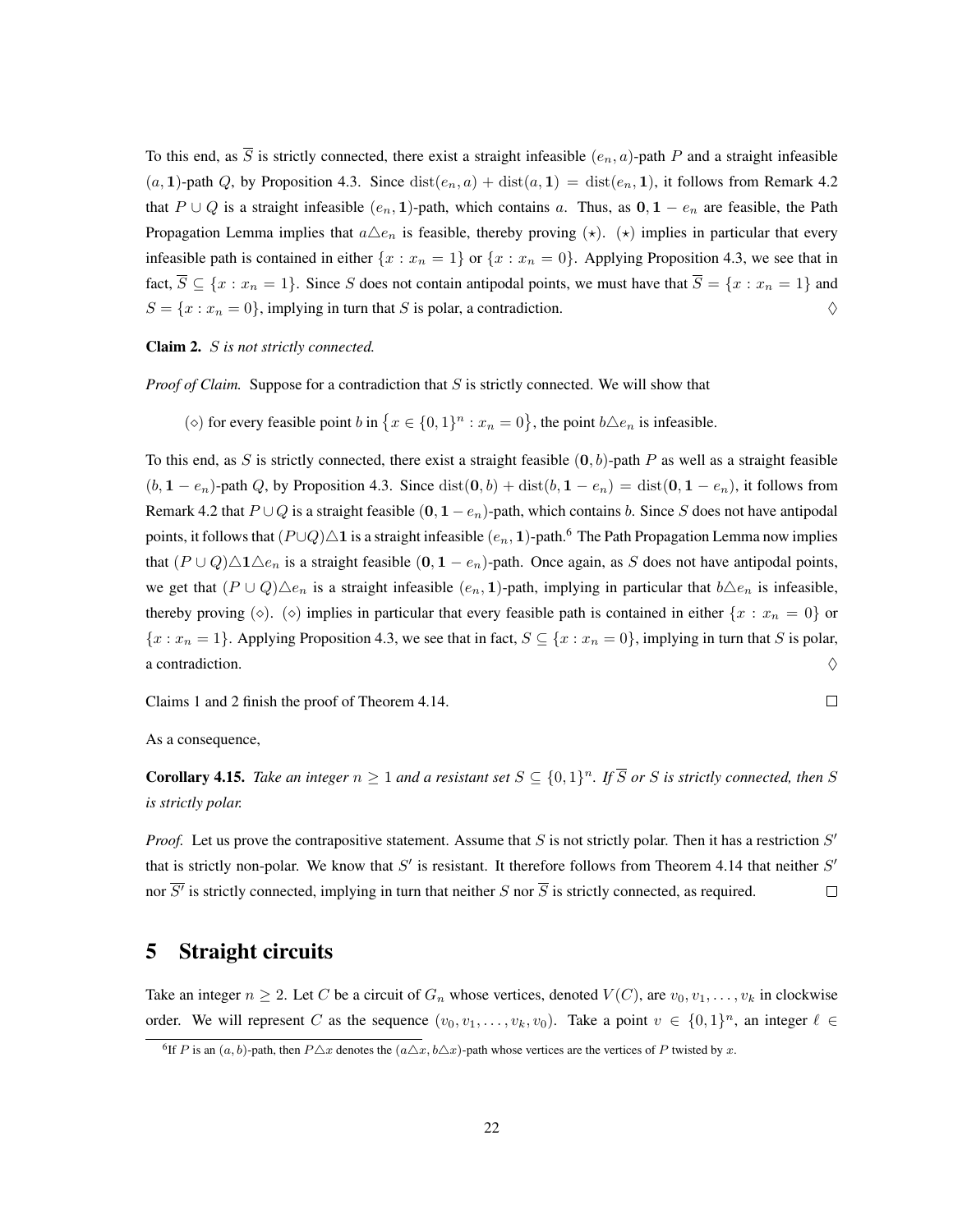$\{2, \ldots, n\}$ , and distinct coordinates  $i_1, \ldots, i_\ell \in [n]$ . Denote by  $(v : i_1, i_2, \ldots, i_\ell)$  the circuit

$$
(v_0, v_1, \ldots, v_{\ell}, \ldots, v_{2\ell-1}, v_{2\ell} = v_0)
$$

where  $v_0 = v$  and  $v_j = v_{j-1} \triangle e_{i_j}$  and  $v_{\ell+j} = v_{\ell+j-1} \triangle e_{i_j}$  for each  $j \in [\ell]$ . We will refer to  $(v : i_1, i_2, \ldots, i_\ell)$ as a *straight circuit*. (Notice that any point of the straight circuit can be a starting point.)

The *length of a circuit* is the number of edges it has. Take a set  $S \subseteq \{0,1\}^n$ . We refer to every circuit of  $G_n[S]$  as a *feasible circuit* and to every circuit of  $G_n[\overline{S}]$  as an *infeasible circuit*. The purpose of this section is to prove the following statement:

Take an integer  $n \geq 4$  and a resistant set  $S \subseteq \{0,1\}^n$  that is non-polar. Assume that there is a straight infeasible circuit K of length  $2(n-1)$  contained in  $\{x : x_n = 0\}$  such that  $V(K \triangle e_n) \subseteq S$ . Then S has one of  $\{R_{k,1} : k \geq 1\} \cup \{R_5\}$  as a restriction.<sup>7</sup>

This tool is crucial for proving the main result of the paper, Theorem 1.17. To prove this statement, let us start with the following lemma that is widely referenced throughout this section:

**Lemma 5.1 (Straight Circuit).** Take an integer  $n \geq 4$  and a resistant set  $S \subseteq \{0,1\}^n$  without antipodal points. *Let* K *be a straight infeasible circuit of length*  $2(n - 1)$  *contained in*  $\{x : x_n = 0\}$  *such that*  $V(K \triangle e_n) \subseteq S$ *. Then for a vertex*  $v \in \{x : x_n = 0\} - V(K)$  *that is adjacent to a vertex of* K, *either* 

$$
\{v, \mathbf{1} - v \triangle e_n\} \subseteq \overline{S} \quad and \quad \{v \triangle e_n, \mathbf{1} - v\} \subseteq S
$$

*or*

$$
\{v, \mathbf{1} - v \triangle e_n\} \subseteq S \quad and \quad \{v \triangle e_n, \mathbf{1} - v\} \subseteq \overline{S}.
$$

*Proof.* After a possible relabeling and twisting, we may assume that

$$
K = (\mathbf{0}:1,2,\ldots,n-1) = (v_0,v_1,\ldots,v_{n-1},\ldots,v_{2n-3},v_{2n-2} = v_0),
$$

where  $v_0 = \mathbf{0}$  and  $v_j = v_{j-1} \triangle e_j$  and  $v_{n-1+j} = v_{n-1+j-1} \triangle e_j$  for each  $j \in [n-1]$ .

**Claim.** Take a vertex  $w \in \{x : x_n = 0\} - V(K)$  that is adjacent to a vertex of K. If  $w \in \overline{S}$  then  $w \triangle e_n \in S$ .

*Proof of Claim.* By the symmetry between the vertices of K, we may assume that w is adjacent to  $v_0$ , that is,  $w = v_0 \triangle e_i$  for some  $i \in [n-1] - \{1, n-1\}$ . Let

$$
P := (v_{n-1+i}, v_{n-1+i+1}, \dots, v_{2n-2} = v_0) \text{ and } Q := (v_0, v_1, \dots, v_{i-1}) \text{ and } R := P \cup Q.
$$

Notice that R is a straight subpath of the infeasible circuit K. The Path Propagation Lemma implies that the feasible points in  $R\Delta e_i$  should form a path. Thus, since  $v_0\Delta e_i = w \in \overline{S}$ , it follows that either  $V(P\Delta e_i) \subseteq \overline{S}$ or  $V(Q \triangle e_i) \subseteq \overline{S}$ . By symmetry, we may assume that  $V(P \triangle e_i) \subseteq \overline{S}$ . Consider now the straight infeasible path  $P' := (v_0) \cup [P \triangle e_i]$  whose ends are  $v_0$  and  $v_{n-1+i} \triangle e_i = v_{n-1+i-1}$ . Since  $\{v_0 \triangle e_n, v_{n-1+i-1} \triangle e_n\} \subseteq$  $V(K \triangle e_n) \subseteq S$ , it follows from the Path Propagation Lemma that  $P' \triangle e_n$  is a feasible path. In particular, we have that  $v_0 \triangle e_i \triangle e_n = w \triangle e_n \in S$ .

<sup>&</sup>lt;sup>7</sup>If C is a circuit, then  $C\Delta x$  denotes the circuit whose vertices are the vertices of C twisted by x.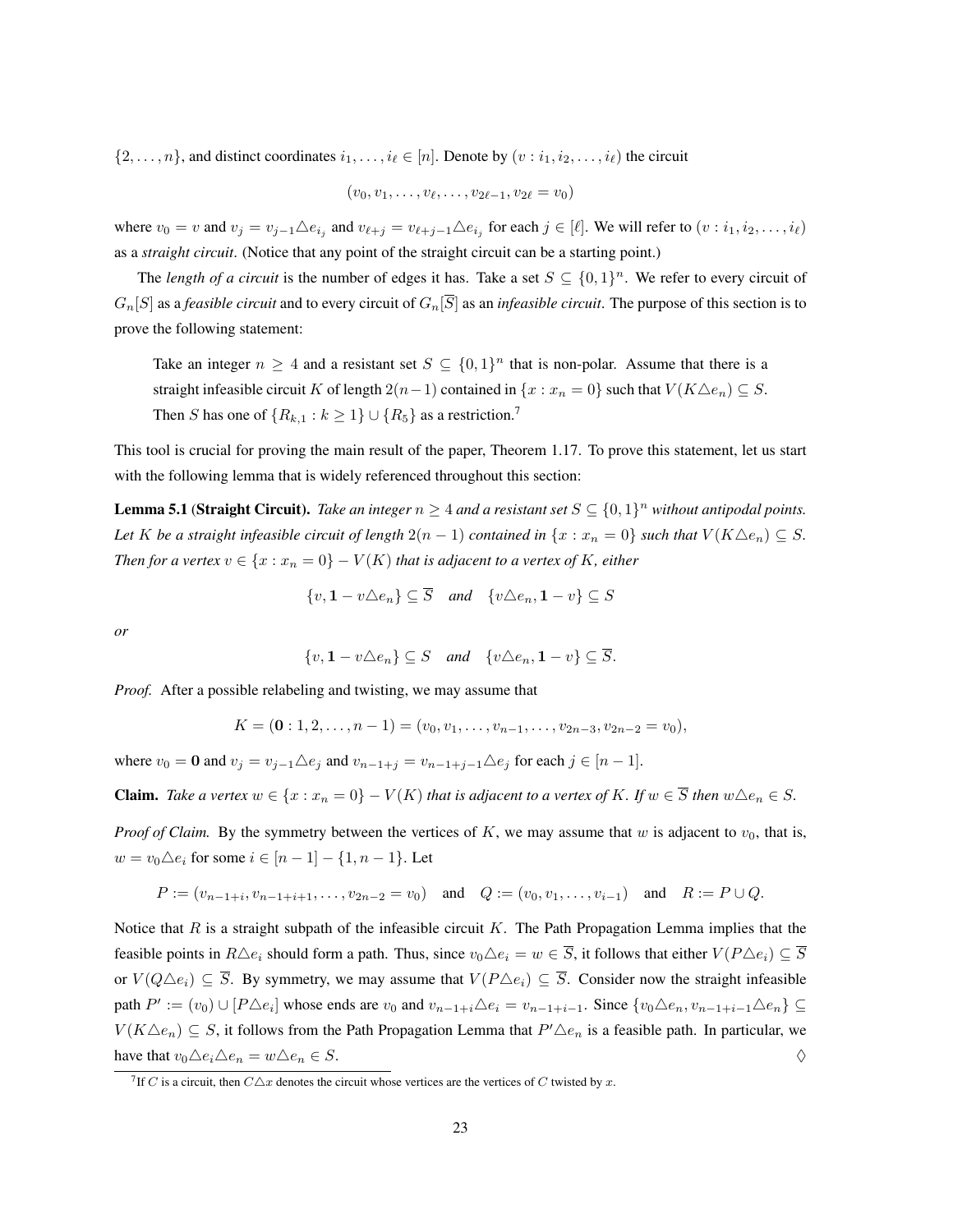Now take a vertex  $v \in \{x : x_n = 0\} - V(K)$  that is adjacent to a vertex of K. Assume in the first case that  $v \in \overline{S}$ . By the claim,  $v \triangle e_n \in S$ . Since S does not contain antipodal points, we get that  $1 - v \triangle e_n \in \overline{S}$ . Since  $1 - v \triangle e_n$  is also adjacent to a vertex of K, and is not a vertex of K, it follows from the claim that  $1 - v \in S$ . Assume in the remaining case that  $v \in S$ . As S does not contain antipodal points,  $1 - v \in \overline{S}$ , so by the claim, we have  $1 - v\Delta e_n \in S$ , so its antipodal point  $v\Delta e_n$  belongs to  $\overline{S}$ . This finishes the proof of the lemma.  $\Box$ 

Before moving on, we should point out that the results in this section will make heavy use of the Sight Propagation Lemma, most often applied as illustrated in the following figure,



and in most cases, we will leave it to the reader to identify the 3-dimensional cube where the Sight Propagation Lemma is being applied.

## **5.1** When there are no  $R_{1,1}$ ,  $R_5$  restrictions

We will need the following technical lemma:

**Lemma 5.2.** Take an integer  $n \geq 6$  and a resistant set  $S \subseteq \{0,1\}^n$  without antipodal points and without an  $R_{1,1}, R_5$  restriction. Suppose  $K := (\mathbf{0}:1,2,3,4,5,\ldots,n-1)$  is a straight infeasible circuit,  $V(K \triangle e_n) \subseteq S$ , *and*  ${e_2, e_2 + e_3, e_3, e_1 + e_3}$  ⊆ *S. Then, for each*  $i \in [n-4]$ *,* 

$$
K_i := (\mathbf{0}: 4, \dots, 3+i, 1, 2, 3, 3+i+1, \dots, n-1)
$$

*is a straight infeasible circuit,* $V(K_i \triangle e_n) \subseteq S$  *and*  $\{e_2, e_2 + e_3, e_3, e_1 + e_3\} \triangle e_4 \triangle \cdots \triangle e_{3+i} \subseteq S$ .

*Proof.* We proceed by induction on  $i \geq 1$ . Let us first prove the base case  $i = 1$ , which we restate as follows:

( $\star$ ) Take an integer  $n \geq 6$  and a resistant set  $S \subseteq \{0,1\}^n$  without antipodal points and without an  $R_{1,1}, R_5$  restriction. Suppose  $K := (0:1, 2, 3, 4, 5, \ldots, n-1)$  is a straight infeasible circuit,  $V(K \triangle e_n) \subseteq S$ , and  $\{e_2, e_2 + e_3, e_3, e_1 + e_3\} \subseteq S$ . Then,  $K' := (\mathbf{0} : 4, 1, 2, 3, 5, \dots, n - 1)$  is a straight infeasible circuit, $V(K'\triangle e_n) \subseteq S$  and  $\{e_2, e_2 + e_3, e_3, e_1 + e_3\} \triangle e_4 \subseteq S$ .

Define  $P_0, P_1, Q_0, Q_1 \subseteq \{0, 1\}^4$  as follows:  $P_0$  (resp.  $P_1$ ) is obtained after 0-restricting coordinates  $5, \ldots, n-1$ and 0-restricting coordinate n (resp. 1-restricting coordinate n), and  $Q_0$  (resp.  $Q_1$ ) is obtained after 1-restricting coordinates  $5, \ldots, n-1$  and 0-restricting coordinate n (resp. 1-restricting coordinate n). Since  $V(K) \subseteq \overline{S}$  and  $V(K\triangle e_n) \subseteq S$ , it follows that

> $\{0000, 1000, 1100, 1110, 1111\} \subseteq \overline{P_0}$  {0000, 1000, 1100, 1110, 1111}  $\subseteq P_1$  $\{1111, 0111, 0011, 0001, 0000\} \subset \overline{Q_0}$   $\{1111, 0111, 0011, 0001, 0000\} \subset Q_1$ .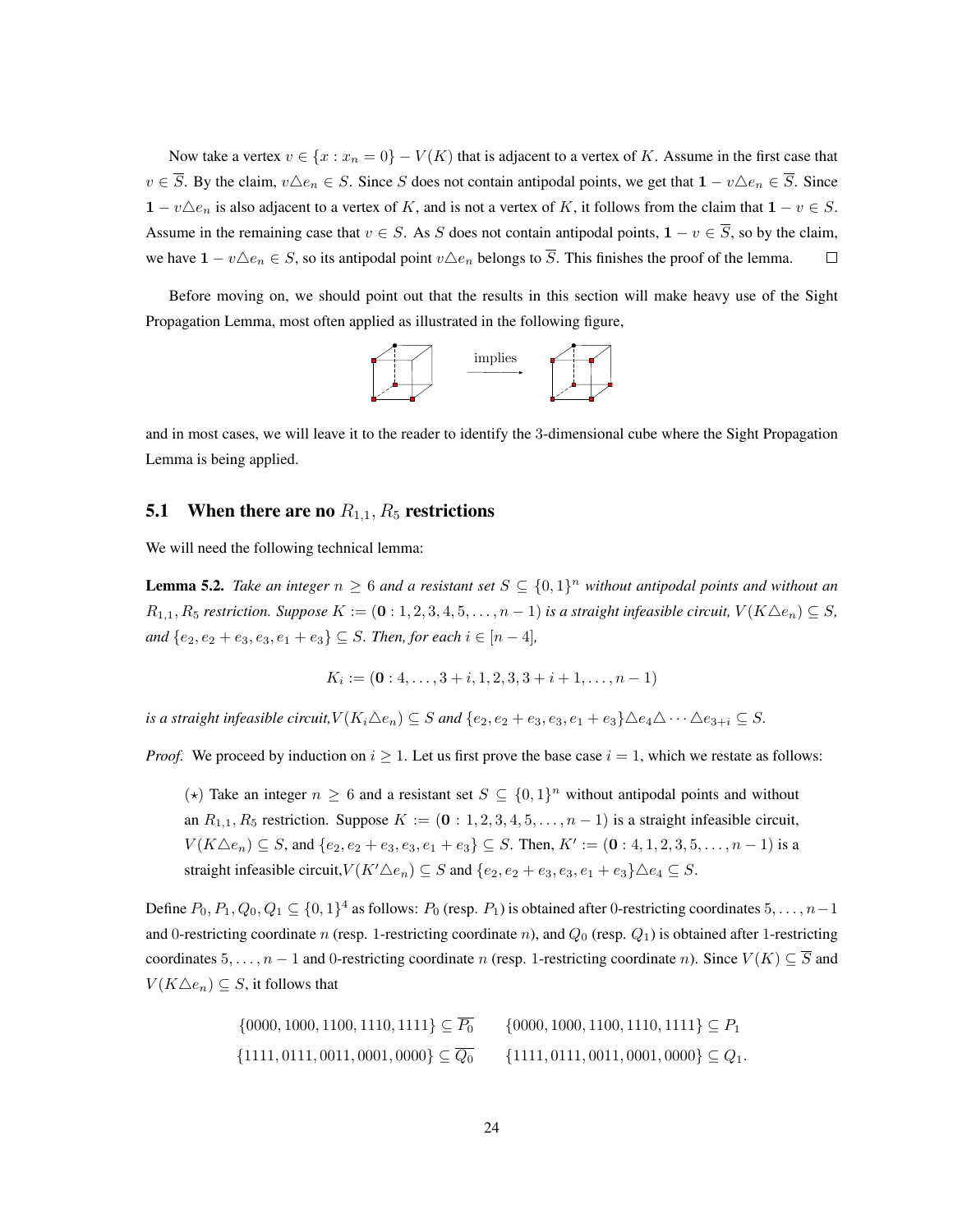By assumption, we also know that

$$
\{0100, 0110, 0010, 1010\} \subseteq P_0.
$$

In  $\{0,1\}^n$ , each one of these points belongs to  $\overline{K}$  and is adjacent to a vertex of K, so by the Straight Circuit Lemma,

$$
\{0100, 0110, 0010, 1010\} \subseteq \overline{P_1}
$$

$$
\{1011, 1001, 1101, 0101\} \subseteq Q_0
$$

$$
\{1011, 1001, 1101, 0101\} \subseteq \overline{Q_1}.
$$

See the following figure illustrating the inclusions listed so far:



In the following claim, we will take advantage of the assumption that  $S$  has no  $R_{1,1}, R_5$  restriction.

**Claim 1.**  $\{0001, 1001, 1101\} \subseteq \overline{P_0} \cap P_1$  and  $\{1110, 0110, 0010\} \subseteq \overline{Q_0} \cap Q_1$ .

*Proof of Claim.* We will first show that  $1101 \in \overline{P_0}$ . Suppose for a contradiction that  $1101 \in P_0$ . Since S is resistant, it follows from the Sight Propagation Lemma that  $1001 \in P_0$ . As the vertices in  $\{0,1\}^n$  corresponding to 1101, 1001 are in  $\overline{K}$  and adjacent to vertices of K, the Straight Circuit Lemma implies that  $\{1101, 1001\} \subseteq \overline{P_1}$ and  $\{0010, 0110\} \subseteq Q_0 \cap \overline{Q_1}$ . Since the restriction of  $(P_0 \times \{0\}) \cup (P_1 \times \{1\})$  obtained after 1-restricting coordinate 2 and 0-restricting coordinate 3 is neither  $P_3$  nor  $R_{1,1}$ , it follows that  $0101 \in P_0$ . As S does not contain antipodal points, we get that  $1010 \in \overline{Q_1}$ :

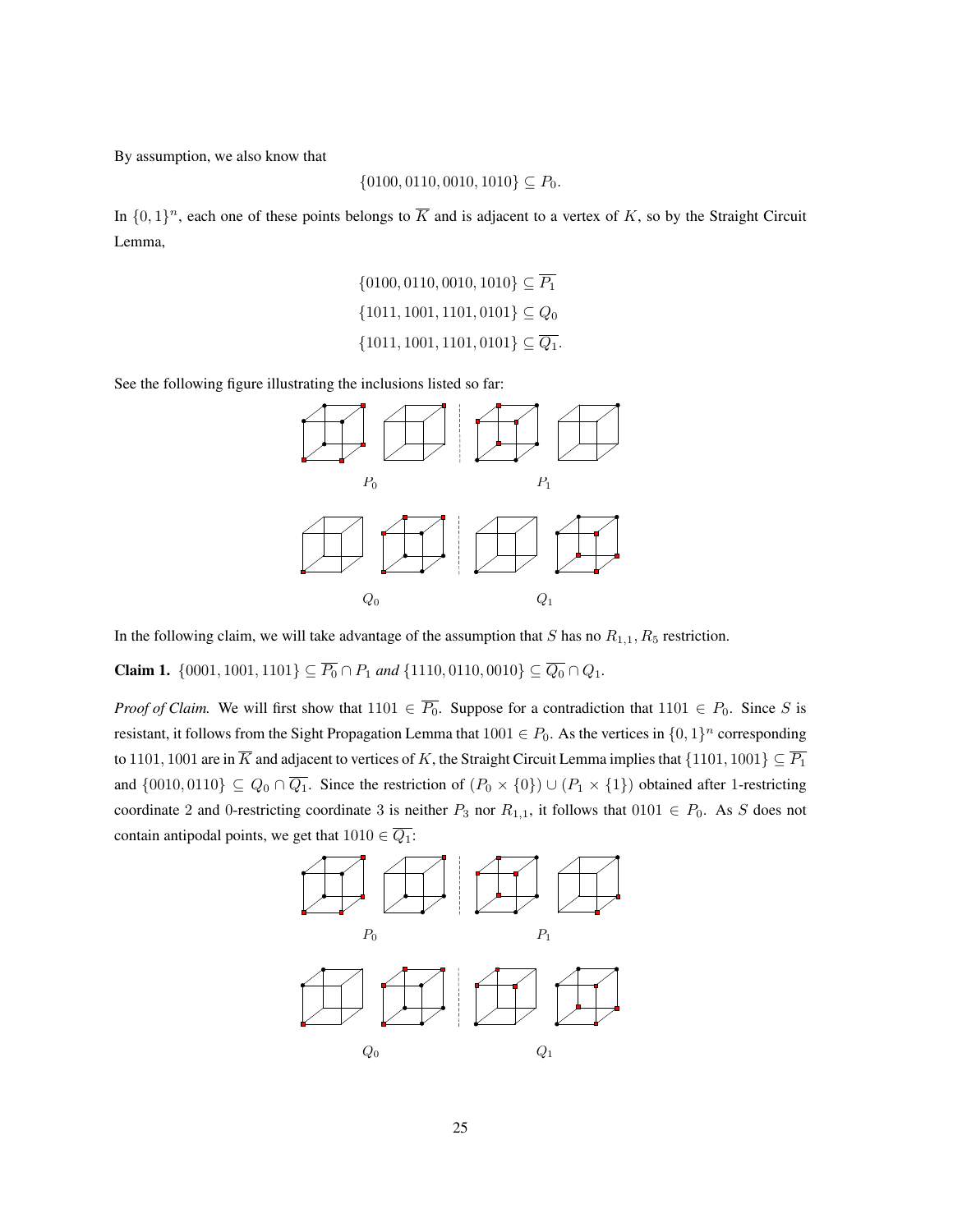Since the 0-restriction of  $Q_1$  at coordinate 2 is resistant, it follows that  $1000 \in Q_1$ , so by the Straight Circuit Lemma,  $1000 \in \overline{Q_0}$  and  $0111 \in \overline{P_0} \cap P_1$ . As the 1-restriction of  $Q_1$  at coordinate 3 is resistant, we have 1110 ∈  $Q_1$ , and so by the Straight Circuit Lemma, 1110 ∈  $\overline{Q_0}$  and 0001 ∈  $\overline{P_0} \cap P_1$ :



Since the 1-restriction of  $P_0$  at coordinate 3 is resistant, we get that  $1011 \in P_0$ , and by the Straight Circuit Lemma,  $1011 \in \overline{P_1}$  and  $0100 \in Q_0 \cap \overline{Q_1}$ . As the restriction of  $(Q_0 \times \{0\}) \cup (Q_1 \times \{1\})$  obtained after 1-restricting coordinate 1 and 0-restricting coordinate 4 is resistant and has no  $R_{1,1}$  restriction, it follows that 1100  $\in Q_1$  and 1010  $\in Q_0$ . Since S does not have antipodal points, we get that  $0011 \in \overline{P_0}$  and  $0101 \in \overline{P_1}$ :



Since the 0-restriction of  $P_1$  at coordinate 2 is resistant, it follows that  $0011 \in P_1$ , implying in turn that  $(P_0 \times P_1)$  $\{0\}$ ) ∪  $(P_1 \times \{1\}) \cong R_5$ , so S has an  $R_5$  restriction, a contradiction. Thus, 1101  $\in \overline{P_0}$ .

It follows from the Sight Propagation Lemma that  $\{1001, 0001\} \subseteq \overline{P_0}$ . By the Straight Circuit Lemma,  $\{0001, 1001, 1101\} \subseteq P_1$  and  $\{1110, 0110, 0010\} \subseteq \overline{Q_0} \cap Q_1$ , as claimed.  $\diamondsuit$ 

Recall that  $K' = (0 : 4, 1, 2, 3, 5, \dots, n - 1)$ . Notice that by Claim 1, K' is a straight infeasible circuit such that  $V(K'\Delta e_n) \subseteq S$ . In the following claim, we will apply the Straight Circuit Lemma to the straight infeasible circuit  $K'$ .

**Claim 2.** {0101, 0111, 0011, 1011}  $\subseteq P_0$ .

*Proof of Claim.* Since  $P_1$  is resistant, it follows from the Sight Propagation Lemma that either

 $\{0011, 0111\} \subseteq P_1$  or  $\{0011, 0111\} \subseteq \overline{P_1}$ .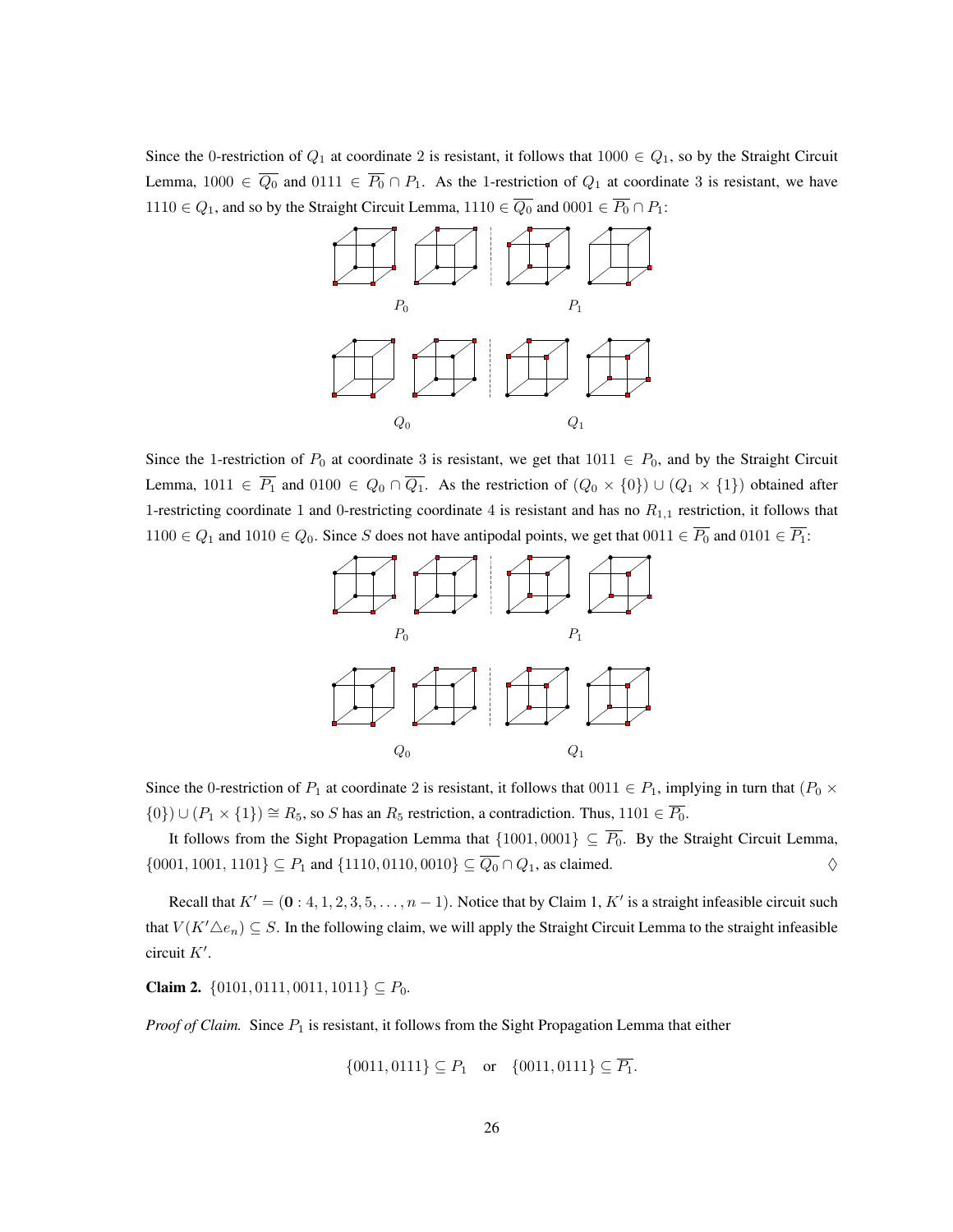We claim that  $\{0011, 0111\} \subseteq \overline{P_1}$ . Suppose for a contradiction that  $\{0011, 0111\} \subseteq P_1$ . After applying the Straight Circuit Lemma to K', we get that  $\{0011, 0111\} \subseteq \overline{P_0}$ :



Since  $P_0$  is resistant, it follows from Theorem 1.8 (ii) that  $P_0$  has no fragile restriction. However, either its 0restriction at coordinate 2 or its 1-restriction at coordinate 3 is fragile, a contradiction. Thus,  $\{0011, 0111\} \subseteq \overline{P_1}$ . After applying the Straight Circuit Lemma to K', we get that  $\{0011, 0111\} \subseteq P_0$ . As  $P_0$  is resistant, it follows that  $\{0101, 1011\} \subseteq P_0$ , as required.  $\diamondsuit$ 

By Claim 2,  $\{e_2, e_2 + e_3, e_3, e_1 + e_3\} \triangle e_4 \subseteq S$ . This proves  $(\star)$  and in turn the base case  $i = 1$ . For the induction step, assume that  $i \geq 2$ . Then an application of  $(\star)$  to  $K_{i-1}$ , instead of K, implies that  $K_i :=$  $(0: 4, \ldots, 3+i, 1, 2, 3, 3+i+1, \ldots, n-1)$  is a straight infeasible circuit,  $V(K_i \triangle e_n) \subseteq S$ , and  $\{e_2, e_2 +$  $e_3, e_3, e_1 + e_3\} \triangle e_4 \triangle \cdots \triangle e_{3+i} \subseteq S$ , thereby completing the induction step.  $\Box$ 

Let  $D_3 := \{000, 100, 110, 111\} \subseteq \{0, 1\}^3$ . Using the preceding lemma, we prove the following:

**Proposition 5.3.** Take an integer  $n \geq 5$  and a resistant set  $S \subseteq \{0,1\}^n$  without antipodal points and without *an*  $R_{1,1}, R_5$  *restriction. Let* K *be a straight infeasible circuit of length*  $2(n - 1)$  *contained in*  $\{x : x_n = 0\}$  *such that*  $V(K \triangle e_n) \subseteq S$ . Then S does not have a  $D_3$  restriction whose infeasible points all belong to K.

*Proof.* After a possible relabeling and twisting, we may assume that  $K = (0:1, 2, \ldots, n-1)$ . Suppose for a contradiction that S has a  $D_3$  restriction whose infeasible points all belong to K. By symmetry, we may assume that the  $D_3$  restriction is obtained after 0-restricting coordinates  $4, \ldots, n$ , that is,  $\{e_2, e_2 + e_3, e_3, e_1 + e_3\} \subseteq S$ . Assume in the first case that  $n \geq 6$ . It then follows from Lemma 5.2 that for each  $i \in [n-4]$ ,  $K_i :=$  $(0: 4, \ldots, 3+i, 1, 2, 3, 3+i+1, \ldots, n-1)$  is a straight infeasible circuit,  $V(K_i \triangle e_n) \subseteq S$ , and  $\{e_2, e_2+i+1, \ldots, n-1\}$  $e_3, e_3, e_1 + e_3\} \triangle e_4 \triangle \cdots \triangle e_{3+i} \subseteq S$ . In particular, setting  $i = n - 4$ , we get that

$$
e_3 \triangle e_4 \triangle e_5 \triangle \cdots \triangle e_{n-1} \in S.
$$

However,  $e_3\triangle e_4\triangle e_5\triangle \cdots \triangle e_{n-1}\in K\subseteq \overline{S}$ , a contradiction. Assume in the remaining case that  $n=5$ . Let  $P_0 \subseteq \{0,1\}^4$  (resp.  $P_1 \subseteq \{0,1\}^4$ ) be the 0-restriction (resp. 1-restriction) of S at coordinate 5. Since  $V(K) \subseteq \overline{S}$  and  $V(K \triangle e_n) \subseteq S$ , it follows that

> $\{0000, 1000, 1100, 1110, 1111, 0111, 0011, 0001\} \subseteq \overline{P_0}$  $\{0000, 1000, 1100, 1110, 1111, 0111, 0011, 0001\} \subseteq P_1.$

As the 0-restriction of  $P_0$  at coordinate 4 yields  $D_3$ , we also know that  $\{0100, 0110, 0010, 1010\} \subseteq P_0$ . In  $\{0,1\}^5$ , each one of these points belongs to  $\overline{K}$  and is adjacent to a vertex of K, so by the Straight Circuit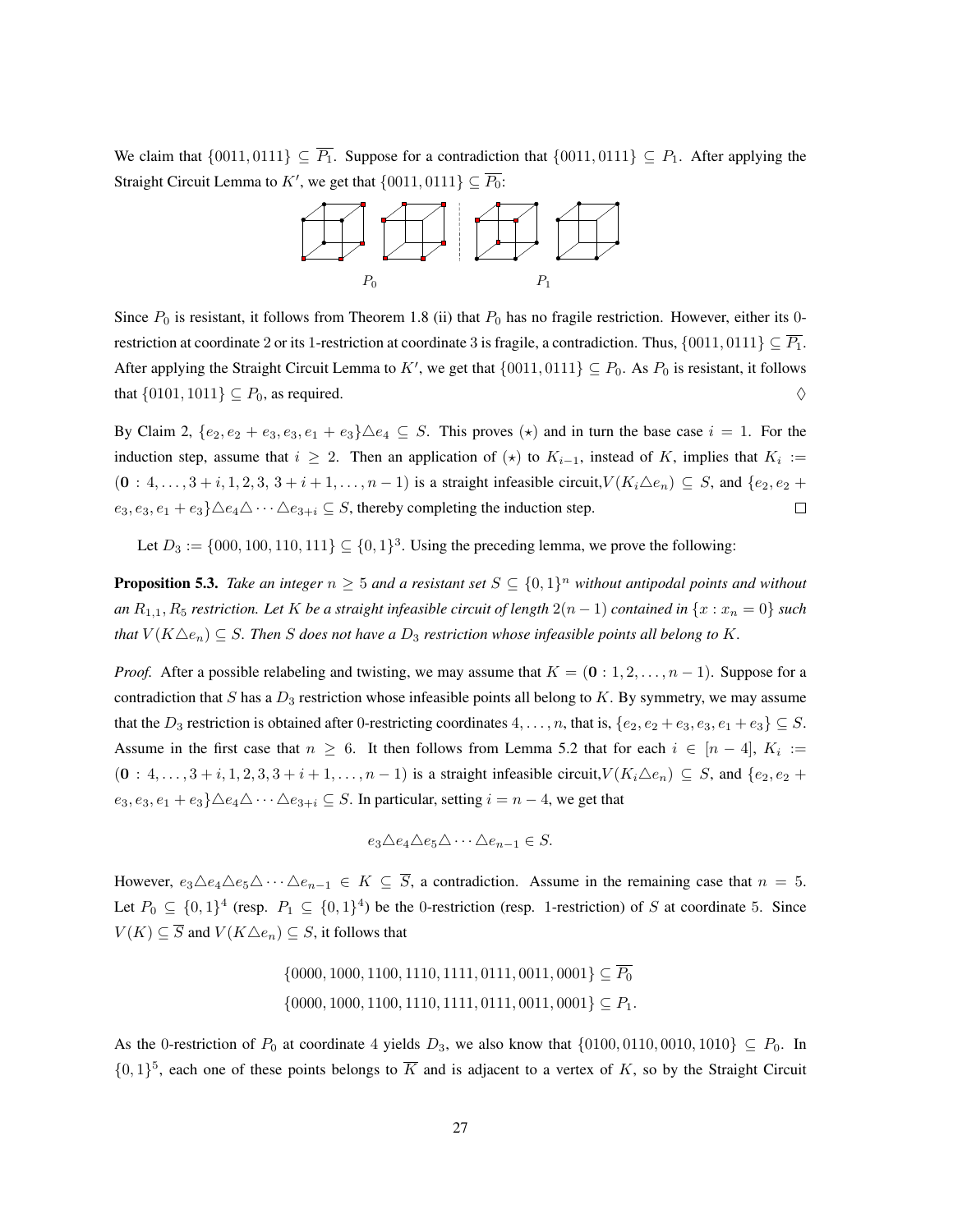Lemma,

$$
\{0100, 0110, 0010, 1010\} \subseteq \overline{P_1}
$$
  

$$
\{1011, 1001, 1101, 0101\} \subseteq P_0
$$
  

$$
\{1011, 1001, 1101, 0101\} \subseteq \overline{P_1}.
$$

The points given above determine that  $S \cong R_5$ ,



a contradiction.

 $\Box$ 

# 5.2 Finding  $\{R_{k,1} : k \geq 1\} \cup \{R_5\}$  restrictions

For an integer  $n \geq 3$ , we will need the following property defined on the points x in  $\{0,1\}^n$ :

( $\diamond$ ) x is feasible  $\Leftrightarrow$  1 −  $x \triangle e_n$  is feasible  $\Leftrightarrow$   $x \triangle e_n$  is infeasible  $\Leftrightarrow$  1 − x is infeasible.

**Lemma 5.4.** Take an integer  $n \geq 5$  and a resistant set  $S \subseteq \{0,1\}^n$  that does not have antipodal points, *and let*  $K := (0 : 1, 2, \ldots, n-1)$  *be a straight infeasible circuit such that*  $V(K \triangle e_n) \subseteq S$ *. Suppose that*  $\ell \in \{2, \ldots, n-3\}$  *is an integer such that the points in*  $\{x : x_{\ell+1} = \cdots = x_n = 0\}$  *satisfy*  $(\diamond)$  *and the feasible points in there form a hypercube. Then one of the following statements hold:*

- *S* has one of  $\{R_{k,1} : 1 \leq k \leq \ell\} \cup \{R_5\}$  as a restriction, or
- the points in  $\{x : x_{\ell+2} = \cdots = x_n = 0\}$  *satisfy*  $(\diamond)$  *and the feasible points in there form a hypercube.*

*Proof.* Let us proceed by induction on  $\ell \geq 2$ .

For the base case, assume that  $\ell = 2$ . Notice that every point in  $\{x : x_4 = \cdots = x_n = 0\}$  either belongs to  $K$  or is adjacent to a vertex of  $K$ . It therefore follows from the Straight Circuit Lemma that every point in  ${x : x_4 = \cdots = x_n = 0}$  satisfies ( $\diamond$ ). Suppose that the feasible points in  ${x : x_4 = \cdots = x_n = 0}$  do not form a hypercube. Let  $H \subseteq \{0,1\}^4$  be the 0-restriction of S at coordinates  $4,\ldots,n-1$ . Since  $V(K) \subseteq \overline{S}$ and  $V(K\Delta e_n) \subseteq S$ , we see that  $\{0000, 1000, 1100, 1110\} \subseteq \overline{H}$  and  $\{0001, 1001, 1101, 1111\} \subseteq H$ . As the 0-restriction of  $H$  at the last coordinate is not a hypercube, one of the following inclusions must hold:

•  $\{0100, 1010\} \subseteq H$ : By  $\langle \diamond \rangle$ ,  $\{0101, 1011\} \subseteq \overline{H}$ . If  $|\{0010, 0110\} \cap H| = 0$ , then by  $\langle \diamond \rangle$ ,  $H \cong R_{2,1}$ , so S has an  $R_{2,1}$  restriction. If  $|\{0010, 0110\} \cap H| = 1$ , then by  $(\diamond)$ , H, and therefore S, has an  $R_{1,1}$ restriction. Otherwise, when  $|\{0010, 0110\} \cap H| = 2$ , then  $H \cong D_3$  and so S has a  $D_3$  restriction whose infeasible points all belong to K, so by Proposition 5.3, S has one of  $R_{1,1}$ ,  $R_5$  as a restriction.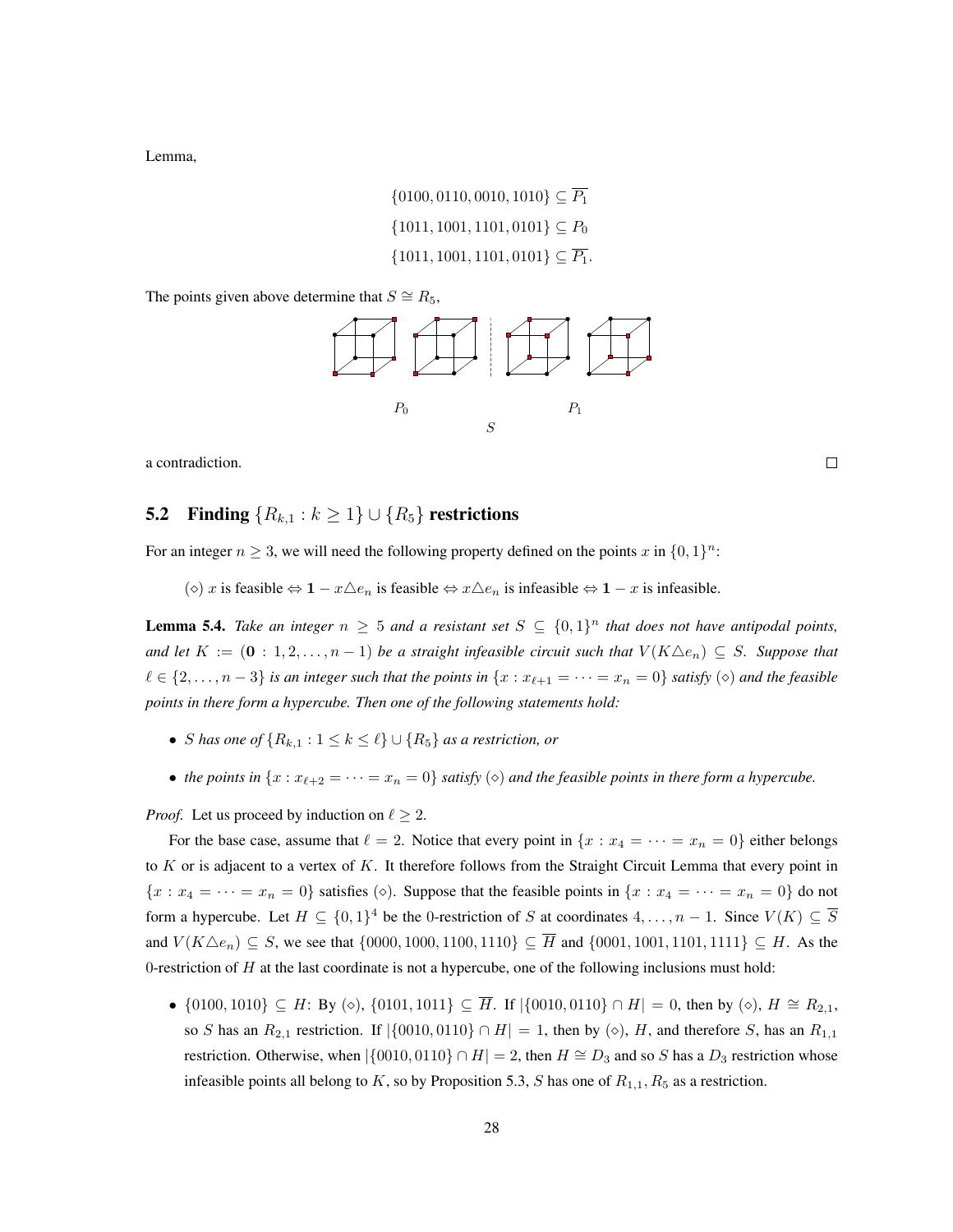- $\{0110, 1010\} \subseteq H$ : Since H is resistant, it follows that  $0100 \in H$ , so by the preceding case, S has one of  $R_{1,1}, R_{2,1}, R_5$  as a restriction.
- $\{0100, 0010\} \subseteq H$ : Since H is resistant, it follows that  $1010 \in H$ , so by the first case, S has one of  $R_{1,1}, R_{2,1}, R_5$  as a restriction.

In each case, we see that S has one of  $R_{1,1}, R_{2,1}, R_5$  as a restriction, thereby proving the base case  $\ell = 2$ .

For the induction step, assume that  $\ell \geq 3$ . Then  $n \geq 6$ . Let  $S' := S \cap \{x : x_{\ell+1} = \cdots = x_n = 0\}$ . By assumption, S' is a (possibly empty) hypercube, which excludes the points  $0, \sum_{i=1}^{\ell} e_i$  as these two points belong to the infeasible circuit K. Since S' is a hypercube and the points in  $\{x : x_{\ell+1} = \cdots = x_n = 0\}$  satisfy  $(\diamond),$ 

(1) every infeasible point of  $\{x : x_{\ell+1} = \cdots = x_n = 0\}$  appears on a straight infeasible circuit  $K' := (\mathbf{0} : i_1, \ldots, i_\ell, \ell + 1, \ldots, n - 1)$  such that  $V(K' \triangle e_n) \subseteq S$ , where  $i_1, \ldots, i_\ell$  is some permutation of  $1, \ldots, \ell$ .

We will use  $(1)$  throughout the proof to reroute the circuit K. Notice that together with the Straight Circuit Lemma, (1) implies that

(2) every point of  $\{x : x_{\ell+2} = \cdots = x_n = 0\}$  adjacent to an infeasible point of  $\{x : x_{\ell+1} = \cdots = x_n\}$  $x_n = 0$ } satisfies ( $\diamond$ ).

As a result, if the feasible points in  $\{x : x_{\ell+2} = \cdots = x_n = 0\}$  form a hypercube, then every infeasible point in  ${x : x_{\ell+2} = \cdots = x_n = 0}$  satisfies ( $\diamond$ ), and so every infeasible point of  ${x : x_{\ell+2} = \cdots = x_n = 0}$  appears on a straight infeasible circuit  $K' := (\mathbf{0} : i_1, \ldots, i_{\ell+1}, \ell+2, \ldots, n-1)$  such that  $V(K' \triangle e_n) \subseteq S$ , where  $i_1, \ldots, i_{\ell+1}$  is some permutation of  $1, \ldots, \ell + 1$ . Thus, by the Straight Circuit Lemma,

(3) if the feasible points in  $\{x : x_{\ell+2} = \cdots = x_n = 0\}$  form a hypercube, then every infeasible point in  $\{x : x_{\ell+2} = \cdots = x_n = 0\}$  satisfies  $(\diamond)$ .

Suppose that S has none of  $\{R_{k,1} : 1 \le k \le \ell\} \cup \{R_5\}$  as a restriction. By (3), it suffices to show that the feasible points in  $\{x : x_{\ell+2} = \cdots = x_n = 0\}$  form a hypercube. As  $\mathbf{0}, \sum_{i=1}^{\ell} e_i \notin S'$ , it follows that  $S'$  is a hypercube of dimension at most  $\ell - 2$ . There are five cases:

(i)  $S' = \emptyset$ ,

- (ii) S' is nonempty, of dimension at most  $\ell 3$ , and has no vertex adjacent to  $\sum_{i=1}^{\ell} e_i$ ,
- (iii) S' is nonempty, of dimension at most  $\ell 3$ , and has a vertex adjacent to  $\sum_{i=1}^{\ell} e_i$ ,
- (iv) S' is of dimension  $\ell 2$  and  $\ell = 3$ ,
- (v) S' is of dimension  $\ell 2$  and  $\ell \geq 4$ .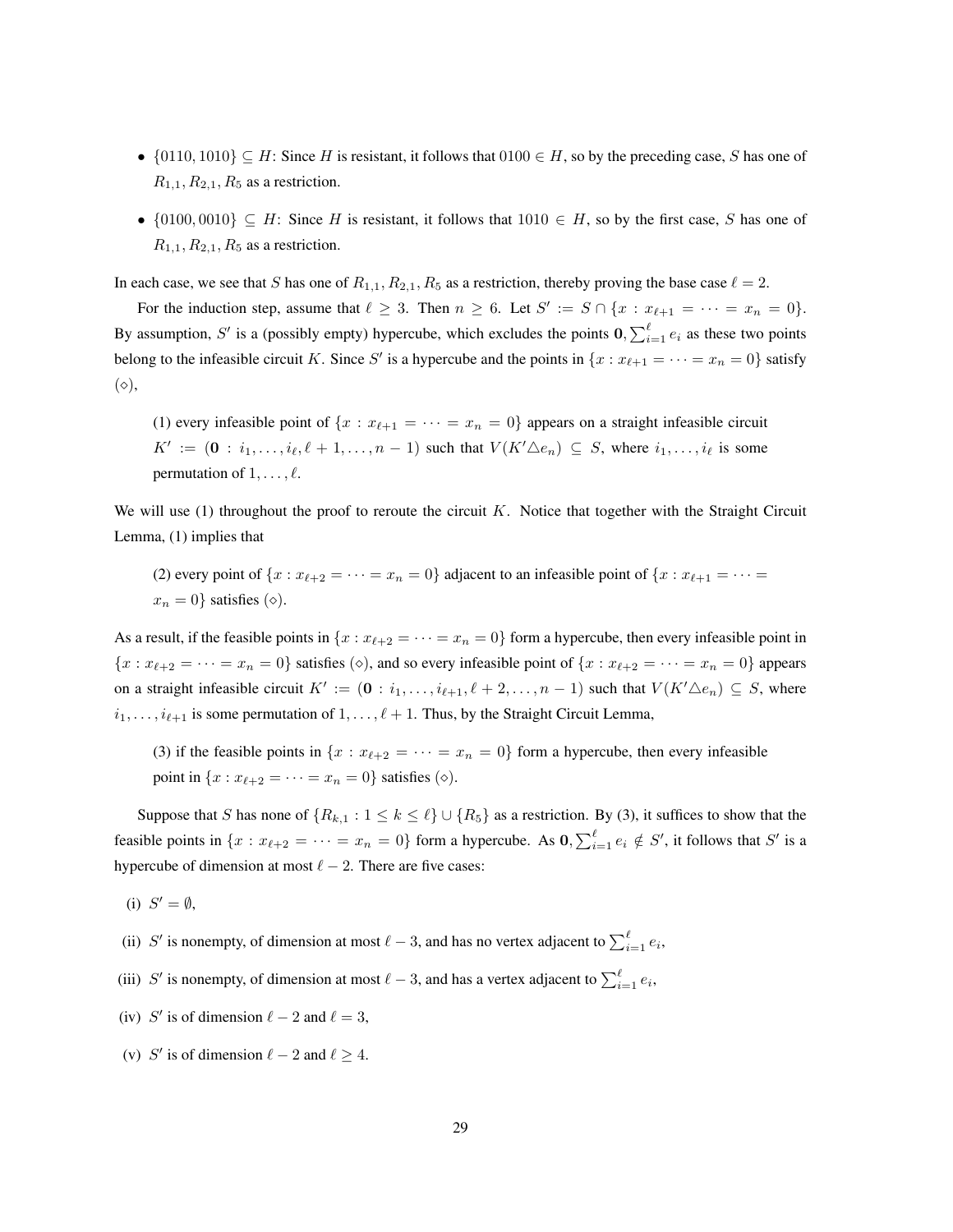(i) In this case, it follows from the Plane Propagation Lemma that the feasible points in  $\{x : x_{\ell+2} = \cdots =$  $x_n = 0$ } form a hypercube, thereby completing the induction step.

(ii) In this case, after possibly relabeling coordinates  $1, \ldots, \ell$  and rerouting K according to (1), we may assume that  $S' \subseteq \{x \in \{0,1\}^n : x_{\ell} = 0\}$  while K remains as  $(0 : 1, \ldots, n-1)$ . Consider the following illustration of  $\{x : x_{\ell+2} = \cdots = x_n = 0\}$ :



The filled-in parallelogram shows the feasible points of  $S'$ , while the shaded area and the square vertices indicate infeasible points. As  $S' \neq \emptyset$ , the infeasible point  $\sum_{i=1}^{\ell} e_i$  sees a feasible point in  $S'$ , so by the Sight Propagation Lemma,  $\sum_{i=1}^{\ell+1} e_i$  sees a feasible point in  $S' \cup (S' \triangle e_{\ell+1})$ . In particular,

(4)  $S' \triangle e_{\ell+1} \triangle e_{\ell}$  contains an infeasible point,

and  $\sum_{i=1}^{\ell+1} e_i - e_\ell$  is infeasible, and by the Straight Circuit Lemma,  $\sum_{i=1}^{\ell+1} e_i - e_\ell$  satisfies ( $\diamond$ ). Consider now the straight infeasible circuit

$$
K' := (\mathbf{0} : 1, \dots, \ell - 1, \ell + 1, \ell, \dots, n - 1)
$$

such that  $V(K'\triangle e_n) \subseteq S$ . Let us apply the induction hypothesis to K' given that the points in  $\{x : x_\ell =$  $x_{\ell+1} = x_{\ell+2} = \cdots = x_n = 0$  satisfy  $(\diamond)$  and its feasible points form a hypercube. The induction hypothesis implies that the points in  $\{x : x_{\ell} = x_{\ell+2} = \cdots = x_n = 0\}$  also satisfy  $(\diamond)$  and its feasible points form a hypercube. In particular, by (2), the points in  $\{x : x_{\ell+2} = \cdots = x_n = 0\}$  all satisfy ( $\diamond$ ). Moreover, as  $S' \neq \emptyset$ ,  $S \cap \{x : x_{\ell} = x_{\ell+2} = \cdots = x_n = 0\}$  is either S' or S'  $\cup$  (S' $\triangle e_{\ell+1}$ ).

Assume in the first case that  $S \cap \{x : x_{\ell} = x_{\ell+2} = \cdots = x_n = 0\} = S'$ . We then must have that

$$
S \cap \{x : x_{\ell+2} = \cdots = x_n = 0\} = S'.
$$

Suppose not. Pick the closest pair of feasible vertices a, b such that  $a \in S'$  and  $b \in \{x : x_{\ell+2} = \cdots = x_n =$ 0} – S'. Since the points in  $\{x : x_{\ell+2} = \cdots = x_n = 0\}$  satisfy  $(\diamond)$ , it follows that the restriction of S containing  $a, b \triangle e_n$  as antipodal points is one of  $\{R_{k,1} : 1 \le k \le \ell\}$  as a restriction, a contradiction. Thus, the equation above holds, implying in turn that the feasible points in  $\{x : x_{\ell+2} = \cdots = x_n = 0\}$  form a hypercube, thereby completing the induction step.

Assume in the remaining case that  $S \cap \{x : x_{\ell} = x_{\ell+2} = \cdots = x_n = 0\} = S' \cup (S' \triangle e_{\ell+1})$ :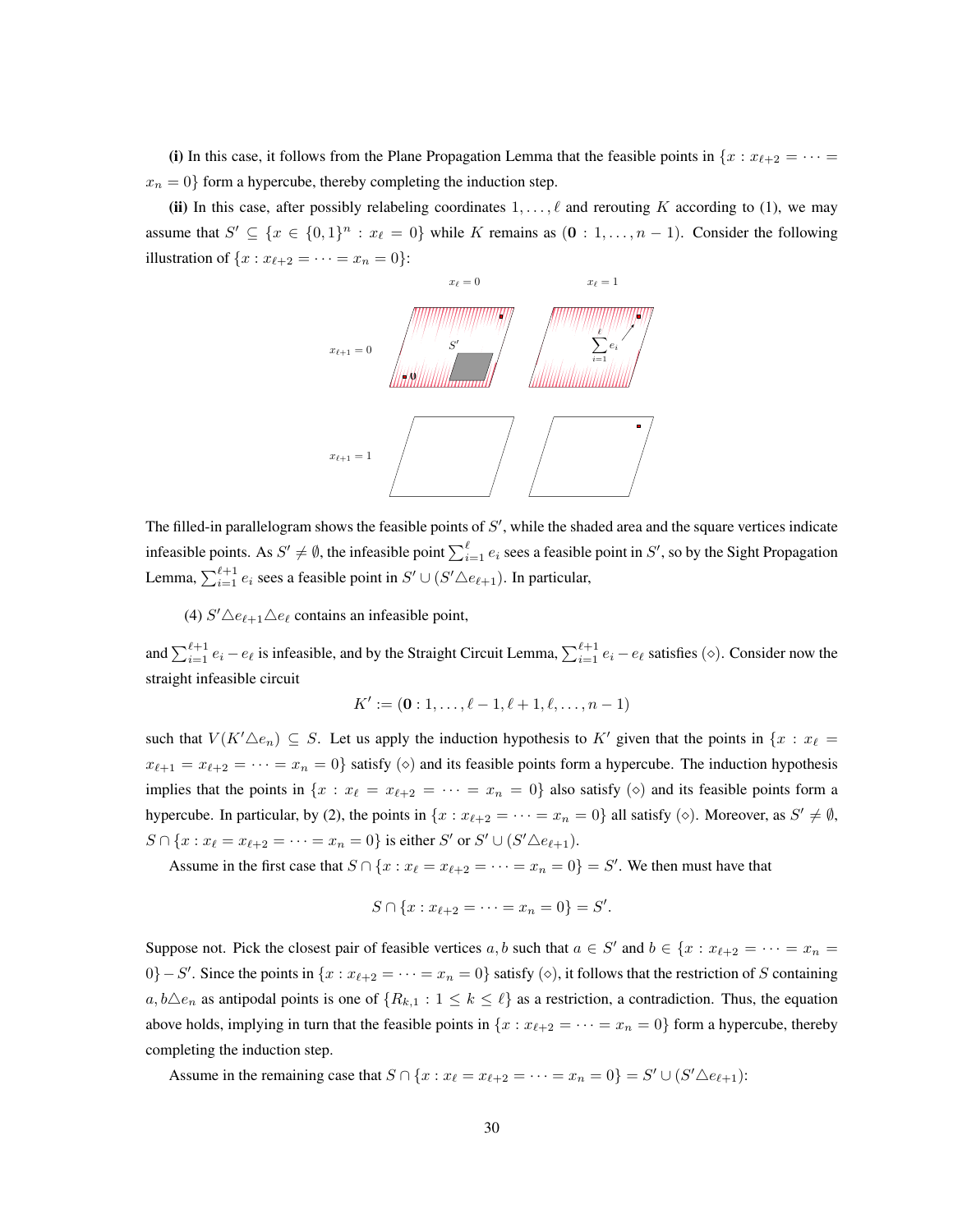

Consider the straight infeasible circuit

$$
K'' := (e_{\ell+1} : 1, \ldots, \ell, \ell+2, \ldots, n-1, \ell+1)
$$

such that  $V(K'' \triangle e_n) \subseteq S$ . Let us apply the induction hypothesis to  $K''$  given that the points in  $\{x : x_{\ell}\}$  $x_{\ell+2} = \cdots = x_n = 0, x_{\ell+1} = 1$  satisfy ( $\diamond$ ) and its feasible points form a hypercube. The induction hypothesis implies that the feasible points in  $\{x : x_{\ell+2} = \cdots = x_n = 0, x_{\ell+1} = 1\}$  form a hypercube. That is,  $S \cap \{x : x_{\ell+2} = \cdots = x_n = 0, x_{\ell+1} = 1\}$  $x_{\ell+2} = \cdots = x_n = 0, x_{\ell+1} = 1$  is either  $S' \triangle e_{\ell+1}$  or  $(S' \triangle e_{\ell+1}) \cup (S' \triangle e_{\ell+1} \triangle e_{\ell})$ . However, the latter is not possible by (4), so  $S \cap \{x : x_{\ell+2} = \cdots = x_n = 0, x_{\ell+1} = 1\} = S' \triangle e_{\ell+1}$  and

$$
S \cap \{x : x_{\ell+2} = \cdots = x_n = 0\} = S' \cup (S' \triangle e_{\ell+1}).
$$

Thus, the feasible points in  $\{x : x_{\ell+2} = \cdots = x_n = 0\}$  form a hypercube, thereby completing the induction step.

(iii) In this case, as S' has dimension at most  $\ell - 3$ , it cannot have a vertex adjacent to 0. So, after possibly relabeling coordinates  $1, \ldots, \ell$  and rerouting K according to (1), we may assume that  $S' \subseteq \{x : x_{\ell} = 1, x_1 = 1\}$  $0, x_2 = 1$ } and  $\sum_{i=2}^{\ell} e_i \in S'$  while K remains as  $(0: 1, ..., n-1)$ :



Consider the straight circuit

$$
K' := (e_{\ell} : 1, \ldots, \ell - 1, \ell + 1, \ldots, n - 1, \ell).
$$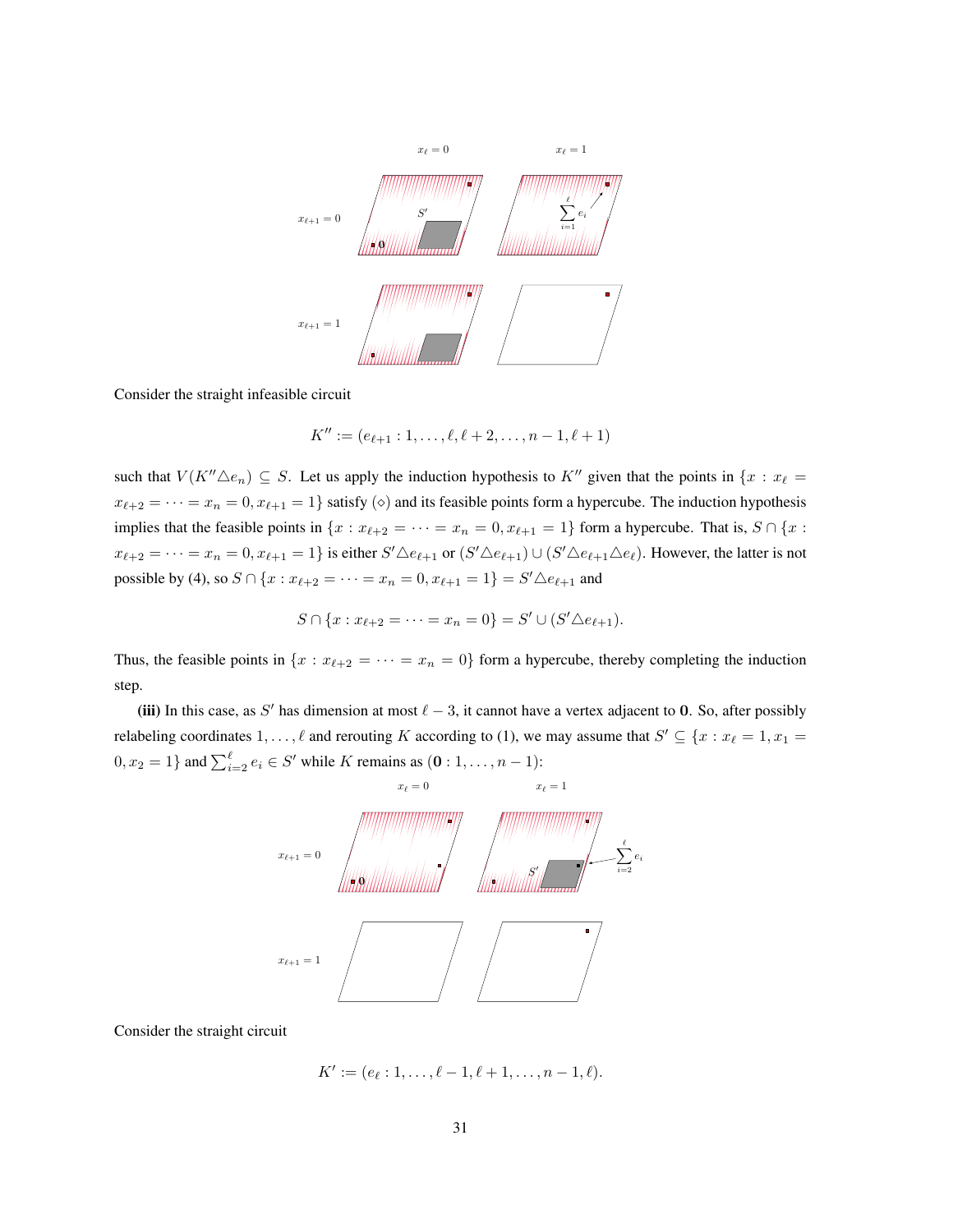Since  $e_\ell$  is infeasible and satisfies ( $\diamond$ ) by (2), it follows that K' is infeasible and  $K'\Delta e_n$  is feasible. Let us apply the induction hypothesis to K', given that the points in  $\{x : x_{\ell+1} = x_{\ell+2} = \cdots = x_n = 0, x_{\ell} = 1\}$  satisfy  $(\diamond)$ and its feasible points form a hypercube. The induction hypothesis implies that the points in  $\{x : x_{\ell+2} = \cdots =$  $x_n = 0, x_\ell = 1$  satisfy ( $\diamond$ ) and its feasible points form a hypercube. Together with (2), this implies that all the points in  $\{x : x_{\ell+2} = \cdots = x_n = 0\}$  satisfy  $(\diamond)$ .

Assume in the first case that  $S \cap \{x : x_{\ell+2} = \cdots = x_n = 0, x_{\ell} = 1\} = S'$ . Then we must have that

$$
S \cap \{x : x_{\ell+2} = \cdots = x_n = 0\} = S'.
$$

Suppose otherwise. Pick a closest pair of feasible points a, b such that  $a \in S'$  and  $b \in \{x : x_{\ell+2} = \cdots = x_n = a\}$  $0$ } – S'. As the points in  $\{x : x_{\ell+2} = \cdots = x_n = 0\}$  satisfy  $(\diamond)$ , it follows that the restriction of S containing  $a, b \triangle e_n$  as antipodal points is one of  $\{R_{k,1} : 1 \le k \le \ell\}$ , a contradiction. Thus,  $S \cap \{x : x_{\ell+2} = \cdots = x_n = \ell\}$  $0\} = S'$ . So the feasible points in  $\{x : x_{\ell+2} = \cdots = x_n = 0\}$  form a hypercube, thereby completing the induction step.

Assume in the remaining case that  $S \cap \{x : x_{\ell+2} = \cdots = x_n = 0, x_{\ell} = 1\} = S' \cup (S' \triangle e_{\ell+1})$ :



We claim that all the points in  $S' \triangle e_{\ell} \triangle e_{\ell+1}$  are infeasible. Suppose for a contradiction that, for some  $x \in S'$ ,  $x \triangle e_{\ell} \triangle e_{\ell+1} \in S$ . Recall that  $S' \subseteq \{x : x_1 = 0, x_2 = 1\}$ . For  $i \in \{1, 2\}$ , consider the 3-dimensional cube  $H_i \subseteq \{0,1\}^3$  containing  $x \triangle e_{\ell}, x \triangle e_{\ell+1}, x \triangle e_i$ . Notice that for  $i \in \{1,2\}$ ,

$$
\{x,x\triangle e_{\ell+1},x\triangle e_{\ell}\triangle e_{\ell+1}\}\subseteq S\quad\text{and}\quad\{x\triangle e_i,x\triangle e_{\ell},x\triangle e_{\ell}\triangle e_{\ell},x\triangle e_i\triangle e_{\ell+1}\}\subseteq\overline{S}.
$$

Thus, since  $H_1, H_2$  are not fragile by Theorem 1.8 (ii), it follows that  $x\Delta e_1\Delta e_\ell\Delta e_{\ell+1}, x\Delta e_2\Delta e_\ell\Delta e_{\ell+1} \in S$ . To summarize, setting  $y := x \triangle e_{\ell+1}$ ,  $\{y \triangle e_t, y \triangle e_1 \triangle e_\ell, y \triangle e_2 \triangle e_\ell, y\} \subseteq S$ . Moreover,  $\{y \triangle e_1, y \triangle e_2, y \triangle e_1 \triangle e_2\}$  $\subseteq$   $\overline{S}$ . As a result, since S does not contain antipodal points and the points in  $\{x : x_{\ell+2} = \cdots = x_n = 0\}$  satisfy ( $\diamond$ ), it follows that the 3-dimensional restriction of S containing  $\{y \triangle e_1, y \triangle e_2, y \triangle e_\ell\} \triangle 1$  is fragile, a contradiction to Theorem 1.8 (ii). Thus, all the points in  $S' \triangle e_{\ell} \triangle e_{\ell+1}$  are infeasible.

We next claim that

$$
S \cap \{x : x_{\ell+2} = \cdots = x_n = 0\} = S' \cup (S' \triangle e_{\ell+1}).
$$

Suppose otherwise. Pick the closest pair of feasible points  $a, b$  such that  $a \in S' \triangle e_{\ell+1}$  and  $b \in \{x : x_{\ell+2} = a\}$  $\cdots = x_n = 0$ } – [S' $\cup$ (S' $\triangle e_{\ell+1}$ )]. Since all the points in  $S' \triangle e_{\ell} \triangle e_{\ell+1}$  are infeasible, it follows that  $dist(a, b) \ge$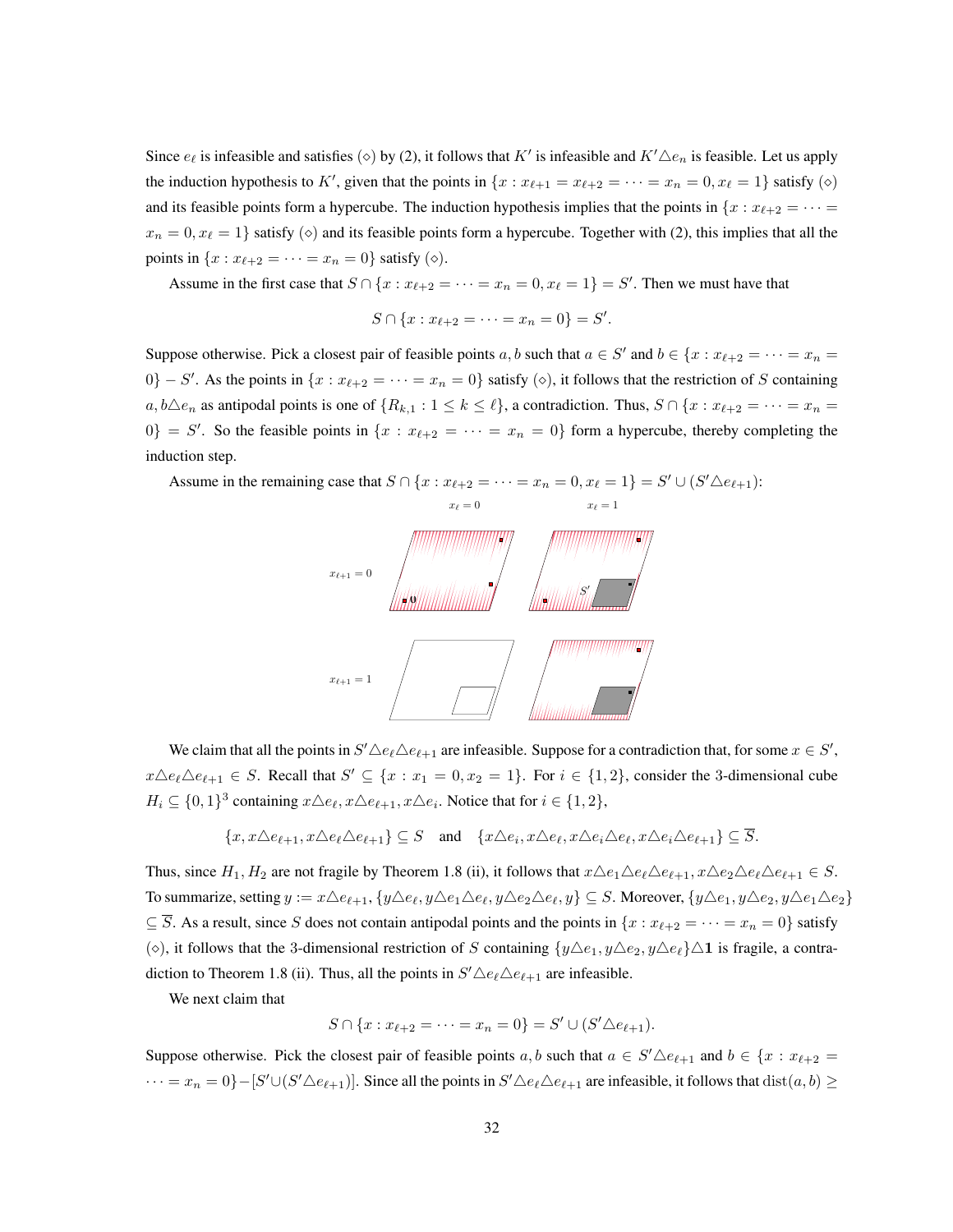2. Consider now the restriction of S containing  $a, b \triangle e_n$  as antipodal points; because all the points in  $\{x :$  $x_{\ell+2} = \cdots = x_n = 0$ } satisfy ( $\diamond$ ), this restriction is one of  $\{R_{k,1} : 1 \leq k \leq \ell - 1\}$ , a contradiction. Thus,  $S \cap \{x : x_{\ell+2} = \cdots = x_n = 0\} = S' \cup (S' \triangle e_{\ell+1})$ , implying in particular that the feasible points in  ${x : x_{\ell+2} = \cdots = x_n = 0}$  form a hypercube, thereby completing the induction step.

(iv) After possibly relabeling coordinates  $1, 2, 3$  and rerouting K according to (1), we may assume that  $S' = \{e_3, e_2 + e_3\}$  while K remains as  $(0:1,\ldots,n-1)$ . By the Straight Circuit Lemma,  $S \cap \{x: x_4 = \cdots = x_n\}$  $x_{n-1} = 0, x_n = 1$ } = { $e_3 + e_n, e_2 + e_3 + e_n$ }.

Consider the straight circuit

$$
K_1 := (e_2 : 1, 3, 4, 5, \dots, n-1, 2).
$$

By (2),  $K_1$  is infeasible and  $K_1 \triangle e_n$  is feasible. The induction hypothesis applied to  $K_1$  implies that the feasible points in  $\{x : x_5 = \cdots = x_n = 0, x_2 = 1\}$  form a hypercube, implying in turn that  $\{e_2 + e_4, e_1 + e_2 + e_4\} \subseteq \overline{S}$ , and so by (2),  $\{e_2 + e_4 + e_n, e_1 + e_2 + e_4 + e_n\} \subseteq S$ :



We claim that  $e_1+e_3+e_4 \in \overline{S}$ . Suppose for a contradiction that  $e_1+e_3+e_4 \in S$ . By (2),  $e_1+e_3+e_4+e_n \in \overline{S}$ . By the Sight Propagation Lemma,  $e_1 + e_4 \in S$ , and so by (2),  $e_1 + e_4 + e_n \in \overline{S}$ :



Consider the 3-dimensional restriction of S containing  $e_3 + e_1, e_3 + e_4, e_3 + e_n$ ; as this restriction is neither  $P_3$ nor  $R_{1,1}$ , it follows that  $e_3 + e_4 \in S$ . If  $e_4 \in S$ , then as S does not have antipodal points and  $0, e_1, e_1 + e_3$ satisfy ( $\diamond$ ) by (2), the 3-dimensional restriction of S containing  $\{e_1, e_3, e_4\} \triangle 1$  is fragile, thereby contradicting Theorem 1.8 (ii). Otherwise,  $e_4 \notin \overline{S}$ . By the Sight Propagation Lemma,  $e_2 + e_3 + e_4 \in S$ . Consider the straight circuit

$$
K_2 := (\mathbf{0}: 4, 2, 1, 3, 5, \dots, n-1).
$$

By (2),  $K_2$  is infeasible and  $K_2 \triangle e_n$  is feasible. However, the 3-dimensional restriction of S containing  $e_4$  +  $e_1, e_4 + e_2, e_4 + e_3$  is a  $D_3$  whose infeasible points all belong to  $K_3$ , so by Proposition 5.3, S has an  $R_{1,1}, R_5$ restriction, a contradiction. Thus,  $e_1 + e_3 + e_4 \in \overline{S}$ , and so by (2),  $e_1 + e_3 + e_4 + e_n \in S$ .

Consider the straight circuit

$$
K_3 := (\mathbf{0}: 1, 3, 4, 2, 5, \dots, n-1).
$$

By (2),  $K_3$  is infeasible and  $K_3\triangle e_n$  is feasible. The induction hypothesis applied to  $K_3$  tells us that the feasible points in  $\{x : x_5 = \cdots = x_n = 0, x_2 = 0\}$  form a hypercube, implying in turn that  $\{e_4, e_1 + e_4\} \subseteq \overline{S}$ . By (2),  ${e_4 + e_n, e_1 + e_4 + e_n} \subseteq S$ :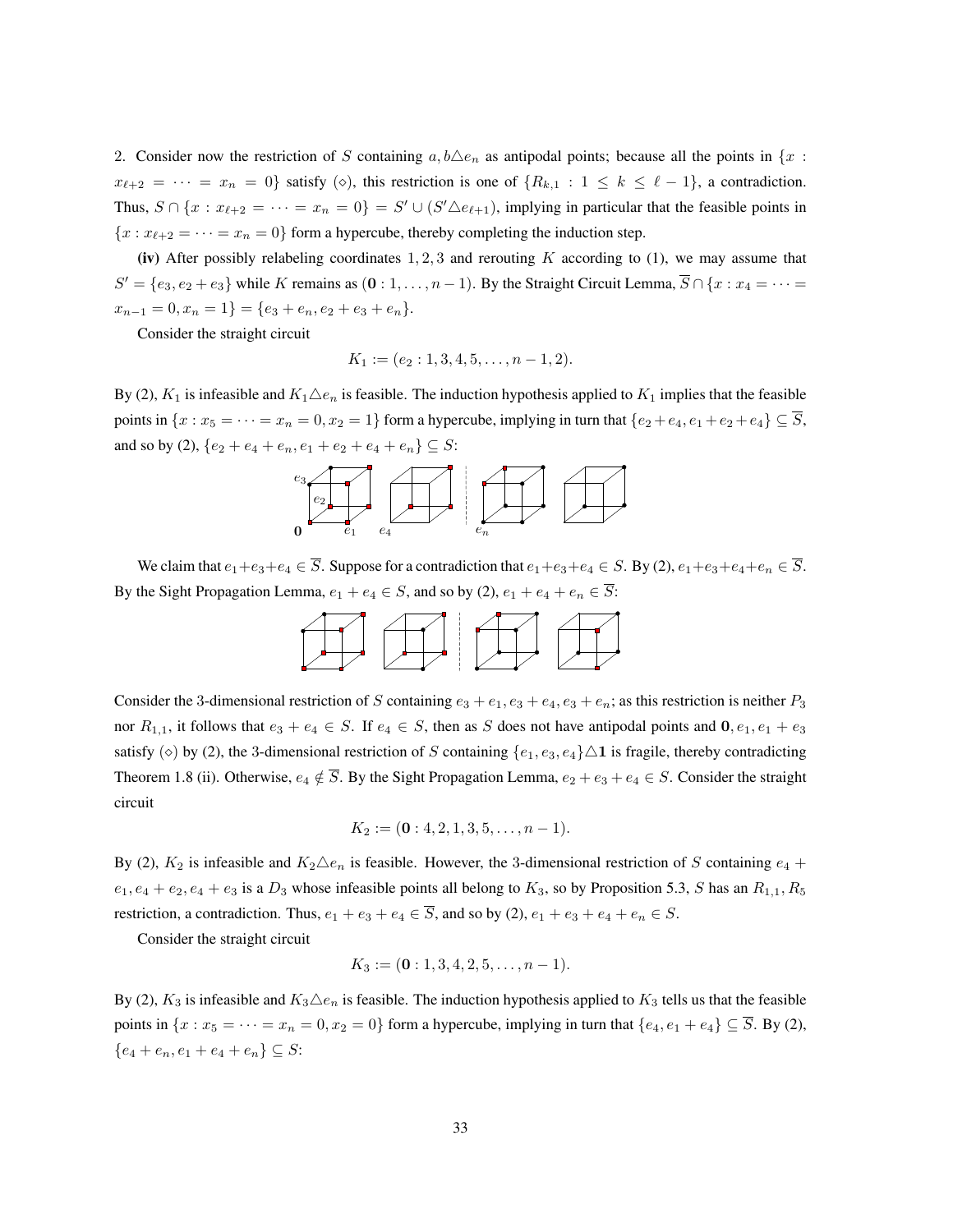

Resistance now implies that the feasible points in  $\{x : x_5 = \cdots = x_n = 0\}$  form a hypercube, thereby completing the induction step.

(v) After possibly relabeling coordinates  $1, \ldots, \ell$  and rerouting K according to (1), we may assume that  $S' = \{x : x_{\ell-1} = 0, x_{\ell} = 1, x_{\ell+2} = \cdots = x_n = 0\}$  while K remains as  $(0 : 1, \ldots, n-1)$ . As  $\ell - 2 \ge 2$ , the points in  $S'$  are active in directions 1, 2. Let us apply the induction hypothesis to the straight infeasible circuit K but with a different starting point  $(e_1 : 2, \ldots, n-1, 1)$ , given that the points in  $\{x : x_{\ell+1} = \cdots = x_n = 0, x_1 = 1\}$ 1} satisfy ( $\diamond$ ) and its feasible points  $S' \cap \{x : x_1 = 1\}$  form a hypercube; and to the straight infeasible circuit  $K_4 := (e_2 : 1, 3, \ldots, n-1, 2)$  satisfying  $V(K_4 \triangle e_n) \subseteq S$ , given that the points in  $\{x : x_{\ell+1} = \cdots = x_n = 1\}$  $0, x_2 = 1$ } satisfy  $(\diamond)$  and its feasible points  $S' \cap \{x : x_2 = 1\}$  form a hypercube. The induction hypothesis implies that

(5) the points in  $\{x : x_{\ell+2} = \cdots = x_n = 0, x_1 = 1\}$  satisfy ( $\diamond$ ) and its feasible points form a hypercube,

and that the points in  $\{x : x_{\ell+2} = \cdots = x_n = 0, x_2 = 1\}$  satisfy  $(\diamond)$  and its feasible points form a hypercube. The latter implies in particular that  $\sum_{i=1}^{\ell+1} e_i - e_1 \in \overline{S}$ . We will next apply the induction hypothesis to the straight infeasible circuit  $K_5 := (0: 2, \ldots, \ell + 1, 1, \ell + 1, \ldots, n - 1)$  satisfying  $V(K_5 \triangle e_n) \subseteq S$ , given that the points in  $\{x : x_{\ell+1} = \cdots = x_n = 0, x_1 = 0\}$  satisfy  $(\diamond)$  and its feasible points  $S' \cap \{x : x_1 = 0\}$  form a hypercube. The induction hypothesis tells us that

(6) the points in  $\{x : x_{\ell+2} = \cdots = x_n = 0, x_1 = 0\}$  satisfy  $(\diamond)$  and its feasible points form a hypercube.

By (5) and (6), the points in  $\{x : x_{\ell+2} = \cdots = x_n = 0\}$  satisfy  $(\diamond)$  and the feasible points of  $\{x : x_{\ell+2} = \cdots = x_n\}$  $x_n = 0$ } are contained in  $S' \cup (S' \triangle e_{\ell+1})$ :

 $x_{\ell} = 0$   $x_{\ell} = 1$ 

x`+1 =1 x`+1 =0 x`<sup>1</sup> =0 x`<sup>1</sup> =0 x`<sup>1</sup> =1 x`<sup>1</sup> =1 S0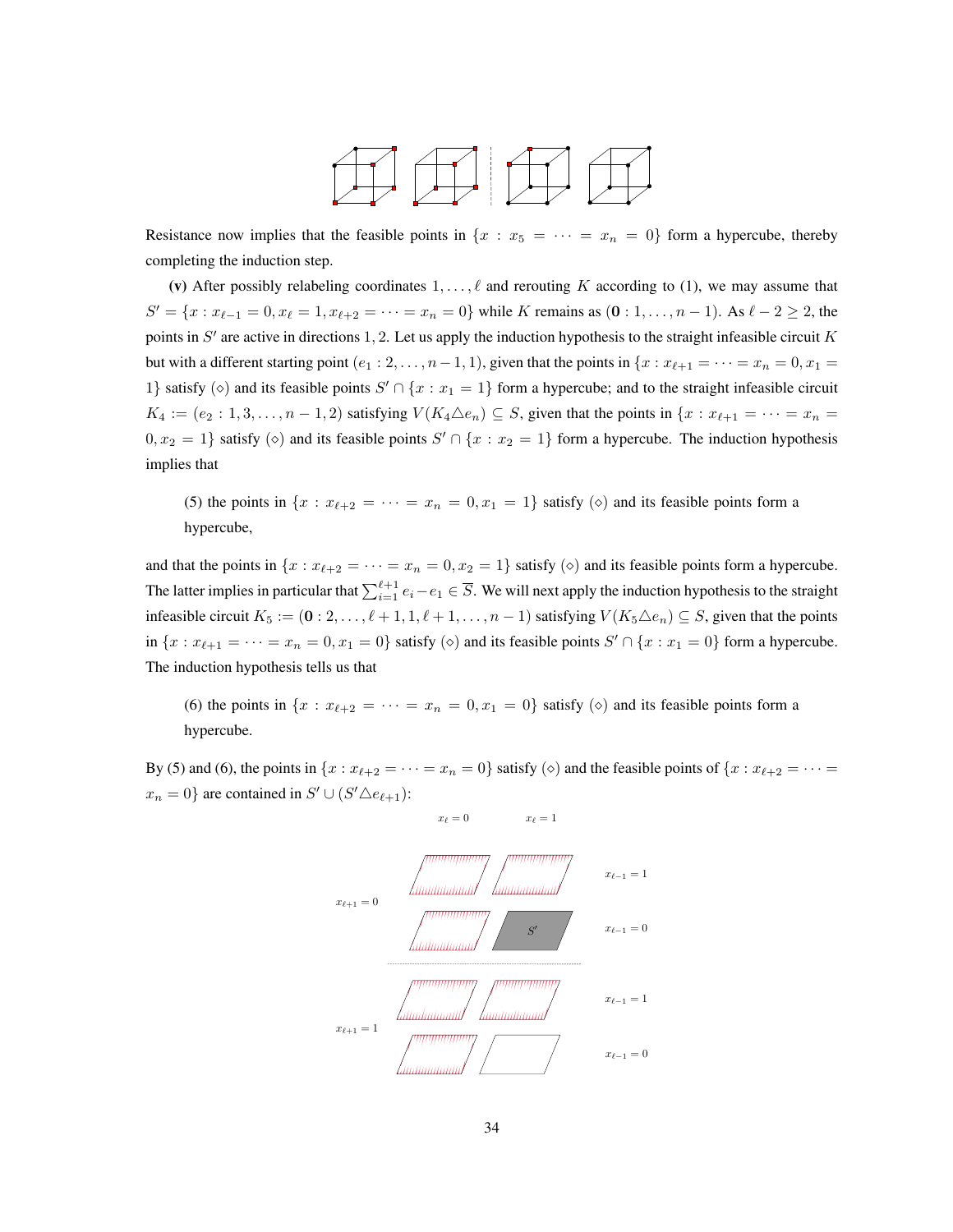After applying the Plane Propagation Lemma to the 0-restriction of S at coordinates  $\ell + 2, \ldots, n$ , we see that the feasible points in  $\{x : x_{\ell+2} = \cdots = x_n = 0\}$  must in fact form a hypercube, thereby completing the induction  $\Box$ step. This finishes the proof of the lemma.

We are now ready to prove the main result of this section:

**Theorem 5.5.** Take an integer  $n \geq 4$  and a resistant set  $S \subseteq \{0,1\}^n$  that is non-polar. Assume that there is a *straight infeasible circuit* K *of length*  $2(n-1)$  *contained in*  $\{x : x_n = 0\}$  *such that*  $V(K \triangle e_n) \subseteq S$ *. Then* S *has one of*  $\{R_{k,1} : 1 \leq k \leq n-2\} \cup \{R_5\}$  *as a restriction.* 

*Proof.* After a possible twisting and relabeling, we may assume that  $K = (0:1,2,\ldots,n-1)$ .

**Claim.** *If*  $n = 4$ *, then*  $S \cong R_{2,1}$ *.* 

*Proof of Claim.* Suppose that  $n = 4$ . As  $V(K) \subseteq \overline{S}$  and  $V(K \triangle e_4) \subseteq S$ , it follows that

$$
\{0000, 1000, 1100, 1110, 0110, 0010\} \subseteq \overline{S} \quad \text{and} \quad \{0001, 1001, 1101, 1111, 0111, 0011\} \subseteq S.
$$

Since S is non-polar,  $|\{1010, 0100\} \cap S| \ge 1$ . Since 1010, 0100 are both adjacent to a vertex of K, it follows from the Straight Circuit Lemma that  $\{1010, 0100\} \subseteq S$  and  $\{0101, 1011\} \subseteq \overline{S}$ , implying in turn that  $S \cong R_{2,1}$ , as required.  $\Diamond$ 

We may therefore assume that  $n \geq 5$ . By the Straight Circuit Lemma, the points of  $\{x : x_3 = \cdots = x_n = 0\}$ satisfy ( $\diamond$ ). Also, as  $\{x : x_3 = \cdots = x_n = 0\}$  contains at most one feasible point, the hypotheses of Lemma 5.4 hold for  $\ell = 2$ . If S has one of  $\{R_{k,1} : 1 \le k \le n-3\} \cup \{R_5\}$  as a restriction, then we are done. Otherwise, after applying Lemma 5.4 for  $\ell = 2, \ldots, n - 3$  in this order, we see that the points in  $\{x : x_{n-1} = x_n = 0\}$ satisfy ( $\diamond$ ), implying in turn that all the points in  $\{0,1\}^n$  satisfy ( $\diamond$ ), and that  $S' := S \cap \{x : x_{n-1} = x_n = 0\}$ is a hypercube. Since S is non-polar and ( $\diamond$ ) holds, it follows that  $S' \neq \emptyset$ . Pick a closest pair of feasible points a, b such that  $a \in S'$  and  $b \in (S \cap \{x : x_n = 0\}) - S' = S' \triangle 1 \triangle e_n$ . Notice that  $dist(a, b) \ge 2$ . It follows from ( $\diamond$ ) that the restriction of S containing a,  $b\triangle e_n$  as antipodal points is one of  $\{R_{k,1} : 1 \leq k \leq n-2\}$ . In either one of the two cases, S has one of  $\{R_{k,1} : 1 \le k \le n-2\} \cup \{R_5\}$  as a restriction, as required.  $\Box$ 

## 6 Proofs of Theorems 1.17 and 1.18

Let us start with the following result:

**Proposition 6.1.** Take an integer  $n \geq 3$  and a resistant set  $S \subseteq \{0,1\}^n$  without antipodal points. If every *straight infeasible path has length at most*  $n-2$ , then S has an  $R_{1,1}$  restriction.

*Proof.* Let  $m \leq n - 2$  be the maximum length of a straight infeasible path. Then every straight infeasible path has length at most  $m$ . As  $S$  does not have antipodal points, it follows that

 $(\star)$  every straight feasible path has length at most m,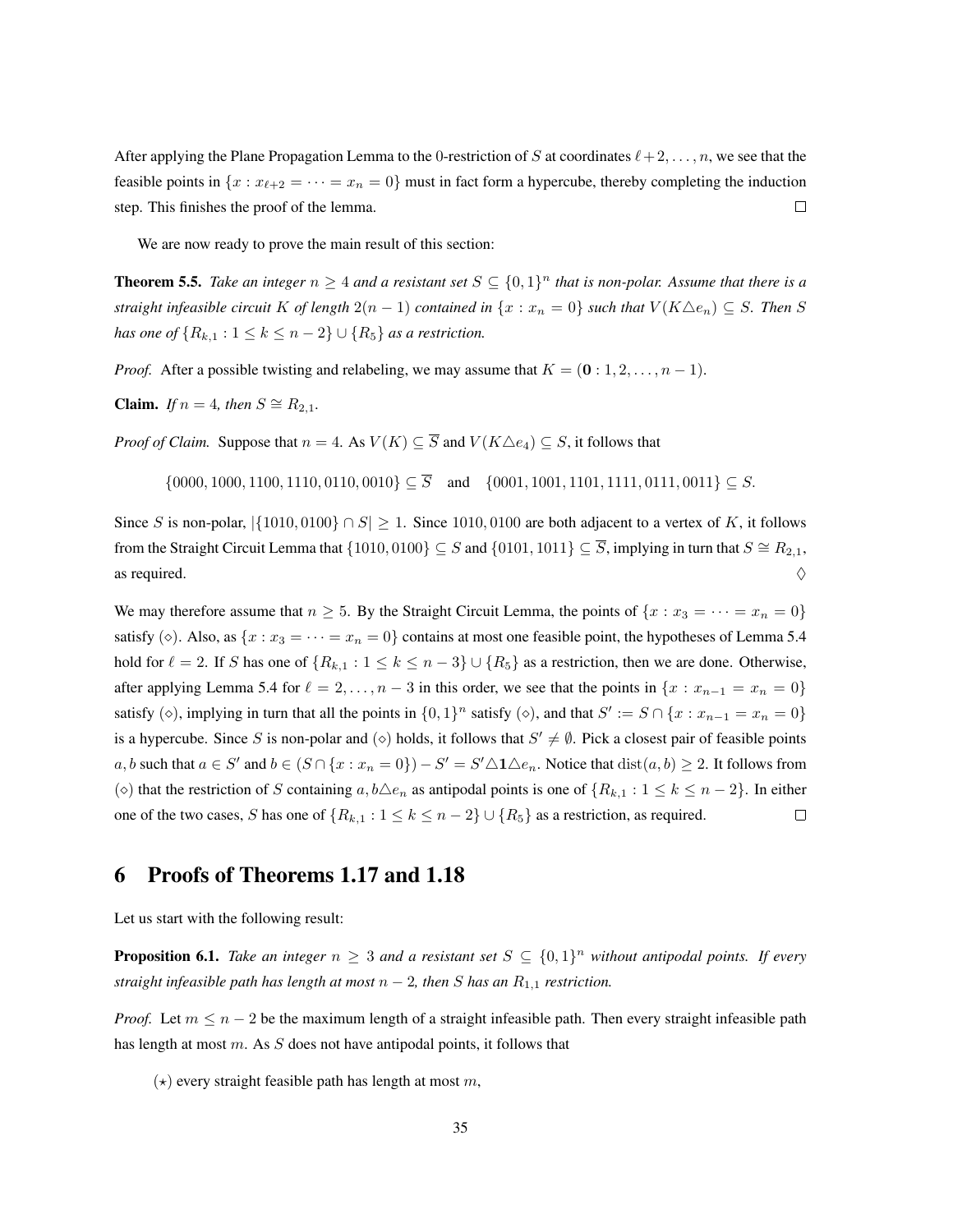because the antipode of every straight feasible path is a straight infeasible path of the same length. Let  $P :=$  $(v_0, v_1, \ldots, v_m)$  be a maximum length straight infeasible path. After a possible twisting and relabeling, we may assume that  $v_0 = 0$  and  $v_j = v_{j-1} \triangle e_j$  for  $j \in [m]$ . Our maximal choice of P implies that for each  $j \in \{m+1,\ldots,n\}$ , the points  $v_0\Delta e_j, v_m\Delta e_j$  are feasible. Thus, by the Path Propagation Lemma,

( $\diamond$ ) for each  $j \in \{m+1,\ldots,n\}$ ,  $P \triangle e_j$  is a feasible path.

If  $m = n - 2$ , then  $v_0 \triangle e_{m+1} = e_{n-1}$  and  $v_m \triangle e_{m+2} = 1 - e_{n-1}$  are feasible points by ( $\diamond$ ), which cannot be the case as there are no antipodal feasible points. Thus,  $m \leq n - 3$ . Let

$$
R := S \cap \{x : x_i = 0, i \notin \{m+1, m+2, m+3\}\}.
$$

By assumption,  $0 \notin R$ , and by ( $\diamond$ ),  $e_{m+1}, e_{m+2}, e_{m+3} \in R$ . Moreover, by  $(\star)$ ,  $P \triangle e_{m+1}, P \triangle e_{m+2}, P \triangle e_{m+3}$ are maximal straight feasible paths, so  $e_{m+1}\Delta e_{m+2}, e_{m+2}\Delta e_{m+3}, e_{m+3}\Delta e_{m+1} \notin R$ . As S is resistant, it does not have a fragile restriction by Theorem 1.8 (ii), so  $e_{m+1}\triangle e_{m+2}\triangle e_{m+3} \in R$ . As a result, after dropping coordinates  $[n]-\{m+1,m+2,m+3\}$  from R we obtain an  $R_{1,1}$ , so S has an  $R_{1,1}$  restriction, as required.  $\square$ 

Using Theorem 5.5 and Proposition 6.1, we prove the following:

**Theorem 6.2.** Take an integer  $n \geq 3$  and a resistant set  $S \subseteq \{0,1\}^n$  that is non-polar. If every straight *infeasible path has length at most*  $n - 1$ , then S has one of  $\{R_{k,1} : k \geq 1\} \cup \{R_5\}$  as a restriction.

*Proof.* If there is no straight infeasible path of length  $n - 1$ , then S has an  $R_{1,1}$  restriction by Proposition 6.1, so we are done. Otherwise, there is a straight infeasible path  $P := (v_0, v_1, \ldots, v_{n-1})$  of length  $n-1$ , which by assumption is maximal. After a possible relabeling and twisting, if necessary, we may assume that  $V(P) \subseteq$  ${x : x_n = 0}$ . Maximality of P implies that  $v_0 \triangle e_n, v_{n-1} \triangle e_n$  are feasible, so by the Path Propagation Lemma,  $P\Delta e_n$  is a feasible path. As S does not contain antipodal points, it follows that the path  $Q := P\Delta e_n\Delta 1$  is infeasible. Since Q is a straight infeasible  $(v_{n-1}, v_0)$ -path, and  $v_{n-1}\triangle e_n, v_0\triangle e_n \in S$ , we get from the Path Propagation Lemma that  $Q\Delta e_n$  is a feasible path. Consider the straight infeasible circuit  $K := P \cup Q$  of length  $2(n-1)$  contained in  $\{x : x_n = 0\}$ . We just showed that  $V(K \triangle e_n) \subseteq S$ . Thus, by Theorem 5.5, S has one of  ${R_{k,1} : k \ge 1} \cup {R_5}$  as a restriction, as required.  $\Box$ 

We are now ready to prove Theorem 1.17, stating that up to isomorphism,  $\{R_{k,1} : k \geq 1\} \cup \{R_5\}$  are the only half-dense strictly non-polar sets that are resistant:

*Proof of Theorem 1.17.* Take an integer  $n \geq 3$  and a half-dense strictly non-polar set  $S \subseteq \{0,1\}^n$  that is resistant. Since S is non-polar and half-dense, it follows that for each  $x \in \{0,1\}^n$ , one of  $x, 1-x$  is feasible and the other is infeasible. In particular, there is no antipodal pair of infeasible points. Since a straight path of length  $n$  has antipodal points as ends, it therefore follows that every straight infeasible path has length at most  $n-1$ . Hence, as S is resistant and non-polar, Theorem 6.2 implies that S has one of  $\{R_{k,1}: k \geq 1\} \cup \{R_5\}$  as a restriction. As  $\{R_{k,1} : k \geq 1\} \cup \{R_5\}$  are non-polar, and S is strictly non-polar, S must be isomorphic to one of  $\{R_{k,1} : k \ge 1\} \cup \{R_5\}$ , as required.  $\Box$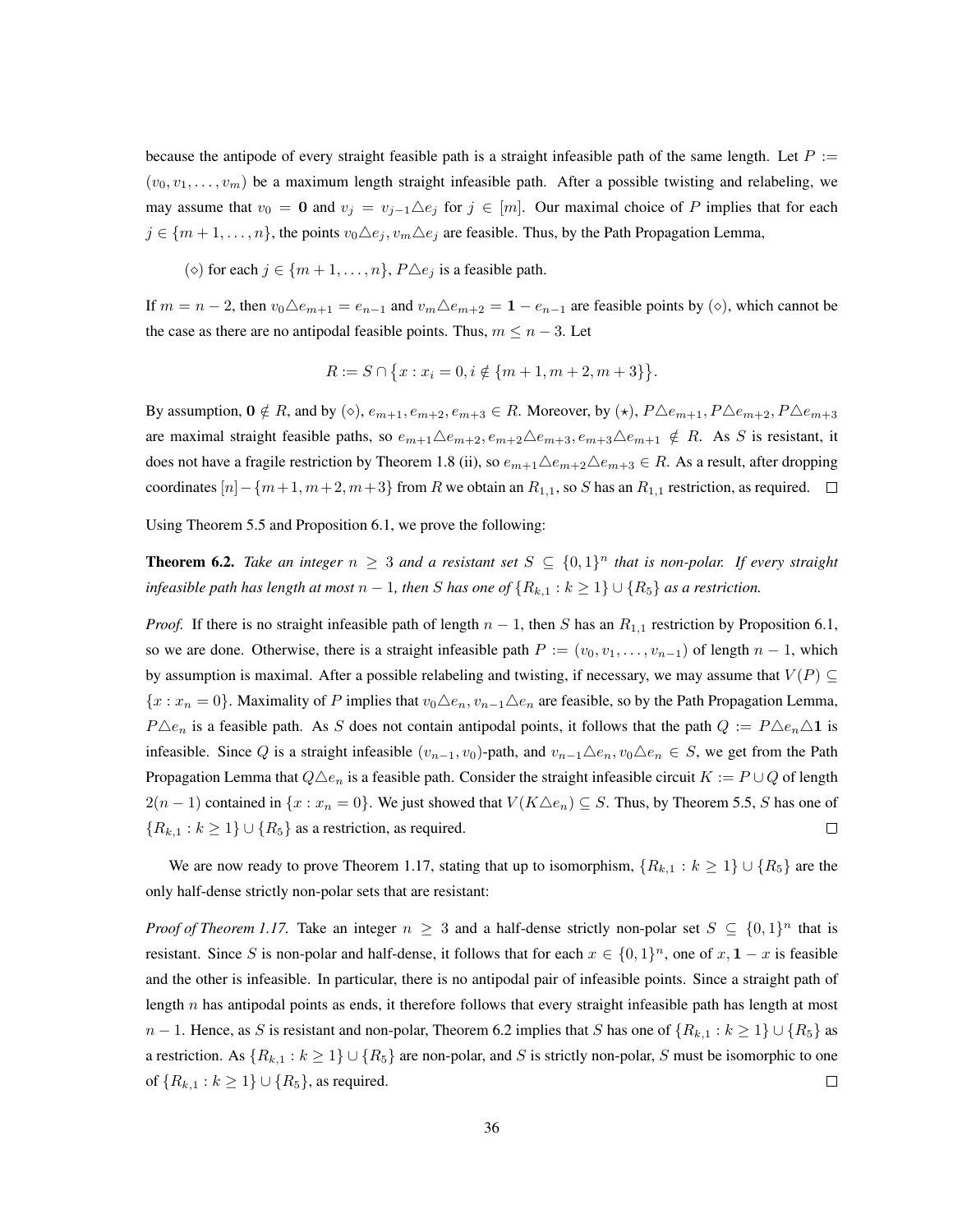Next we prove Theorem 1.18, which states the following:

Take integers  $n_1, n_2 \geq 1$  and sets  $S_1 \subseteq \{0,1\}^{n_1}, S_2 \subseteq \{0,1\}^{n_2}$ , where  $S_1, \overline{S_1}, S_2, \overline{S_2}$  are nonempty and resistant. Then  $S_1 * S_2$  is strictly polar if, and only if,  $S_1 * S_2$  has none of  $\{R_{k,1} : k \geq 1\} \cup \{R_5\}$ as a restriction.

This theorem is by and large a consequence of Corollary 4.15 and Theorem 1.17. The proof also relies on the following result:

**Proposition 6.3** ([3], Proposition 5.11). *Take integers*  $n_1, n_2 \ge 1$  *and sets*  $S_1 \subseteq \{0, 1\}^{n_1}, S_2 \subseteq \{0, 1\}^{n_2}$ , *where*  $S_1$ ,  $\overline{S_1}$ ,  $S_2$ ,  $\overline{S_2}$  *are nonempty. If one of*  $S_1$ ,  $\overline{S_1}$ ,  $S_2$ ,  $\overline{S_2}$  *is not strictly connected, then*  $S_1 * S_2$  *has one of*  ${R_{k,1} : k \geq 1}$  *as a restriction.* 

We will also need the following result:

**Theorem 6.4** ([3], Theorem 1.18 (2)). *Take integers*  $n_1, n_2 \ge 1$  *and sets*  $S_1 \subseteq \{0, 1\}^{n_1}, S_2 \subseteq \{0, 1\}^{n_2}$ , where  $S_1 * S_2$  *is strictly non-polar. Then either*  $n_1 = 1$  *or*  $n_2 = 1$ *. In particular,*  $S_1 * S_2$  *is half-dense.* 

We are now ready to prove the final result of the paper, Theorem 1.18:

*Proof of Theorem 1.18.* ( $\Rightarrow$ ) holds trivially. ( $\Leftarrow$ ) Assume that  $S_1 * S_2$  has a non-polar restriction. We need to show that  $S_1 * S_2$  has one of  $\{R_{k,1} : k \ge 1\} \cup \{R_5\}$  as a restriction. If one of  $S_1, \overline{S_1}, S_2, \overline{S_2}$  is not strictly connected, then by Proposition 6.3,  $S_1 * S_2$  has one of  $\{R_{k,1} : k \ge 1\}$  as a restriction, so we are done. Otherwise,  $S_1, \overline{S_1}, S_2, \overline{S_2}$  are strictly connected. Since they are also resistant, Corollary 4.15 implies that  $S_1, \overline{S_1}, S_2, \overline{S_2}$  are strictly polar.

For each  $i \in \{1,2\}$ , take an integer  $m_i \geq 0$  and a restriction  $R_i \subseteq \{0,1\}^{m_i}$  so that  $R_1 * R_2$  is a strictly non-polar restriction of  $S_1 * S_2$ . As restrictions of  $S_1$  and  $S_2$ ,  $R_1$  and  $R_2$  are both polar, implying in turn that  $m_1 \geq 1$  and  $m_2 \geq 1$ . Therefore,  $R_1 * R_2$  is half-dense by Theorem 6.4. As restrictions of  $S_1$ ,  $\overline{S_1}$ ,  $S_2$ ,  $\overline{S_2}$ , the sets  $R_1, \overline{R}_1, R_2, \overline{R_2}$  are resistant by Remark 3.2. Thus,  $R_1 * R_2$  is resistant by Theorem 1.7 (3). As a result,  $R_1 * R_2$  is isomorphic to one of  $\{R_{k,1} : k \geq 1\} \cup \{R_5\}$  by Theorem 1.17, in turn finishing the proof.  $\Box$ 

## 7 The max-flow min-cut property and Theorem 1.13

Let  $C$  be a clutter over ground set  $E$ . A *cover* is a subset of  $E$  that intersects every member. Take weights  $w \in \mathbb{Z}_+^E$ . A *w*-weighted packing is a collection of (possibly equal) members such that every element e appears in at most  $w_e$  members; its *value* is the number of members in the collection. Given a cover B and a w-weighted packing  $C_1, \ldots, C_k$ , we have that

$$
w(B) = \sum_{e \in B} w_e \ge \sum_{e \in B} |\{i \in [k] : e \in C_i\}| = \sum_{i \in [k]} |B \cap C_i| \ge k.
$$

That is, the weight of every cover is at least as large as the value of every  $w$ -weighted packing. Denote by  $\tau(C, w)$  the minimum weight of a cover, and by  $\nu(C, w)$  the maximum value of a w-weighted packing. Then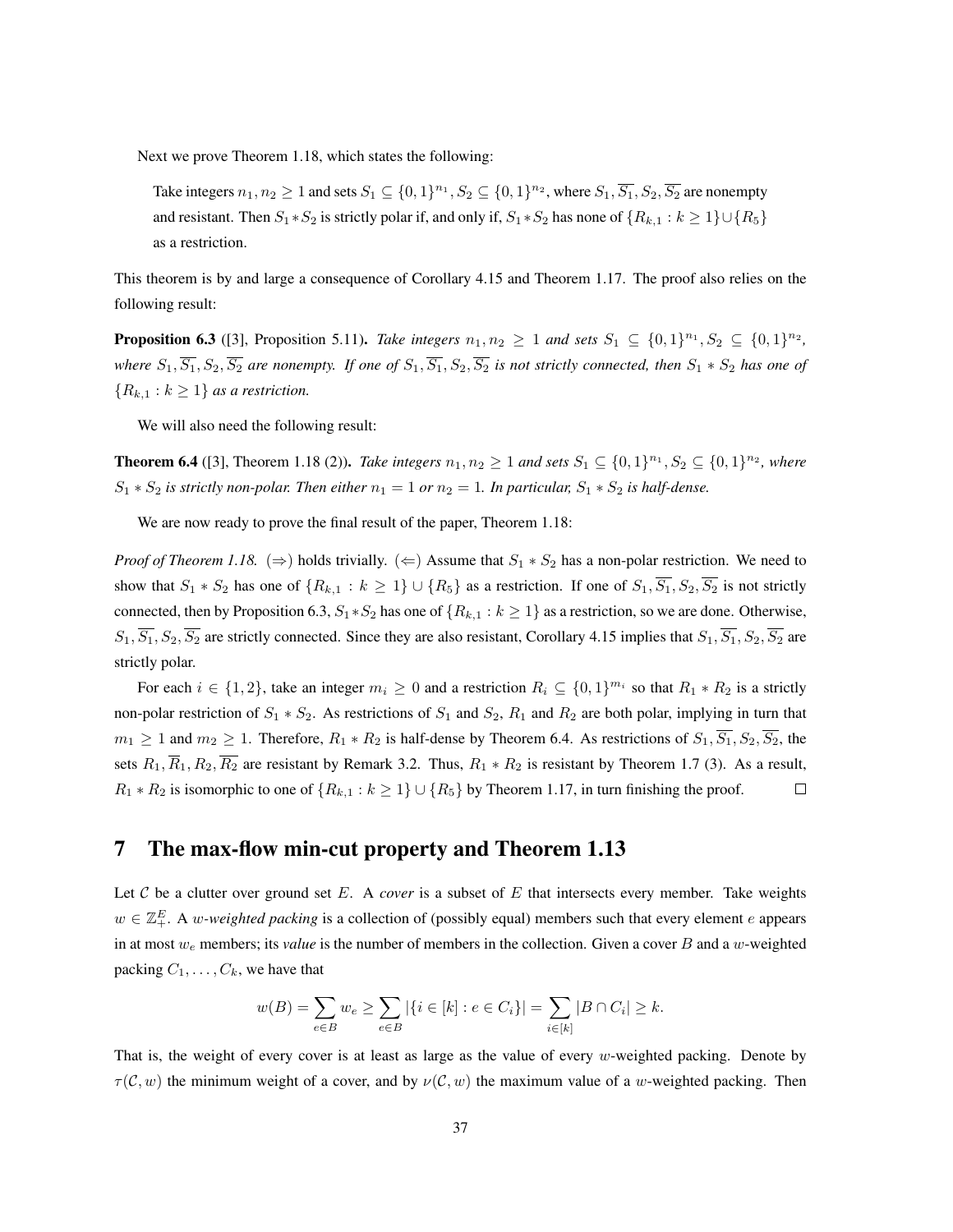$\tau(\mathcal{C}, w) \geq \nu(\mathcal{C}, w)$ . Observe that C packs if, and only if,  $\tau(\mathcal{C}, 1) = \nu(\mathcal{C}, 1)$ . Moreover, C has the packing property if, and only if,

$$
\tau(\mathcal{C}, w) = \nu(\mathcal{C}, w) \quad \forall w \in \{0, 1, \infty\}^E.
$$

We say that C has the *max-flow min-cut property* if

$$
\tau(\mathcal{C},w)=\nu(\mathcal{C},w)\quad \forall w\in \mathbb{Z}_+^E.
$$

Clearly, the max-flow min-cut property implies the packing property. The Replication Conjecture of Conforti and Cornuéjols [9] predicts the converse should also hold, that

(?) the packing property implies the max-flow min-cut property. (?)

Corollary 1.12 showed that if a set is resistant and strictly polar, then its cuboid has the packing property; if the Replication Conjecture were true, then the cuboid should also have the max-flow min-cut property. This is what Theorem 1.13 proves, without relying on the Replication Conjecture. We will need the following proposition:

**Proposition 7.1.** Take an integer  $n \geq 1$ , a polar set  $S \subseteq \{0,1\}^n$ , and weights  $w \in \mathbb{Z}_+^{2n}$  such that

*(h1)*  $\tau$ (cuboid(S), *w*) >  $\nu$ (cuboid(S), *w*),

(h2) for any  $w' \in \mathbb{Z}_+^{2n}$  such that  $\sum_{e \in [2n]} w'_e < \sum_{e \in [2n]} w_e$ , we have that

 $\tau(\mathrm{cuboid}(S), w') = \nu(\mathrm{cuboid}(S), w'),$ 

*(h3) the cuboid of every proper restriction of* S *has the max-flow min-cut property.*

*Given that*  $\tau := \tau(\text{cuboid}(S), w)$ *, the following statements hold:* 

*(c1) for each*  $i \in [n]$ ,  $\{2i - 1, 2i\}$  *is a minimum weight cover,* 

- *(c2) for each element*  $e, \tau 1 \geq w_e \geq 1$ *,*
- *(c3)*  $\tau \geq 3$ *, and*
- *(c4) for every member* C *of* cuboid(S)*, there is a minimal cover* B *such that*

$$
w(B) \le \tau - 2 + |B \cap C|.
$$

*Moreover, for every such* B*,*

- *(c5) B* has at most two elements of weight at least  $\frac{\tau}{2}$ , and
- (*c6*) if *B* has two elements  $f, g$  of weight at least  $\frac{\tau}{2}$ , then  $B \subseteq C$ ,  $w_f = w_g = \frac{\tau}{2}$ , and  $w_e = 1$  for all  $e \in B - \{f, g\}.$

*Proof.* (c1) Let us first prove that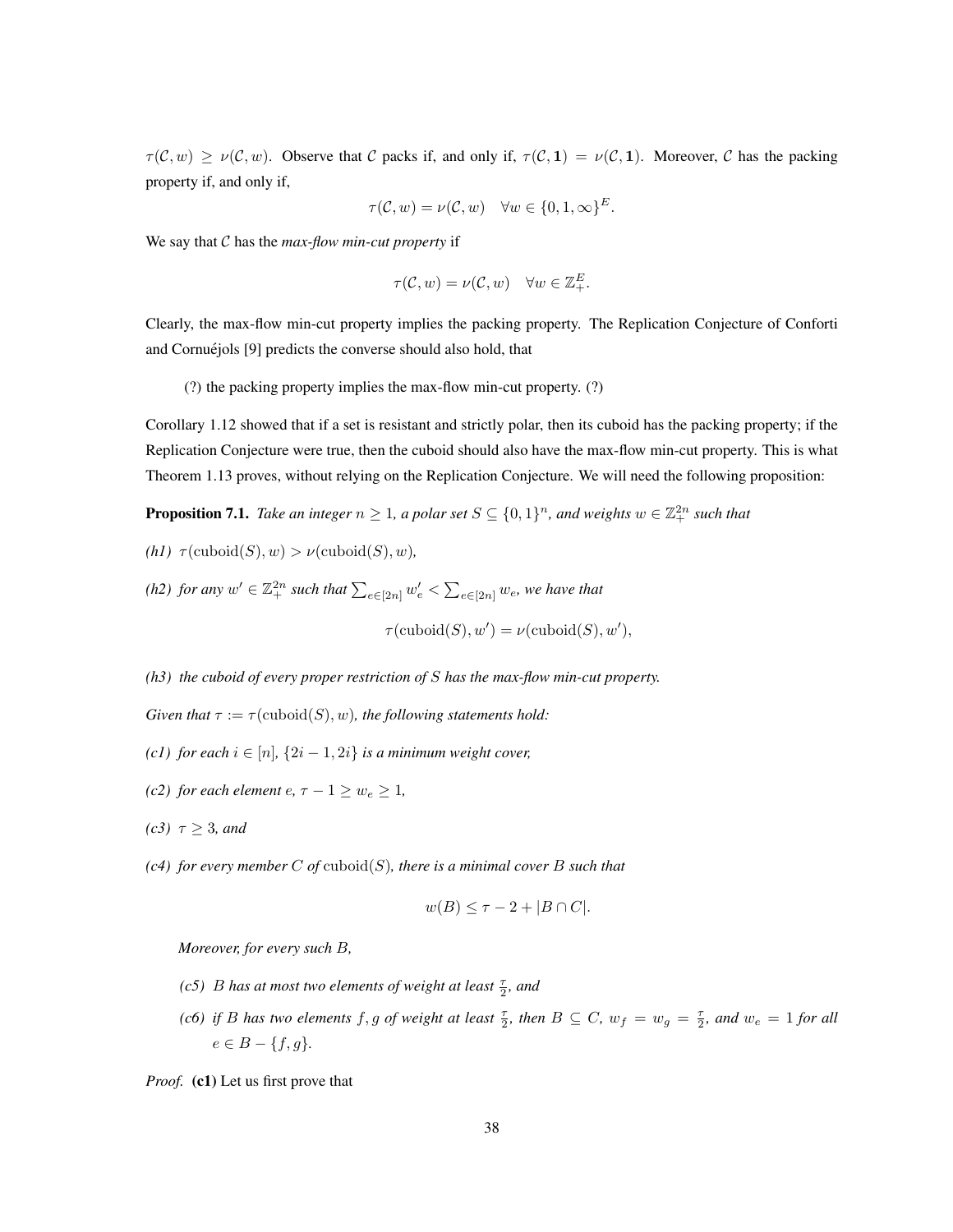every element  $e$  of  $\mathrm{cuboid}(S)$  appears in a minimum weight cover.

Suppose otherwise. In particular,  $w_e \geq 1$ . Let w' be obtained from w after decreasing the weight of e by 1. Our contrary assumption implies that  $\tau(\text{cuboid}(S), w') = \tau$ . It follows from (h2) that  $\tau = \tau(\text{cuboid}(S), w') =$  $\nu(\text{cuboid}(S), w')$ , so there is a w'-weighted packing of value  $\tau$ , which is also a w-weighted packing of value  $\tau$ , a contradiction to (h1).

Pick minimum weight covers  $B_1, B_2$  containing  $2i-1, 2i$ , respectively. If  $\{2i-1, 2i\} \subseteq B_1$  or  $\{2i-1, 2i\} \subseteq$ B<sub>2</sub>, then  $\{2i - 1, 2i\}$  is also a minimum weight cover, so we are done. Otherwise,  $B_1 \cap \{2i - 1, 2i\} = \{2i - 1\}$ and  $B_2 \cap \{2i-1, 2i\} = \{2i\}$ . As a result,  $(B_1 \cup B_2) - \{2i-1, 2i\}$  is a cover, and so its weight is at least  $\tau$ . Since  $\{2i - 1, 2i\}$  is a cover as well, its weight is also at least  $\tau$ , so

$$
2\tau = w(B_1) + w(B_2) \ge w((B_1 \cup B_2) - \{2i - 1, 2i\}) + w(\{2i - 1, 2i\}) \ge 2\tau,
$$

and so equality holds throughout. Subsequently,  $\{2i - 1, 2i\}$  is a minimum weight cover, as required.

(c2) Take  $i \in [n]$ . By (c1),  $w_{2i-1} + w_{2i} = \tau$ . It therefore suffices to show that  $\{w_{2i-1}, w_{2i}\} \neq \{0, \tau\}$ . Suppose otherwise. After a possible twisting and relabeling, we may assume that  $i = n$ ,  $w_{2n-1} = 0$  and  $w_{2n} = \tau$ . Define  $w' \in \mathbb{Z}_+^{2n-2}$  as follows:

$$
w'_e := w_e \quad \forall e \in [2n - 2].
$$

Let  $S' \subseteq \{0,1\}^{n-1}$  be the 0-restriction of S at coordinate n. By (h3), cuboid(S') has the max-flow min-cut property, so

$$
\tau(\mathrm{cuboid}(S'), w') = \nu(\mathrm{cuboid}(S'), w').
$$

Notice however that  $\text{cuboid}(S') = \text{cuboid}(S) \setminus 2i - 1/2i$ . Thus, since  $w_{2n-1} = 0$ ,

$$
\tau(\mathrm{cuboid}(S'), w') = \tau(\mathrm{cuboid}(S), w) = \tau.
$$

So cuboid(S') has a w'-weighted packing of value  $\tau$ , and as  $w_{2n} = \tau$ , we get a w-weighted packing of value  $\tau$ in cuboid $(S)$ , a contradiction to  $(h1)$ .

(c3) Clearly,  $\tau \geq 2$ . Suppose for a contradiction that  $\tau = 2$ . Then by (c2), every element must have weight 1. However, as S is polar,  $\tau(\text{cuboid}(S), 1) = \nu(\text{cuboid}(S), 1)$ , a contradiction to (h1).

 $(c4)$  Suppose for a contradiction that for every minimal cover B,

$$
w(B) - |B \cap C| \ge \tau - 1.
$$

Let  $w' \in \mathbb{R}^{2n}_+$  be obtained from w after decreasing the weight of every element in C by 1. The inequality above implies that  $\tau(\text{cuboid}(S), w') \geq \tau - 1$ . It follows from (h2) that  $\nu(\text{cuboid}(S), w') = \tau(\text{cuboid}(S), w') \geq \tau - 1$ . As a result, cuboid(S) has a w'-weighted packing of value  $\tau - 1$ , which together with C yields a w-weighted packing of value  $\tau$ , a contradiction to (h1). (c5) Suppose for a contradiction that there are three elements  $e, f, g \in B$  of weight at least  $\frac{\tau}{2}$ . Since every other element has weight at least 1 by (c2),

$$
\tau - 2 + |B| \ge \tau - 2 + |B \cap C| \ge w(B) \ge \left(3 \times \frac{\tau}{2}\right) + |B| - 3
$$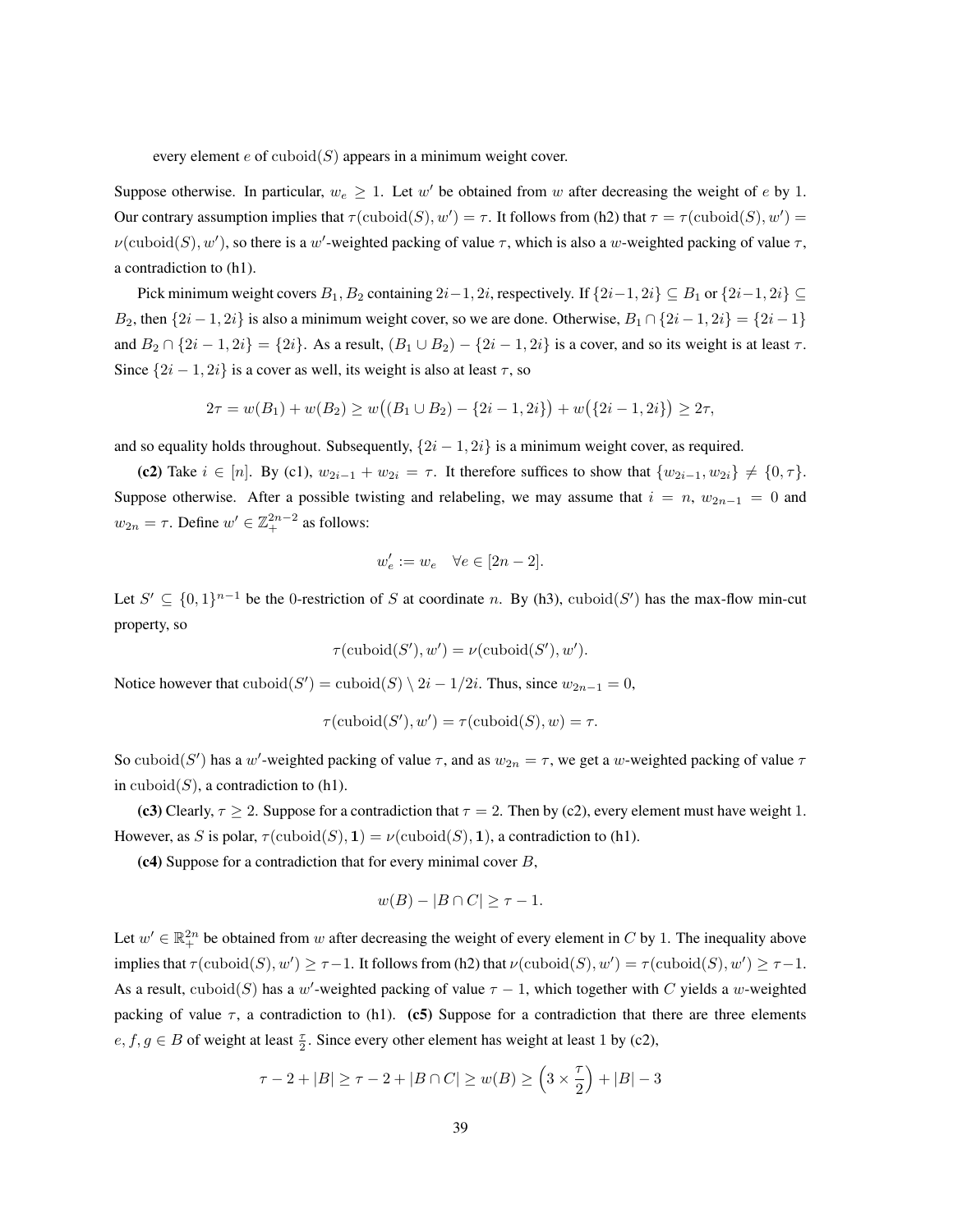implying in turn that  $2 \ge \tau$ , a contradiction to (c3). (c6) Assume that B has elements  $f, g$  of weight at least  $\frac{\tau}{2}$ . Since every other element has weight at least 1 by (c2),

$$
\tau-2+|B|\geq \tau-2+|B\cap C|\geq w(B)=w_f+w_g+\sum_{e\in B-\{f,g\}}w_e\geq \frac{\tau}{2}+\frac{\tau}{2}+|B|-2.
$$

As a result, equality holds throughout, implying in turn that (c6) holds.

We will also need the following remark about resistant sets:

**Remark 7.2.** Take an integer  $n \geq 1$  and a resistant set  $S \subseteq \{0,1\}^n$ , where 0 is infeasible. Let  $p^1, \ldots, p^k$  be *the feasible points of minimal support, and let*  $C_1, \ldots, C_k$  *be the corresponding members of*  $\text{cuboid}(S)$ *. Then* 

- $C_1 \cap \{1, 3, \ldots, 2n 1\}, \ldots, C_k \cap \{1, 3, \ldots, 2n 1\}$  *are pairwise disjoint,*
- *for every subset*  $B \subseteq \{1, 3, \ldots, 2n 1\}$ *, B is a cover of cuboid(S) if, and only if,*

$$
B \cap C_j \neq \emptyset \quad \forall j \in [k].
$$

*In particular,* B *is a minimal cover of* cuboid(S) *if, and only if,*

$$
|B \cap C_j| = 1 \quad \forall j \in [k].
$$

*Proof.* Since S is resistant,  $p^1, \ldots, p^k$  have pairwise disjoint supports, implying in turn that  $C_1 \cap \{1, 3, \ldots, 2n-1\}$  $1\}, \ldots, C_k \cap \{1, 3, \ldots, 2n-1\}$  are pairwise disjoint. For every member C of cuboid(S),  $C \cap \{2i-1 : i \in [n]\}$ contains one of  $C_j \cap \{2i-1 : i \in [n]\}, j \in [k]$ . Put together, these facts imply that for every subset  $B \subseteq$  $\{1, 3, \ldots, 2n-1\}$ , *B* is a cover of cuboid(*S*) if, and only if,

$$
B \cap C_j \neq \emptyset \quad \forall j \in [k],
$$

as required.

Lastly, we will need the following remark:

Remark 7.3 ([28]). *If a clutter is ideal, then so is every minor of it.*

We are now ready to prove Theorem 1.13, stating that every resistant, strictly polar set has a cuboid with the max-flow min-cut property:

*Proof of Theorem 1.13.* Take an integer  $n \ge 1$  and a resistant, strictly polar set  $S \subseteq \{0,1\}^n$ . By Remark 3.2, every restriction of S is resistant. Since every restriction of S is strictly polar as well, we may assume that the cuboid of every proper restriction of S has the max-flow min-cut property. Suppose for a contradiction that S does not have the max-flow min-cut property. Choose weights  $w \in \mathbb{Z}_+^{2n}$  such that

$$
\tau(\mathrm{cuboid}(S), w) > \nu(\mathrm{cuboid}(S), w),
$$

 $\Box$ 

 $\Box$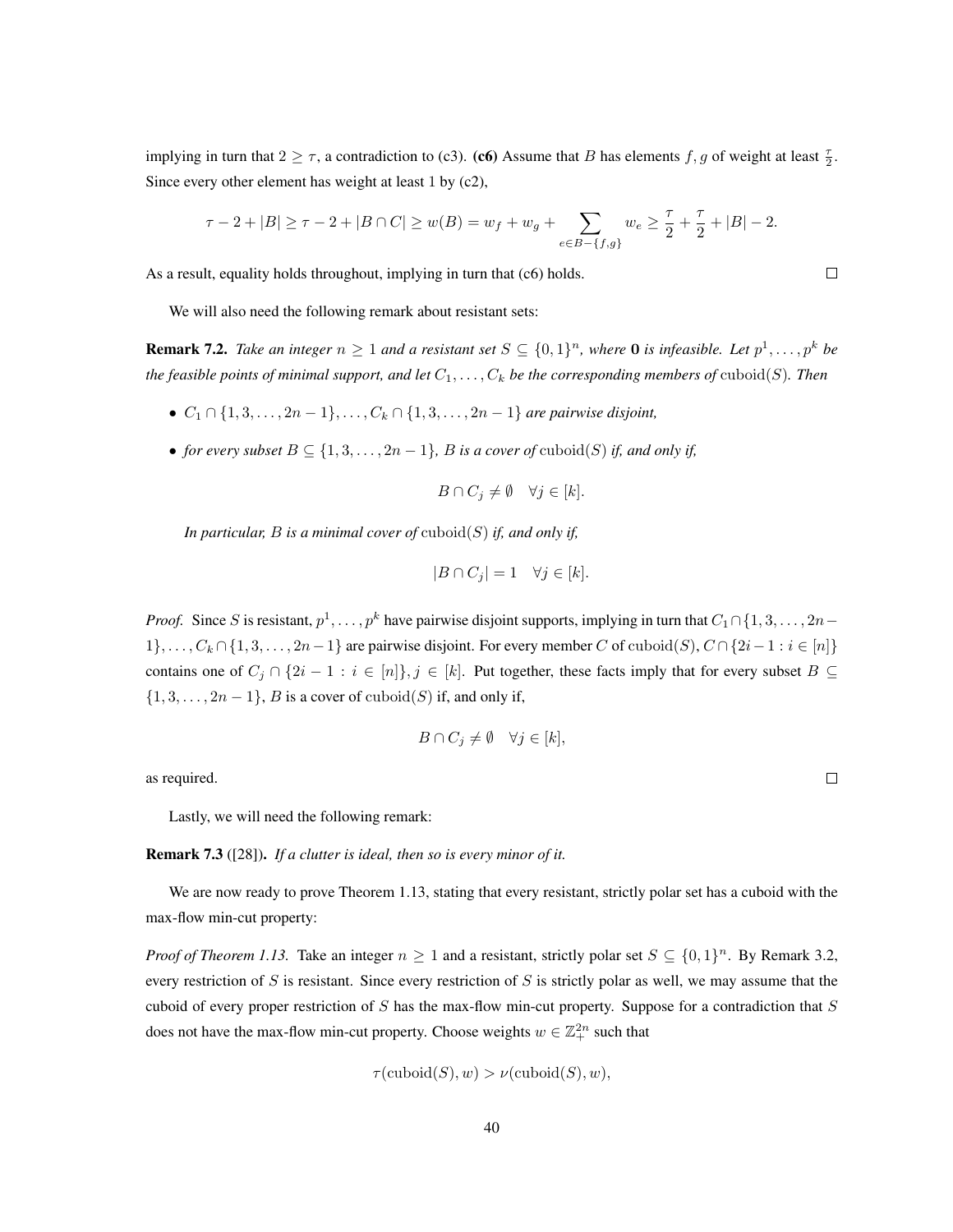and subject to satisfying this inequality,  $\sum_{e \in [2n]} w_e$  is minimized. By Proposition 7.1, as hypotheses (h1)-(h3) hold, consequences (c1)-(c6) follow. In particular, setting  $\tau := \tau(\text{cuboid}(S), w)$ , we have by (c1) that

$$
w_{2i-1} + w_{2i} = \tau \quad \forall i \in [n].
$$

Going forward, given  $B \subseteq \{1, 2, \ldots, 2n-1, 2n\}$ , define

$$
B^{\text{odd}} := B \cap \{1, 3, \dots, 2n - 1\} \qquad B^{\text{even}} := B \cap \{2, 4, \dots, 2n\}.
$$

**Claim 1.** Assume that  $w_{2i} \geq \frac{\tau}{2} \geq w_{2i-1}$  for each  $i \in [n]$ , and **0** is infeasible. Let  $p^1, \ldots, p^k$  be the feasi*ble points of minimal support, for some integer*  $k \geq 1$ , and let  $C_1, \ldots, C_k$  be the corresponding members of cuboid(S)*. Then the following statements hold:*

$$
(1) \ k \geq 2,
$$

*(2) if*  $B^{even} = \{2n\}$  *and B is a minimal cover not containing*  $2n - 1$ *, then* 

$$
\left|\left\{j \in [k] : B \cap C_j^{odd} = \emptyset\right\}\right| = 1.
$$

*Moreover,*

(3) for each 
$$
j \in [k]
$$
,  $w(B) \ge \tau - 2 + |B \cap C_j|$ ,

*Given that*  $B \cap C_k^{odd} = \emptyset$  *and*  $w(B) = \tau - 2 + |B \cap C_1|$ *, then* 

*(4) for each*  $c \in C_k^{odd}$ *, we have that*  $w_c = \frac{\tau}{2}$ *, and* 

*(5) for each*  $i \in [k-1]$  *and*  $c_i \in B \cap C_i^{odd}$ *, we have that*  $\sum_{i=1}^{k-1} w_{c_i} = \frac{\tau}{2}$ *.* 

*(6) if*  $B^{even} = \{2n - 2, 2n\}$  *and B is a minimal cover not containing either of*  $2n - 3, 2n - 1$ *, then either* e<sup>n</sup>−<sup>1</sup>, e<sup>n</sup> *are both feasible, or*

$$
\left| \left\{ j \in [k] : B \cap C_j^{odd} = \emptyset \right\} \right| = 1 \text{ or } 2.
$$

*Proof of Claim.* (1) Suppose otherwise. Then  $k = 1$ . Pick an element  $c \in C_1^{\text{odd}}$ . Then  $\{c\}$  is a minimal cover by Remark 7.2. However,

$$
w(\{c\}) = w_c \leq \tau - 1
$$

by (c2), a contradiction as every cover has weight at least  $\tau$ .

(2) As  $B - \{2n\} = B^{odd}$  is not a cover, it follows from Remark 7.2 that  $B^{odd}$  is disjoint from one of  $C_1, \ldots, C_k$ , say  $B \cap C_k^{\text{odd}} = B^{\text{odd}} \cap C_k = \emptyset$ . We need to show that

$$
B \cap C_j^{\text{odd}} \neq \emptyset \quad \forall j \in [k-1].
$$

Suppose otherwise; say  $B \cap C_{k-1}^{\text{odd}} = \emptyset$ . Since B is a cover, it intersects both  $C_{k-1}$  and  $C_k$ , so  $2n \in C_{k-1} \cap C_k$ and in turn  $p_n^{k-1} = p_n^k = 0$ . Moreover, as the cover B does not contain  $2n - 1$ , the point  $e_n$  is infeasible. Consider the valid pairs  $[0, p^{k-1}]$ ,  $[0, p^k]$  as well as the valid sequence  $(n)$  for 0. Let

$$
q^{k-1} := \text{im}[\mathbf{0}, p^{k-1}](n) \in \left\{ p^{k-1}, p^{k-1} \triangle e_n \right\} \quad \text{and} \quad q^k := \text{im}[\mathbf{0}, p^k](n) \in \left\{ p^k, p^k \triangle e_n \right\}.
$$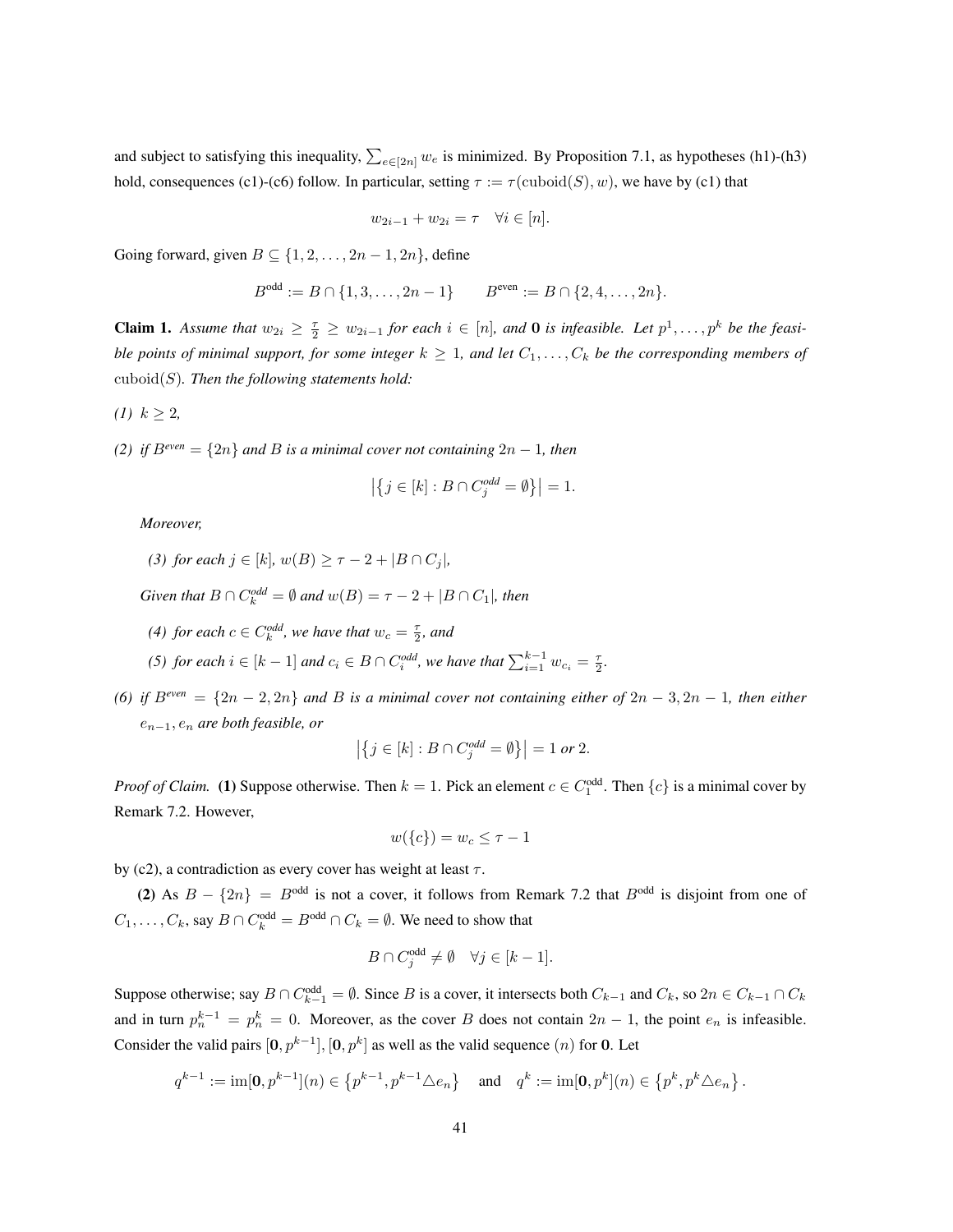By Remark 4.9 and Theorem 4.11, the points  $q^{k-1}$ ,  $q^k$  are distinct, feasible and seen by  $e_n$ . As S is resistant, the points  $q^{k-1}\triangle e_n$ ,  $q^k\triangle e_n$  have disjoint supports. Hence, since  $p_n^{k-1} = p_n^k = 0$ , either  $q^{k-1} = p^{k-1}\triangle e_n$  or  $q^k = p^k \triangle e_n$ . In particular, one of  $C_{k-1} \triangle \{2n-1, 2n\}$ ,  $C_k \triangle \{2n-1, 2n\}$  is a member of cuboid(S). However, since  $B \cap C_{k-1} = B \cap C_k = \{2n\}$ , both  $C_{k-1} \Delta \{2n-1, 2n\}$ ,  $C_k \Delta \{2n-1, 2n\}$  are disjoint from the cover B, a contradiction. Thus,

$$
\left\{j \in [k] : B \cap C_j^{\text{odd}} = \emptyset\right\} = \{k\}.
$$

(3) Since  $B \cap C_k = \{2n\}$ , the inequality holds (strictly) for  $j = k$ . It therefore suffices to prove the inequality for  $j = 1$ . By Remark 7.2,  $C_1^{\text{odd}}, \ldots, C_{k-1}^{\text{odd}}$  are pairwise disjoint, so

$$
w(B) \ge w_{2n} + \sum_{i=1}^{k-1} w(B \cap C_i^{\text{odd}})
$$
  
\n
$$
\ge w_{2n} + w ((B \cap C_1^{\text{odd}}) - c_1) + \sum_{i=1}^{k-1} w_{c_i} \quad \forall c_i \in B \cap C_i^{\text{odd}}
$$
  
\n
$$
\ge w_{2n} + w ((B \cap C_1^{\text{odd}}) - c_1) + \tau - w_{c_k} \quad \forall c_k \in C_k^{\text{odd}}
$$
  
\n
$$
\ge |(B \cap C_1^{\text{odd}}) - c_1| + \tau + w_{2n} - w_{c_k}
$$
  
\n
$$
= |B \cap C_1^{\text{odd}}| - 1 + \tau + w_{2n} - w_{c_k}
$$
  
\n
$$
\ge |B \cap C_1| - |B^{\text{even}}| - 1 + \tau + w_{2n} - w_{c_k}
$$
  
\n
$$
= |B \cap C_1| - 2 + \tau + (w_{2n} - \frac{\tau}{2}) + (\frac{\tau}{2} - w_{c_k})
$$
  
\n
$$
\ge |B \cap C_1| - 2 + \tau,
$$

where the third inequality follows from the inequality  $\sum_{i=1}^{k} w_{c_i} \geq \tau$  which holds because  $\{c_1, \ldots, c_k\}$  is a cover of cuboid(S) by Remark 7.2, and the last inequality holds because  $w_{2n} \geq \frac{\tau}{2} \geq w_{c_k}$  due to our assumption. Thus,  $w(B) \ge |B \cap C_1| - 2 + \tau$ . Suppose that equality holds here. Then equality must hold in every line of the inequalities above. (4) follows from the last inequality above holding at equality. (5) Pick  $c_k \in C_k^{\text{odd}}$ . Since the third inequality holds at equality, we have that  $\sum_{i=1}^{k-1} w_{c_i} = \tau - w_{c_k} = \frac{\tau}{2}$  by (4), as required.

(6) Assume that one of  $e_{n-1}, e_n$ , say  $e_{n-1}$ , is infeasible. Since B does not contain either of  $2n-3, 2n-1$ , the point  $e_{n-1} + e_n$  is also infeasible. Thus, the three points  $0, e_{n-1}, e_{n-1} + e_n$  are infeasible, and so the sequence  $(n-1, n)$  is valid for 0.

As  $B - \{2n-2, 2n\} = B^{odd}$  is not a cover, Remark 7.2 tells us that  $B^{odd}$  is disjoint from one of  $C_1, \ldots, C_k$ , say  $B \cap C_k^{\text{odd}} = B^{\text{odd}} \cap C_k = \emptyset$ . We need to show that

$$
\left|\left\{j \in [k-1] : B \cap C^{\text{odd}}_j = \emptyset\right\}\right| \leq 1.
$$

Suppose otherwise; say  $B \cap C_{k-2}^{\text{odd}} = B \cap C_{k-1}^{\text{odd}} = \emptyset$ . For each  $j \in \{k-2, k-1, k\}$ , take the valid pair  $[0, p^j]$ and let

$$
q^j := \operatorname{im}[\mathbf{0},p^j](n-1,n) \in \left\{p^j, p^j \triangle e_{n-1}, p^j \triangle e_n, p^j \triangle e_{n-1} \triangle e_n\right\}.
$$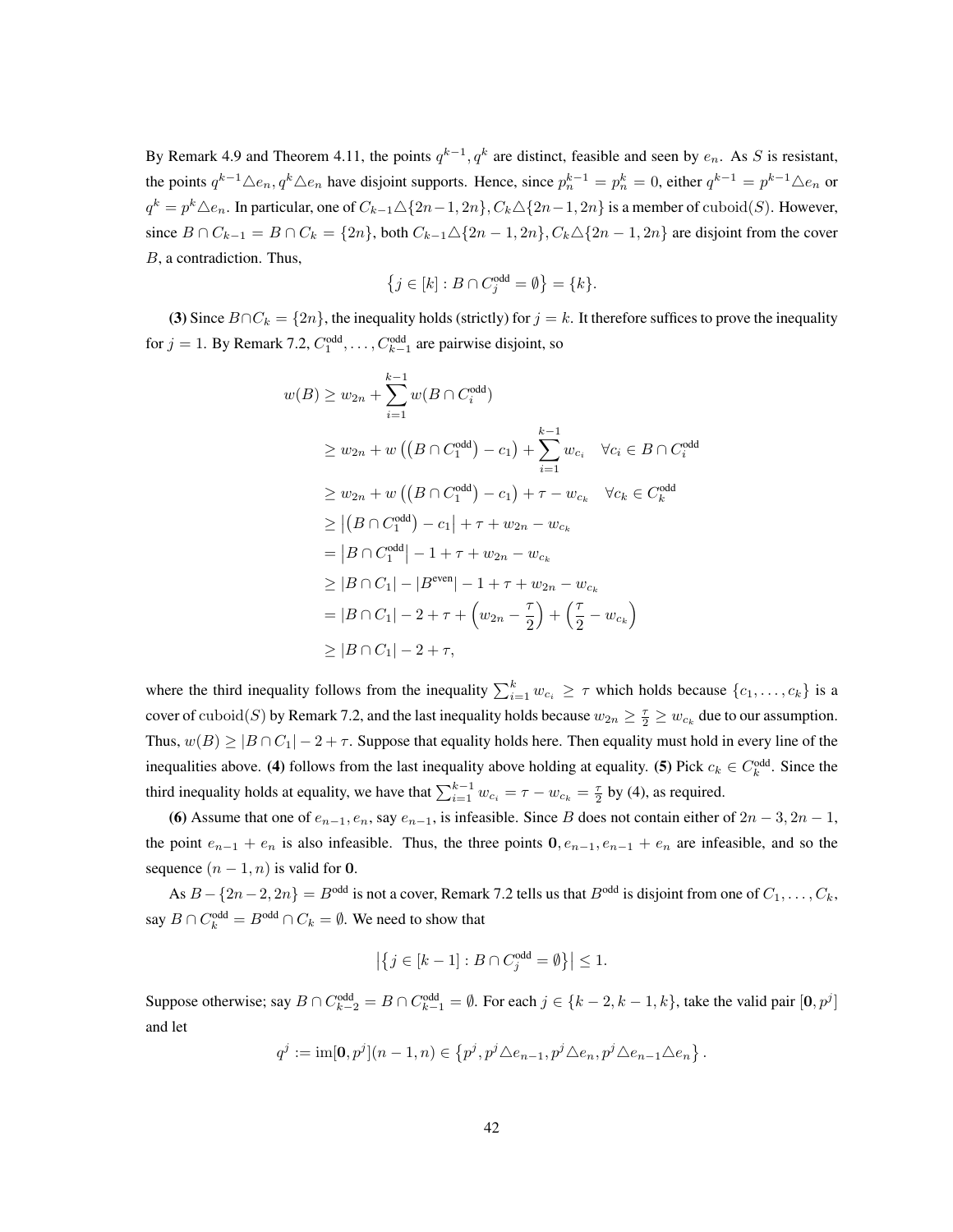By Remark 4.9 and Theorem 4.11, the points  $q^{k-2}$ ,  $q^{k-1}$ ,  $q^k$  are distinct, feasible and seen by  $e_{n-1}\triangle e_n$ . Thus, as S is resistant, the three points  $q^{k-2}\Delta e_{n-1}\Delta e_n$ ,  $q^{k-1}\Delta e_{n-1}\Delta e_n$ ,  $q^k\Delta e_{n-1}\Delta e_n$  have pairwise disjoint supports. In particular, for one of the three points, coordinates  $n - 1$  and n are both set to 0. Thus, for some  $j \in \{k-2, k-1, k\},\$ 

$$
q_{n-1}^j = q_n^j = 1.
$$

Let C be the member of cuboid(S) corresponding to  $q^j$ . Then  $C^{odd} = C_j^{odd} \cup \{2n-3, 2n-1\}$  and  $C^{even} \cap$  $\{2n-2, 2n\} = \emptyset$ . But then  $B \cap C = \emptyset$ , a contradiction.  $\diamondsuit$ 

**Claim 2.** *There is a minimum weight cover* B of cuboid(S), different from  $\{1, 2\}, \ldots, \{2n - 1, 2n\}$ , such that  $|B| = 2$  *and the two elements in B have weight*  $\frac{\tau}{2}$ *.* 

*Proof of Claim.* Assume in the first case that there is a twisting of S such that  $w_{2i} \geq \frac{\tau}{2} \geq w_{2i-1}$  for each  $i \in [n]$ , and 0 is feasible. Let  $C := \{2i : i \in [n]\}$  be the member of cuboid(S) corresponding to 0. By (c4), there exists a minimal cover B such that  $w(B) \leq \tau - 2 + |B \cap C|$ . Clearly,  $|B \cap C| \geq 2$ , so

$$
\left| \left\{ c \in [2n] : w_c \ge \frac{\tau}{2} \right\} \right| \ge |B \cap C| \ge 2.
$$

By (c5), B has at most two elements of weight at least  $\frac{\tau}{2}$ , so  $|B \cap C| = 2$ . However, by (c6),  $B \subseteq C$  so  $|B| = 2$ , and the two elements in B have weight  $\frac{\tau}{2}$ , as required.

Assume in the remaining case that

(◇) for every twisting of S such that  $w_{2i} \geq \frac{\tau}{2} \geq w_{2i-1}$  for each  $i \in [n]$ , the point 0 is infeasible.

Consider such a twisting. We may therefore apply Claim 1. Let  $p^1, \ldots, p^k$  be the feasible points of S of minimal support, and let  $C_1, \ldots, C_k$  be the corresponding members in cuboid(S). By Claim 1 (1),  $k \ge 2$ . We will show that  $k = 2$ .

Suppose for a contradiction that  $k \geq 3$ . After a possible relabeling of  $C_1, \ldots, C_k$ , we may assume that

(\*) if every element of  $C_j^{\text{odd}}$  has weight  $\frac{\tau}{2}$  for some  $j \in [k]$ , then every element of  $C_1^{\text{odd}}$  has weight  $\frac{\tau}{2}$ .

By  $(c4)$ , there is a minimal cover B such that

$$
w(B) \leq \tau - 2 + |B \cap C_1|.
$$

In particular,  $|B \cap C_1| \ge 2$ , implying in turn that B does not contain any of  $\{1, 2\}, \ldots, \{2n - 1, 2n\}$ , and  $B^{\text{even}} \neq \emptyset$  by Remark 7.2. Thus,  $B^{\text{even}}$  contains exactly one or two elements, by (c5).

Assume in the first case that  $B^{\text{even}}$  contains exactly one element, say  $2n$ . Then  $2n - 1 \notin B$ . By Claim 1 (2), we may assume that  $B \cap C_k^{\text{odd}} = \emptyset$  and so  $B \cap C_k = \{2n\}$ . The inequality above, together with Claim 1 (3), implies that

$$
w(B) = \tau - 2 + |B \cap C_1|.
$$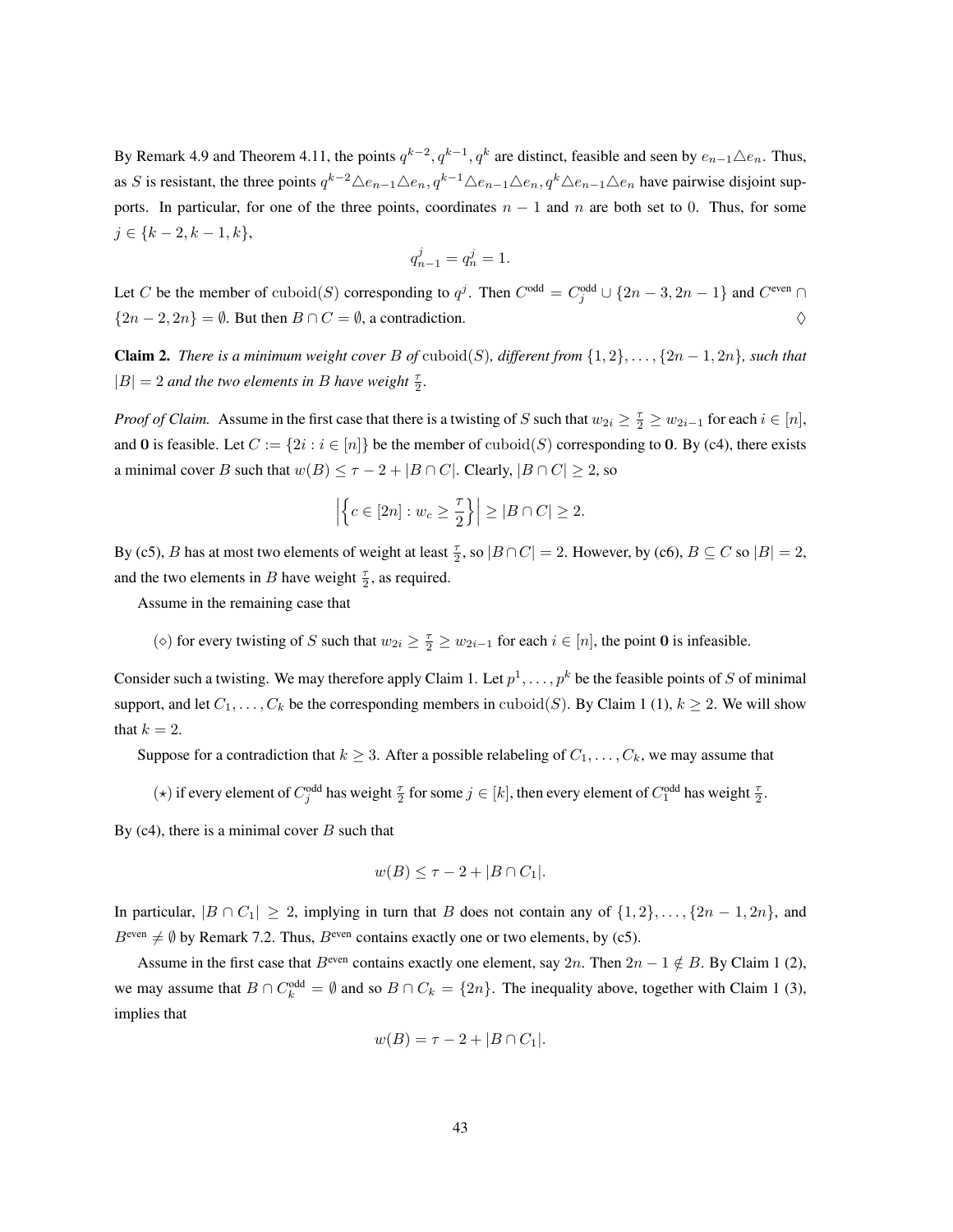By Claim 1 (4), every element of  $C_k^{\text{odd}}$  has weight  $\frac{\tau}{2}$ , so by ( $\star$ ), every element of  $C_1^{\text{odd}}$  has weight  $\frac{\tau}{2}$ . By Claim 1 (2),  $B \cap C_i^{\text{odd}} \neq \emptyset$  for each  $i \in [k-1]$ , and by Claim 1 (5), for each  $i \in [k-1]$  and  $c_i \in B \cap C_i^{\text{odd}}$ ,

$$
w_{c_1} + w_{c_2} \le \sum_{i=1}^{k-1} w_{c_i} = \frac{\tau}{2},
$$

as  $k \ge 3$ . However,  $w_{c_1} = \frac{\tau}{2}$  and  $w_{c_2} \ge 1$  by (c2), a contradiction.

Assume in the remaining case that  $B^{\text{even}}$  contains exactly two elements, say  $2n - 2$ , 2n. Then by (c6),  $B \subseteq C_1$  and  $w_{2n-3} = w_{2n-2} = w_{2n-1} = w_{2n} = \frac{\tau}{2}$ . Since the twists of S obtained after twisting either coordinates  $n-1$ , n satisfy  $(\diamond)$ , it follows that both points  $e_{n-1}$ ,  $e_n$  are infeasible. It therefore follows from Claim 1 (6) that

$$
\left|\left\{j \in [k] : B \cap C_j^{\text{odd}} = \emptyset\right\}\right| = 1 \text{ or } 2.
$$

On the other hand, as  $C_1^{\text{odd}}, \ldots, C_k^{\text{odd}}$  are pairwise disjoint by Remark 7.2, and  $B \subseteq C_1$ , it follows that

$$
\left| \left\{ j \in [k] : B \cap C_j^{\text{odd}} = \emptyset \right\} \right| \supseteq \{2, \dots, k\}.
$$

Thus,  $k \in \{2,3\}$ . Since  $k \ge 3$ , it follows that  $k = 3$  and  $B \cap C_1^{\text{odd}} \ne \emptyset$ . Fix an element  $c_1 \in B \cap C_1^{\text{odd}}$ , and for  $j \in \{2,3\}$ , pick an arbitrary element  $c_j \in C_j^{\text{odd}}$ . By Remark 7.2,  $\{c_1, c_2, c_3\}$  is a minimal cover of  $\text{cuboid}(S)$ , so

$$
w_{c_1} + w_{c_2} + w_{c_3} \ge \tau.
$$

However,  $w_{c_1} = 1$  by (c6), so

$$
w_{c_2} + w_{c_3} \ge \tau - 1 \quad \forall c_2 \in C_2^{\text{odd}}, \forall c_3 \in C_3^{\text{odd}}.
$$

As a result, for some  $j \in \{2,3\}$ , every element in  $C_j^{\text{odd}}$  has weight at least  $\lceil \frac{\tau-1}{2} \rceil = \frac{\tau}{2}$ . Our twisting of S implies that every element in  $C_j^{\text{odd}}$  has weight exactly  $\frac{\tau}{2}$ . Thus, by ( $\star$ ), every element in  $C_1^{\text{odd}}$  has weight  $\frac{\tau}{2}$ , so  $1 = w_{c_1} = \frac{\tau}{2}$ , a contradiction to (c3).

As a result,  $k = 2$ . For  $i \in [2]$ , pick  $c_i \in C_i^{\text{odd}}$ . By Remark 7.2,  $\{c_1, c_2\}$  is a minimal cover. Moreover,

$$
\tau = \frac{\tau}{2} + \frac{\tau}{2} \ge w_{c_1} + w_{c_2} \ge \tau,
$$

so  $w_{c_1} = w_{c_2} = \frac{\tau}{2}$ . As a result,  $\{c_1, c_2\}$  is the desired minimal cover, thereby proving the claim.

After a possible twisting and relabeling, we may assume that  $\{1, 3\}$  is a minimal cover of cuboid(S) and  $w_1 = w_3 = \frac{\tau}{2}$ . In particular, the hypercube  $\{x : x_1 = x_2 = 0\}$  is infeasible. By the Plane Propagation Lemma, the two sets  $S \cap \{x : x_1 = 1, x_2 = 0\}$ ,  $S \cap \{x : x_1 = 0, x_2 = 1\}$  are hypercubes. Choose  $I, J \subseteq \{3, ..., n\}$ and  $I', J' \subseteq \{3, \ldots, n\}$  such that

$$
S \cap \{x : x_1 = 1, x_2 = 0\} = \{x : x_1 = 1, x_2 = 0, x_i = 1 \,\forall i \in I, x_j = 0 \,\forall j \in J\}
$$

and

$$
S \cap \{x : x_1 = 0, x_2 = 1\} = \{x : x_1 = 0, x_2 = 1, x_i = 1 \,\forall i \in I', x_j = 0 \,\forall j \in J'\}.
$$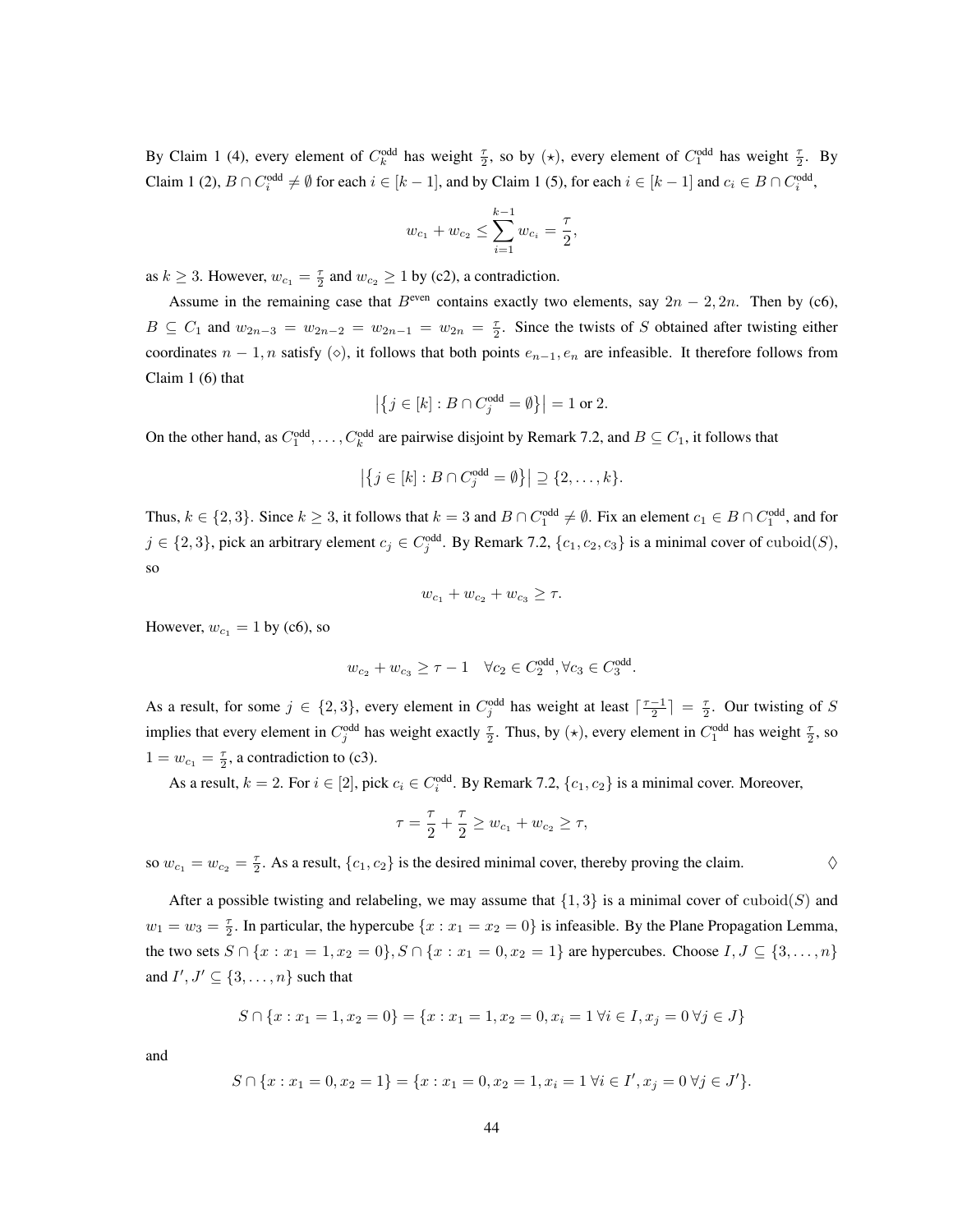Claim 3. *The following statements hold:*

- *(1)*  $w_{2i-1} \geq \frac{\tau}{2}$  *for each*  $i \in I \cup I'$ *,*
- *(2)*  $w_{2j-1} \leq \frac{\tau}{2}$  *for each*  $j \in J \cup J'$ *,*
- *(3)*  $w_{2i-1} = \frac{\tau}{2}$  *if*  $i \in I \cap J'$  *or*  $i \in I' \cap J$ *,*
- (4)  $I \cap I' = \emptyset$  and  $J \cap J' = \emptyset$ .

*Proof of Claim.* (1) For each  $i \in I$ ,  $\{3, 2i - 1\}$  forms a cover, so  $w_{2i-1} \geq \tau - w_3 = \frac{\tau}{2}$ . For each  $i \in I'$ ,  $\{1, 2i - 1\}$  forms a cover, so  $w_{2i-1} \geq \tau - w_1 = \frac{\tau}{2}$ , so (1) follows. (2) For each  $j \in J$ ,  $\{3, 2j\}$  forms a cover, so  $w_{2j} \geq \tau - w_3 = \frac{\tau}{2}$ , so  $w_{2j-1} \leq \frac{\tau}{2}$ . For each  $j \in J'$ ,  $\{1, 2j\}$  forms a cover, so  $w_{2j} \geq \tau - w_1 = \frac{\tau}{2}$ , so  $w_{2j-1} \leq \frac{\tau}{2}$ , so (2) follows. (3) follows from (1) and (2). (4) Suppose for a contradiction that  $I \cap I' \neq \emptyset$  or  $J \cap J' \neq \emptyset$ . Then for some element  $c \in [2n] - \{1,3\}$ , the two sets  $\{1,c\}$ ,  $\{3,c\}$  form minimal covers. However, {1, 3} is also a minimal cover, implying in turn that

cuboid
$$
(S)/([2n] - \{1,3,c\}) \cong \Delta_3
$$
,

so cuboid(S) is non-ideal by Remark 7.3, a contradiction to Corollary 1.5.  $\Diamond$ 

Claim 3 implies that there are feasible points  $x^1, \ldots, x^\tau$  (repetition allowed) in the two hypercubes  $S \cap \{x :$  $x_1 = 1, x_2 = 0\}, S \cap \{x : x_1 = 0, x_2 = 1\}$  such that

$$
\left| \left\{ j \in [\tau] : x_i^j = 1 \right\} \right| = w_{2i-1} \quad \forall i \in [n].
$$

Since  $w_{2i-1} + w_{2i} = \tau$  for each  $i \in [n]$ , the members  $C^1, \ldots, C^{\tau}$  of cuboid(S) corresponding to  $x^1, \ldots, x^{\tau}$ yield a w-weighted packing, so  $\nu(\text{cuboid}(S), w) \geq \tau$ , a contradiction.  $\Box$ 

# 8 Concluding remarks

We showed in Theorem 1.17 that  $\{R_{k,1} : k \geq 1\} \cup \{R_5\}$  are, up to isomorphism, the only strictly non-polar resistant sets that are half-dense. Question 1.16, asking for all of the resistant strictly non-polar sets, remains open. In fact, we cannot even answer the following question:

**Question 8.1.** *Is there a non-polar resistant set*  $S \subseteq \{0,1\}^n$  *such that*  $|S| < 2^{n-1}$ ?

It seems to us that to answer Questions 1.16 and 8.1, we need to have a structure theorem for resistant sets. In two sequel papers [1, 2], we provide structure theorems for natural classes of resistant sets – the structure theorems in turn answer Questions 1.16 and 8.1 for those classes.

Many of the theorems proved in this paper stemmed from propagations running in resistant sets. Do cubeideal sets in general have propagation features? The answer is yes; a weaker form of the Sight Propagation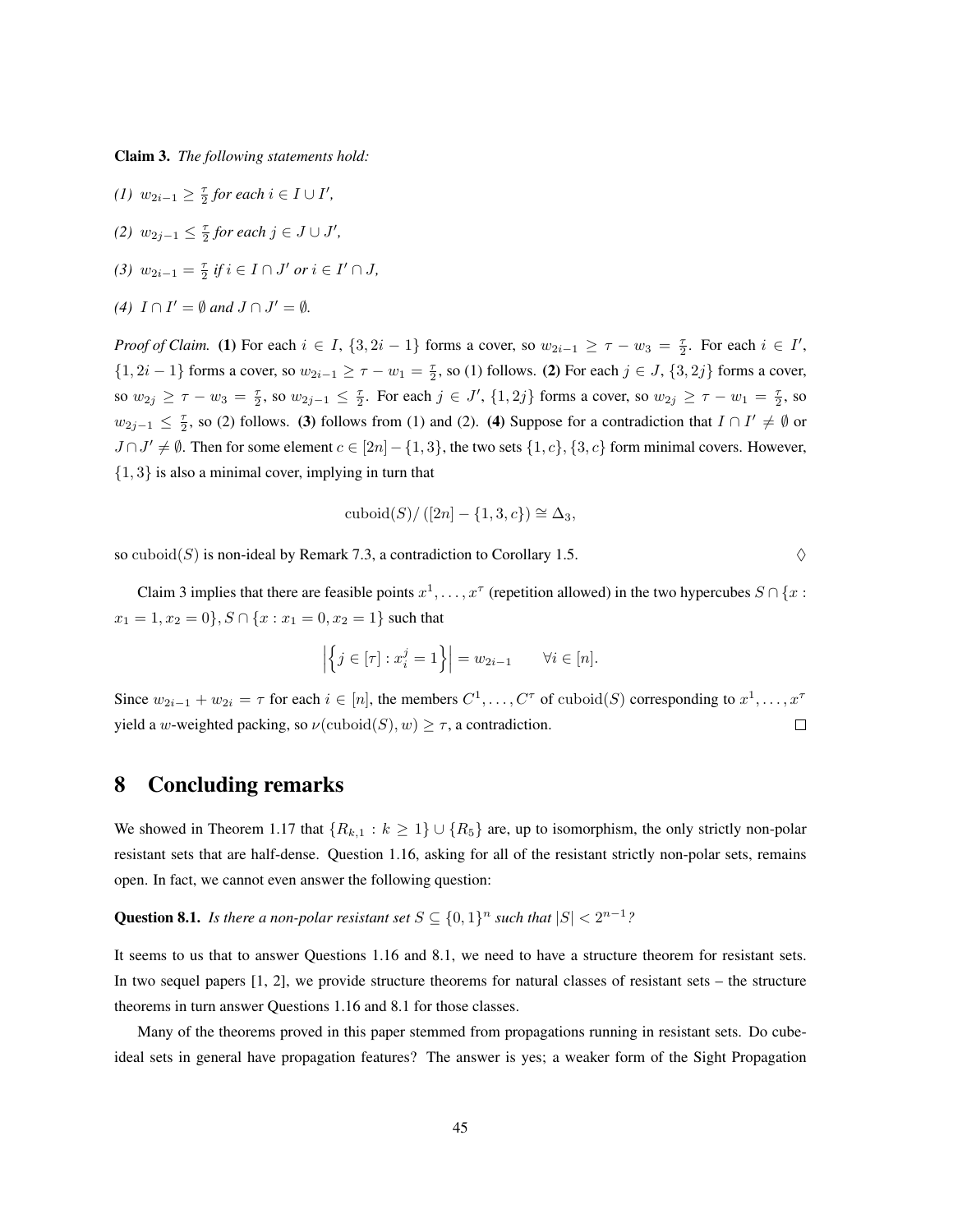

Figure 6: An illustration of Corollary 8.3, where  $\{z \in S : z \leq y + e_1, z_1 = 1\}$  has a unique minimal point.

Lemma holds for cube-ideal sets. To elaborate, take an integer  $n \geq 3$ . A *delta of dimension* n is the clutter over ground set  $[n]$  whose members are

$$
\Delta_n := \big\{ \{1,2\}, \{1,3\}, \ldots, \{1,n\}, \{2,3,\ldots,n\} \big\}.
$$

 $\Delta_n$  is a non-ideal clutter as  $\left(\frac{n-2}{n-1} \frac{1}{n-1} \cdots \frac{1}{n-1}\right)$ ) is a fractional extreme point of the corresponding set covering polyhedron. As a result, ideal clutters do not have a delta minor by Remark 7.3. We will need the following tool for finding delta minors:

**Theorem 8.2** ([4], Theorem 2.1). Let C be a clutter. If there are distinct members  $C_1, C_2, C$  and an element  $e$ *such that*  $e \in C_1 \cap C_2$ ,  $e \notin C$  *and*  $C_1 \cup C_2 \subseteq \{e\} \cup C$ , *then* C *has a delta minor through e.* 

As a consequence, we get the following weakening of Remark 4.7 for cube-ideal sets, which is illustrated in Figure 6.

**Corollary 8.3.** Take an integer  $n \geq 1$  and a cube-ideal set  $S \subseteq \{0,1\}^n$ , where  $0, e_1$  are infeasible. Assume that  $y$  is a minimal feasible point such that  $y_1 = 0$ . Then  $\{z \in S : z \leq y + e_1, z_1 = 1\}$  has at most one minimal *point.*

*Proof.* Observe that every minimal point of  $\{z \in S : z \leq y + e_1, z_1 = 1\}$ , other than  $y + e_1$ , is also a minimal point of S. Suppose for a contradiction that  $z^1, z^2$  are distinct minimal points of  $\{z \in S : z \leq y + e_1, z_1 = 1\}$ . Then  $z^1, z^2$  must be different from  $y + e_1$ , so they are minimal points of S. Pick members  $C, C_1, C_2 \in \text{ind}(S)$ such that  $y = \chi_C$ ,  $z^1 = \chi_{C_1}$ ,  $z^2 = \chi_{C_2}$ . Notice that  $1 \in C_1 \cap C_2$ ,  $1 \notin C$  and  $C_1 \cup C_2 \subseteq \{1\} \cup C$ . Theorem 8.2 implies that  $\text{ind}(S)$  has a delta minor, so  $\text{ind}(S)$  is non-ideal. Theorem 1.2 now applies and tells us that S is not cube-ideal, a contradiction.  $\Box$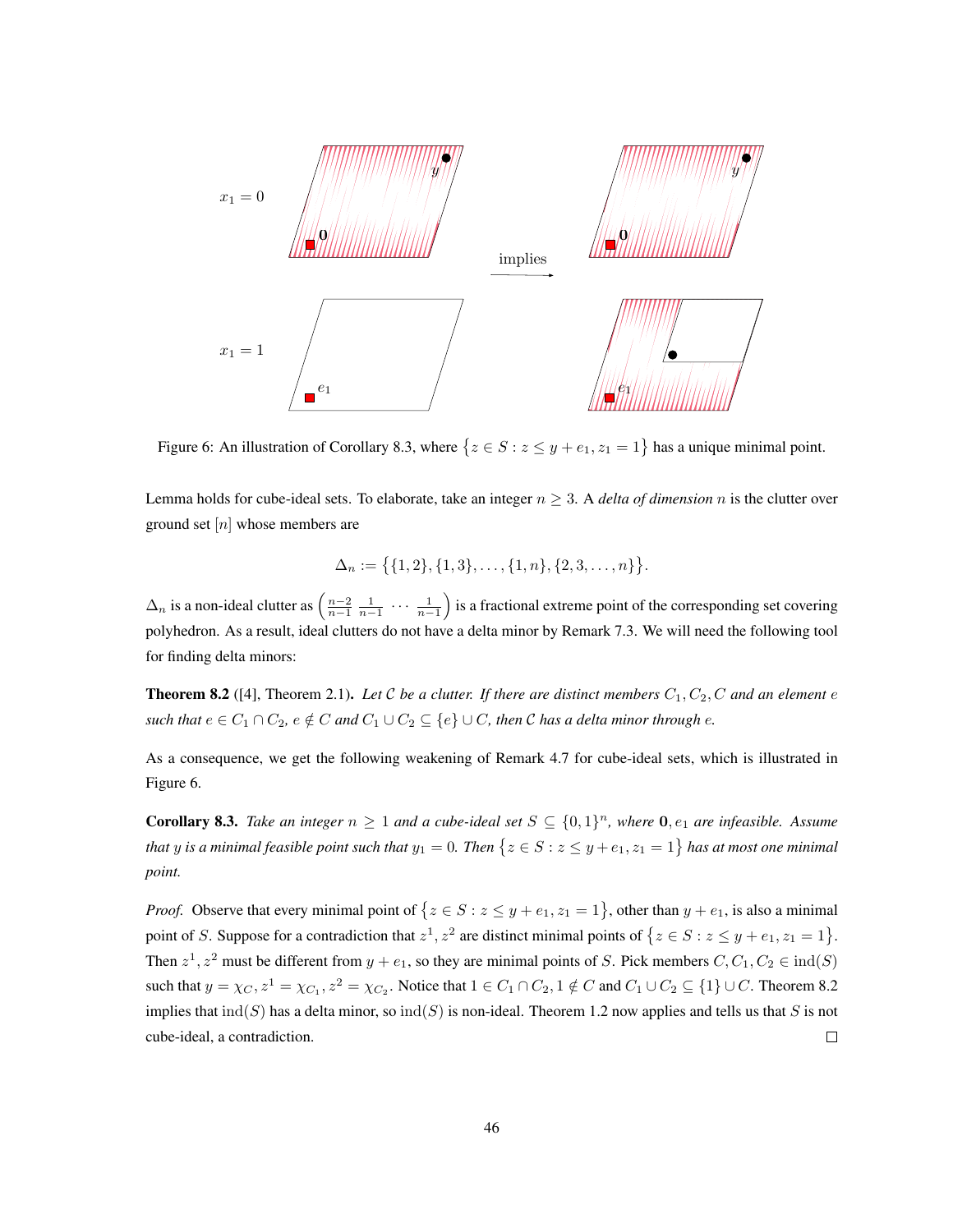# Acknowledgements

This work was supported in parts by ONR grant 00014-18-12129, NSF grant CMMI-1560828, NSERC PDF grant 516584-2018 and IBS-R029-C1. We would like to thank two referees whose feedback improved the presentation of our paper.

# References

- [1] Abdi, A. and Cornuéjols, G.: Idealness and 2-resistant sets. Oper. Res. Lett.  $47(5)$ ,  $358-362$  (2019)
- [2] Abdi, A. and Cornuéjols, G.: The max-flow min-cut property and  $\pm 1$ -resistant sets. Submitted.
- [3] Abdi, A., Cornuéjols, G., Guričanová, N., Lee, D.: Cuboids, a class of clutters. Submitted.
- [4] Abdi, A., Cornuéjols, G., Pashkovich, K.: Ideal clutters that do not pack. Math. Oper. Res. 43(2), 533–553 (2018)
- [5] Abdi, A., Feldmann, A.E., Guenin, B., Könemann, J., Sanità, L.: Lehman's theorem and the directed Steiner tree problem. SIAM J. Discrete Math. 30(1), 141–153 (2016)
- [6] Abdi, A. and Pashkovich, K.: Delta minors, delta free clutters, and entanglement. SIAM J. Discrete Math. 32(3), 1750–1774 (2018)
- [7] Angulo, G., Ahmed, S., Dey, S., Kaibel, V.: Forbidden vertices. Math. Oper. Res. 40(2), 350–360 (2014)
- [8] Berge, C.: Balanced matrices. Math. Program. 2(1), 19–31 (1972)
- [9] Conforti, M. and Cornuéjols, G.: Clutters that pack and the max-flow min-cut property: a conjecture. The Fourth Bellairs Workshop on Combinatorial Optimization (1993)
- [10] Conforti, M., Cornuejols, G., Zambelli, G.: Integer programming. Springer (2014) ´
- [11] Cornuejols, G.: Combinatorial optimization, packing and covering. SIAM, Philadelphia (2001) ´
- [12] Cornuéjols, G., Guenin, B., Margot, F.: The packing property. Math. Program. Ser. A  $89(1)$ , 113–126 (2000)
- [13] Cornuéjols, G. and Novick, B.: Ideal 0,1 matrices. J. Combin. Theory Ser. B  $60$ ,  $145-157$  (1994)
- [14] Edmonds, J.: Optimum branchings. J. Res. Nat. Bur. Standards 71B(4), 233–240 (1967)
- [15] Edmonds, J. and Fulkerson, D.R.: Bottleneck extrema. J. Combin. Theory Ser. B 8, 299–306 (1970)
- [16] Edmonds, J. and Giles, R.: A min-max relation for submodular functions on graphs. Annals of Discrete Math. 1, 185–204 (1977)